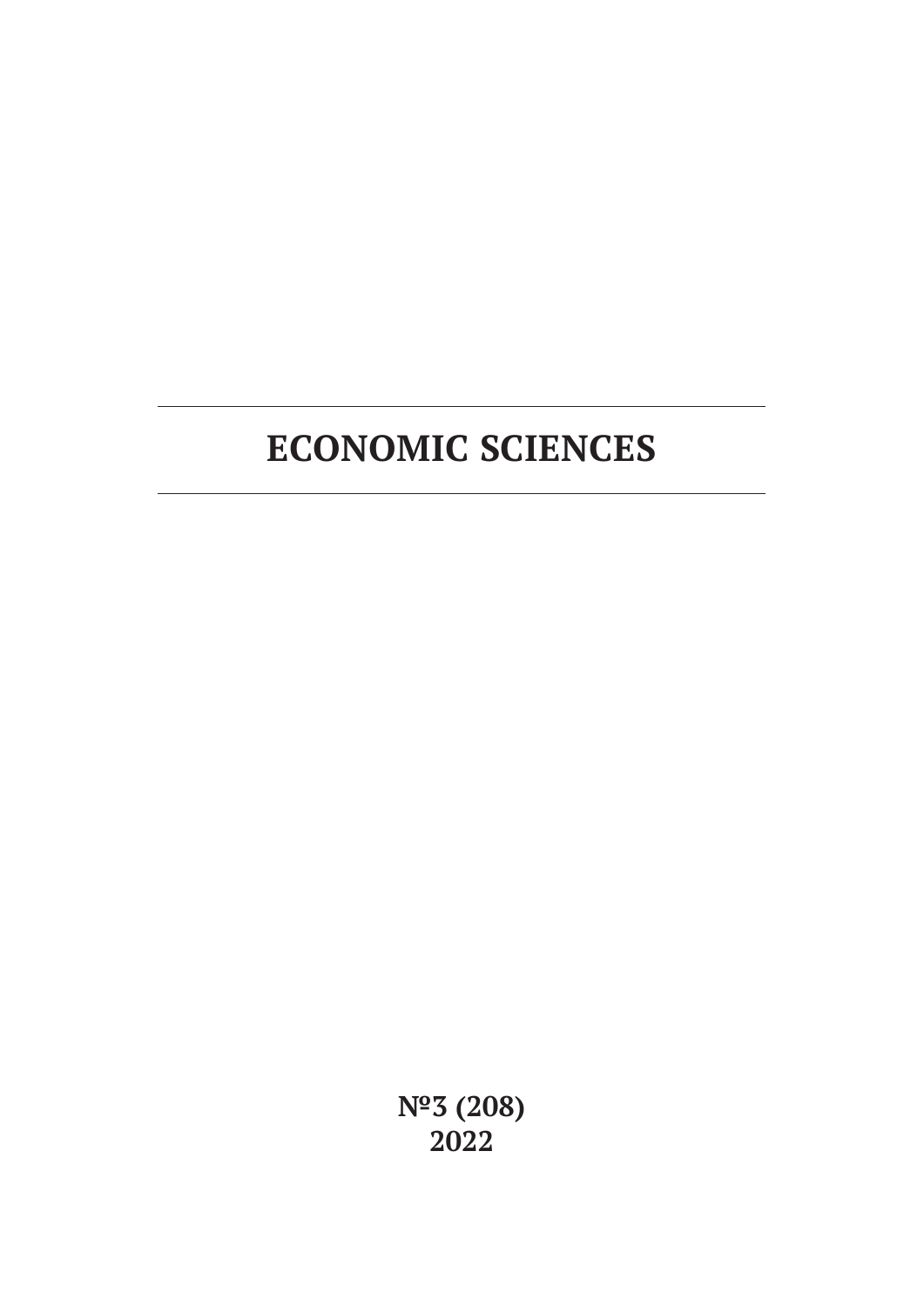#### **Editorial Council**

**V.V. Artiakov** — Doctor of Economics, Member of Russian Academy of Engineering

**R.S. Grinberg** — Doctor of Economics, Professor, Institute of Economy of Russian Academy of Sciences,

**A.G. Griaznova** — Doctor of Economics, Professor, President of Financial University under the Government of the Russian Federation

**N.G. Kuznetsov** — Doctor of Economics, Professor, Rostov State University of Economics

**V.N. Ovchinnikov** — Doctor of Economics, Professor, Southern Federal University

**A.L. Porokhovski** — Doctor of Economics, Professor, Moscow State University named after M.V. Lomonosov

**S.N. Silvestrov** — Doctor of Economics, Professor, Financial University under the Government of the Russian Federation

**A.N. Shokhin** — Doctor of Economics, Professor

**M.A. Eskindarov** — Doctor of Economics, Professor, Rector of Financial University under the Government of the Russian Federation

The journal is included in the list of the Higher Accreditation Committee of The Ministry of Education and Science of Russia of the leading scientific journals and publications issued in the Russian Federation, where the main scientific results of the scientific theses for the degrees of Doctor and Candidate of Science can be found

Founder: LLC "Economic Sciences" Address: 125057, Moscow, Chapaevskii per., 3-775 E-mail: info@ecsn.ru WWW: http://ecsn.ru

The Certificate of registration of mass media: ПИ № ФС77–21147 from 28.06.2005

Subscription index 20387

ISSN 2072–0858

#### **Editorial Board**

**V.A. Meshcherov** — Doctor of Economics, Professor, Chief Editor of the Journal «Economic Sciences»

**F.F. Sterlikov** — Doctor of Economics, Professor, Moscow State University of Technologies and Management named after K.G. Razumovskiy

**E.V. Zarova** — Doctor of Economics, Professor, Plekhanov Russian University of Economics

**A.E. Karlik** — Doctor of Economics, Professor, St.-Petersburg State University of Economy and Finance

**N.G. Kuznetsov** — Doctor of Economics, Professor, Rostov State University of Economics

**V.N. Ovchinnikov** — Doctor of Economics, Professor, Southern Federal University

**S.N. Silvestrov** — Doctor of Economics, Professor, Financial University under the Government of the Russian Federation

**K.N. Korischenko** — Doctor of Economics, Professor, Russian Presidential Academy of National Economy and Public Administration

**A.A. Bakulina** — Doctor of Economics, Professor, Financial University under the Government of the Russian Federation

**V.A. Savinova** — Doctor of Economics, Professor, Samara State University of Economics

**E.N. Valiyeva** — Doctor of Economics, Professor, Samara State University of Economics

**G.D. Fainshtein** — PhD in Economics, Tallinn University of Technology

**V.A. Piskunov** — Doctor of Economics, Professor, Samara State University of Economics

**A.M. Petrov** — Doctor of Economics, Professor, Financial University under the Government of the Russian Federation

**P.V. Pavlov** — Doctor of Economics, Associate Professor, Southern Federal University

**O.A. Khokhlova** — Doctor of Economics, Professor, East-Siberian University of Technology and Management

**K.N. Ermolaev** — Doctor of Economics, Professor, Samara State University of Economics

**O.E. Ryazanova** — Doctor of Economics, Professor, Head of the Department of Economic Theory, MGIMO

**N.V. Kuznetsov** — Doctor of Economics, Financial University under the Government of the Russian Federation

**V.S. Osipov** — Doctor of Economics, MGIMO University

#### **Chief Editor:**

**V.A. Meshcherov** — Doctor of Economics, Professor

Issue date 31.03.2022 Format 60х84/8 Printed signatures 41.5 500 copies Printed by "24 Print" Ltd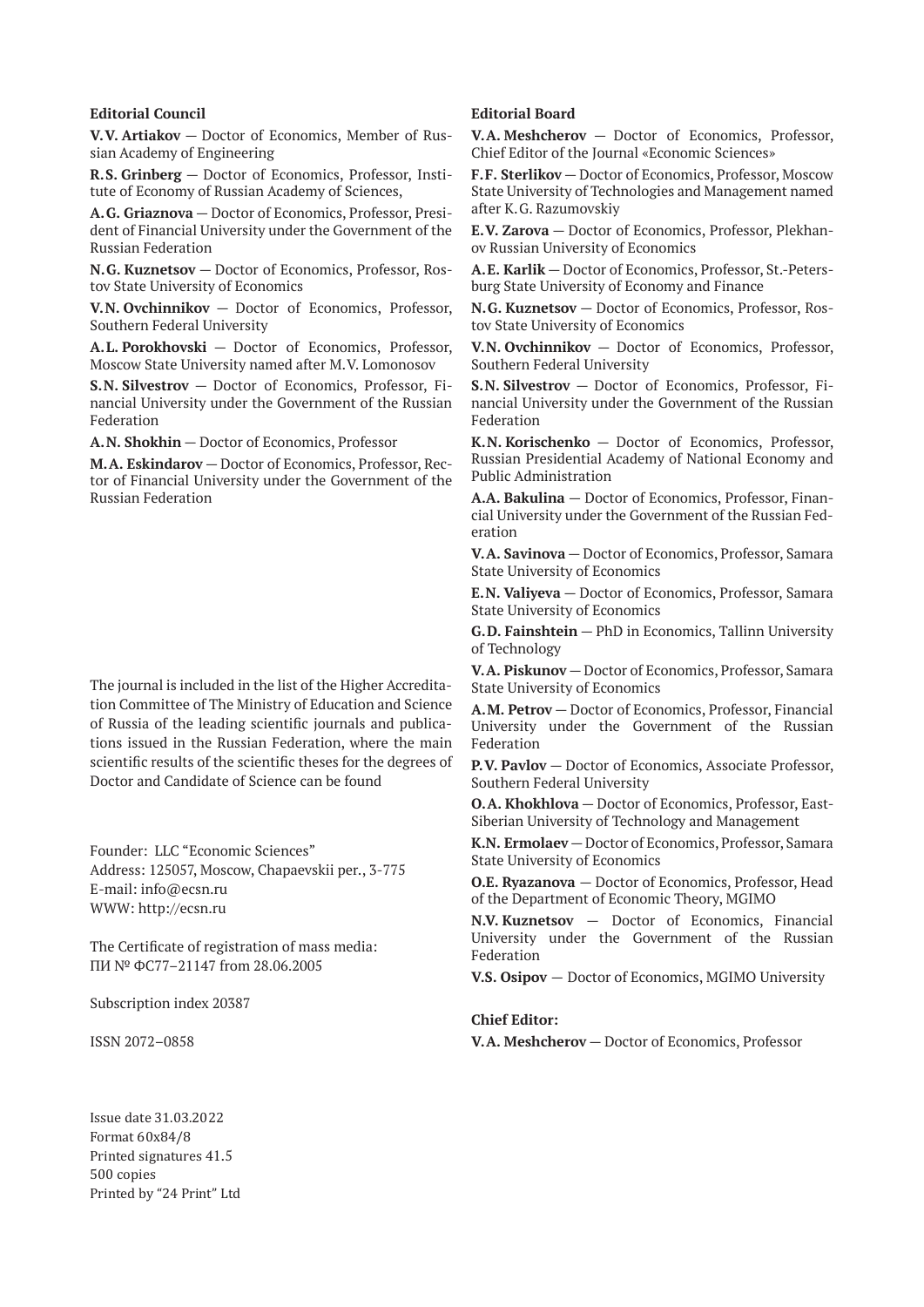### **CONTENTS**

# **ECONOMICS AND MANAGEMENT OF NATIONAL ECONOMY**

| Krasyuk I.A., Nazarova E.A. Positioning the region as a basis for strategic development  328                                                                                |
|-----------------------------------------------------------------------------------------------------------------------------------------------------------------------------|
| Abasheva E.A., Malygina V.V. Modern technical facilities customs control - a tool                                                                                           |
| Azieva R.H. The effectiveness of the import substitution policy in the oil and gas industry                                                                                 |
| Azieva R.K. Introduction of intelligent technologies in the production process of the oil                                                                                   |
| Kapustina N.V., Anichkina O.A., Mirgorodskaya M.G., Gorbatko E.S.<br>Forecast for the development of transport integration of the EAEU in order to ensure                   |
| Volkova N.V., Voronovich A.S. Analysis of housing affordability for the population                                                                                          |
| Guyomey John, Zaitsev A.A. Forecasting the volatility of US stock market indexes                                                                                            |
| Gvozdev A.V. Features of the using of intangible assets in Russian companies' practical                                                                                     |
|                                                                                                                                                                             |
| Karlik A.E., Danielyan A.H. Opportunities and direction of the implementation<br>of the industrial policy of the EAEU countries in the sanctions conditions  333            |
| Dolgov A.M., Dolgova D.M., Lukevich I.N. Research of pricing methods in the field                                                                                           |
| Dudakov G.S., Molchanov N.N. Evaluation of the largest marketplaces                                                                                                         |
| Kashbraziev R.V., Sarhatov R.I. State regulation of migration policy in the republic                                                                                        |
| Klimochkin A.V., Kapustina N.V. Development of railway transport infrastructure                                                                                             |
| Korobkova O.K. Financial support and management of economic entities in the healthcare                                                                                      |
| Kudinova M.G., Surai N.M., Korneva G.V., Gorbatko E.S. Analysis of the current state<br>and trends in the development of e-commerce in the context of pandemic restrictions |
| Lobkova E.V. Application of the theory of fuzzy sets in assessing the risks of economic                                                                                     |
| Mikhailov F.B., Myasnikov D.A., Fakhrutdinov B.I. The impact of the digital economy                                                                                         |
| Morozova O.V. Features of formation of multilevel systems of providing educational services  339                                                                            |
| Nalbandyan H.G., Khovalova T.V. Entrepreneurship in Russia: results of an empirical analysis 340                                                                            |
| Nikishin V.M., Moshnov A.N., Zabelin B.F. New approaches to payment at engineering                                                                                          |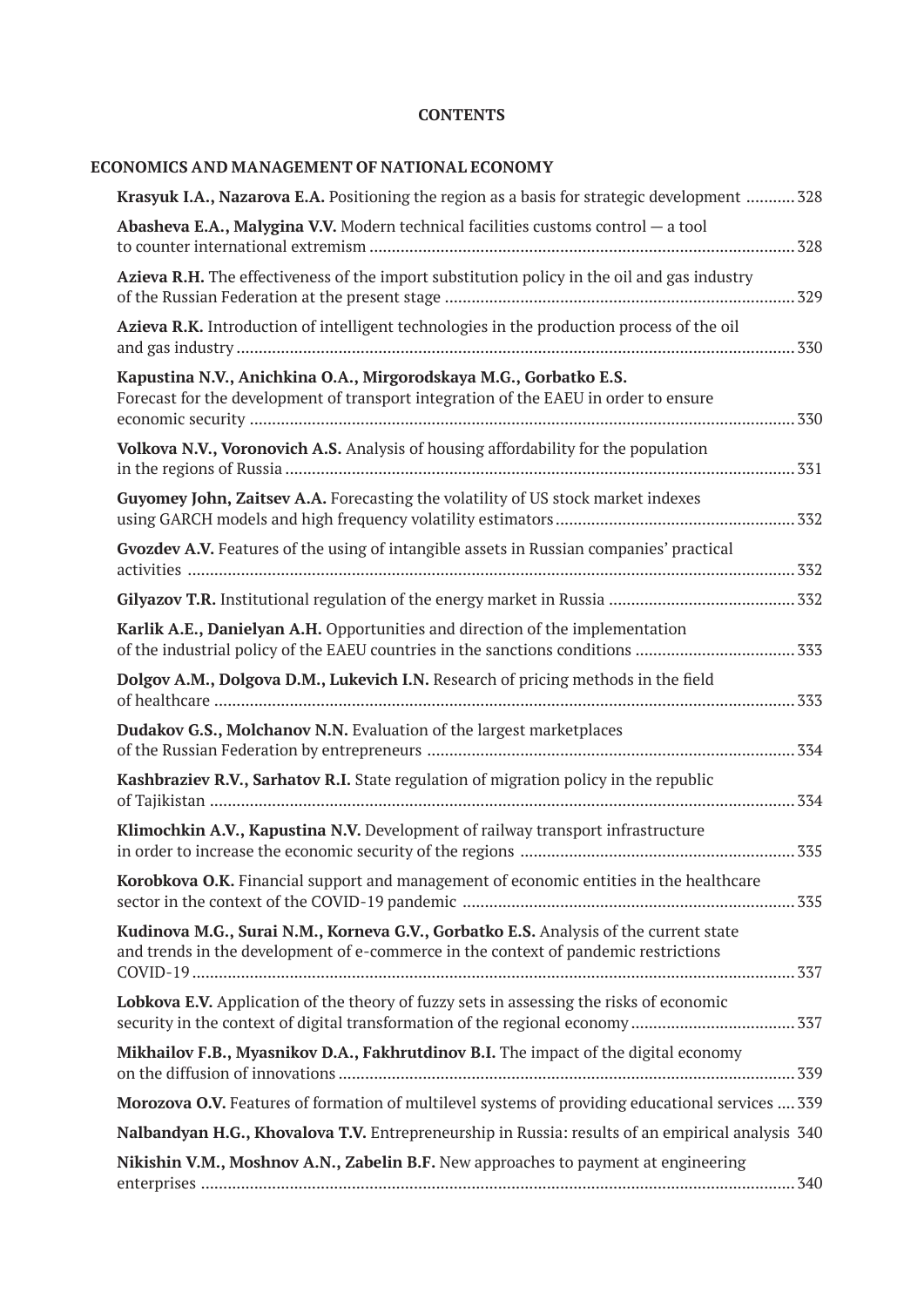| 341                                                                                  |
|--------------------------------------------------------------------------------------|
| 341                                                                                  |
| 342                                                                                  |
| 342                                                                                  |
|                                                                                      |
| 344                                                                                  |
|                                                                                      |
| 345                                                                                  |
| 345                                                                                  |
| Fedulov D.V., Pobedin A.A. Innovations and their impact on economic growth           |
| asymmetry and reducing economic and territorial imbalances in foreign countries  347 |
| 347                                                                                  |
|                                                                                      |

### **ECONOMIC THEORY**

| <b>Afanaskina E.M.</b> Institutions of outstaffing, outsourcing and remote work in the mirror |  |
|-----------------------------------------------------------------------------------------------|--|
| <b>Vaslavsky Y.I.</b> The role of public-private partnership in creating an inclusive social  |  |
| Guskova M.F., Zubkov A.D., Sterlikov P.F., Sterlikov F.P., Sterlikov F.F. To the question     |  |
|                                                                                               |  |

# **BOOK KEEPING, STATISTICS**

| Alekseeva G.I., Antonov I.I., Chubur K.M. The procedure for eliminating lease transactions       |  |
|--------------------------------------------------------------------------------------------------|--|
| <b>Demina I.D., Kachkova O.E.</b> Problems of commercialization of accounting of fixed assets    |  |
| Kreneva S.G., Tereshina V.V., Shlychkov D.S. Production costs in the system of controlling       |  |
| Krishtaleva T.I., Kachkova O.E. Development of information and control functions                 |  |
| <b>Petrov A.M.</b> Formation of a strategic vision from the standpoint of control and audit  354 |  |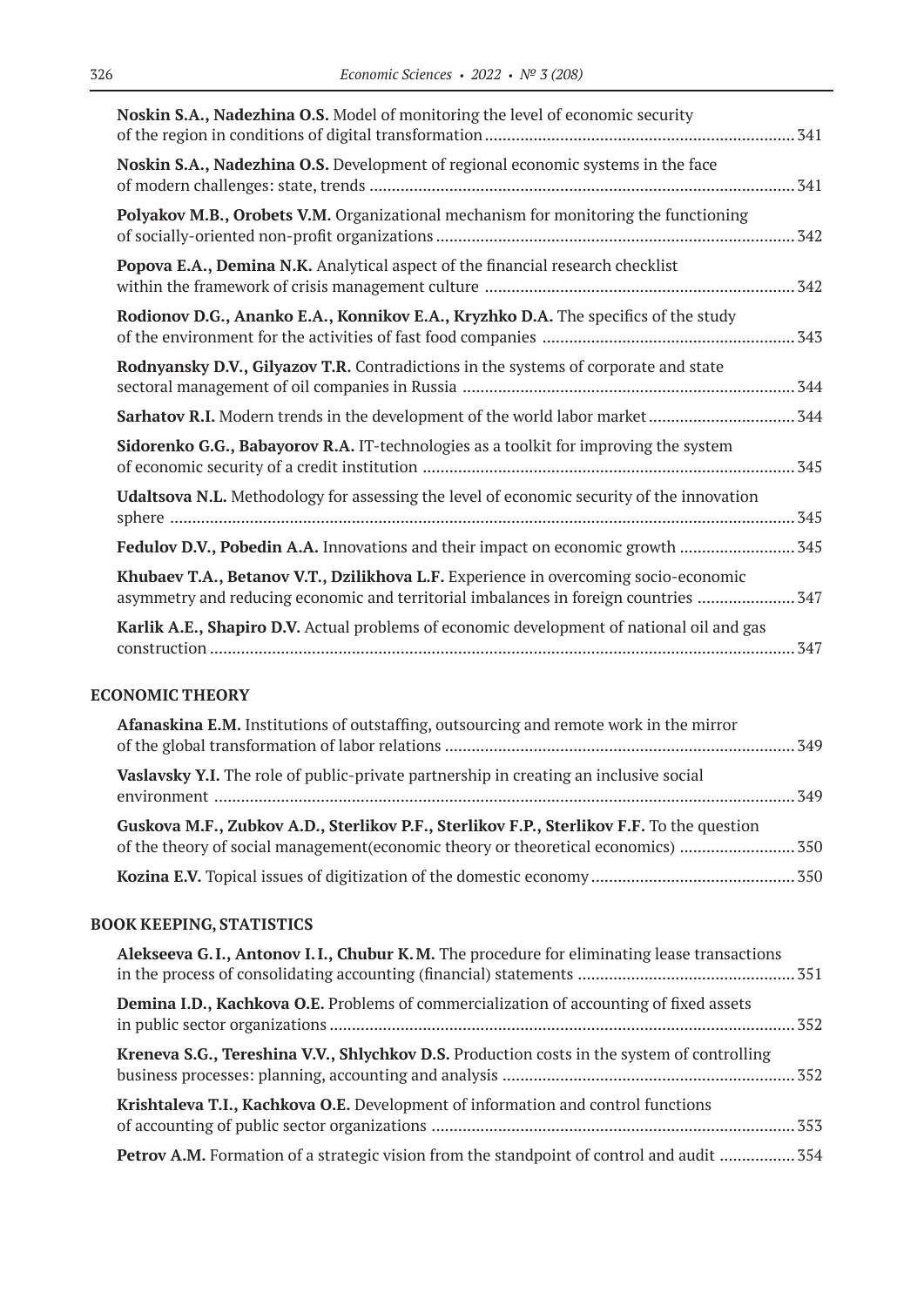| <b>Petrova O.A.</b> Ways to increase the transparency of information in the context       |  |
|-------------------------------------------------------------------------------------------|--|
| <b>Sitnikova O.Yu.</b> Harmonization of accounting, analysis, audit during the transition |  |
| Tolmachev M.N., Tsypin A.P., Zelentsov A.E. The crisis caused by the COVID-19 virus       |  |
|                                                                                           |  |

### **WORLD ECONOMY**

| Espinosa Clady, Machuca Enri Agriculture in Venezuela as a Priority Basisfor National Food |  |
|--------------------------------------------------------------------------------------------|--|
|                                                                                            |  |
| <b>Nguyen Huy Hoang</b> Assessing the impact of foreign direct investment on the economy   |  |
| Chernov S.B., Zakharova A.V., Tyurnin V.A. Ethical finance as a factor of improving        |  |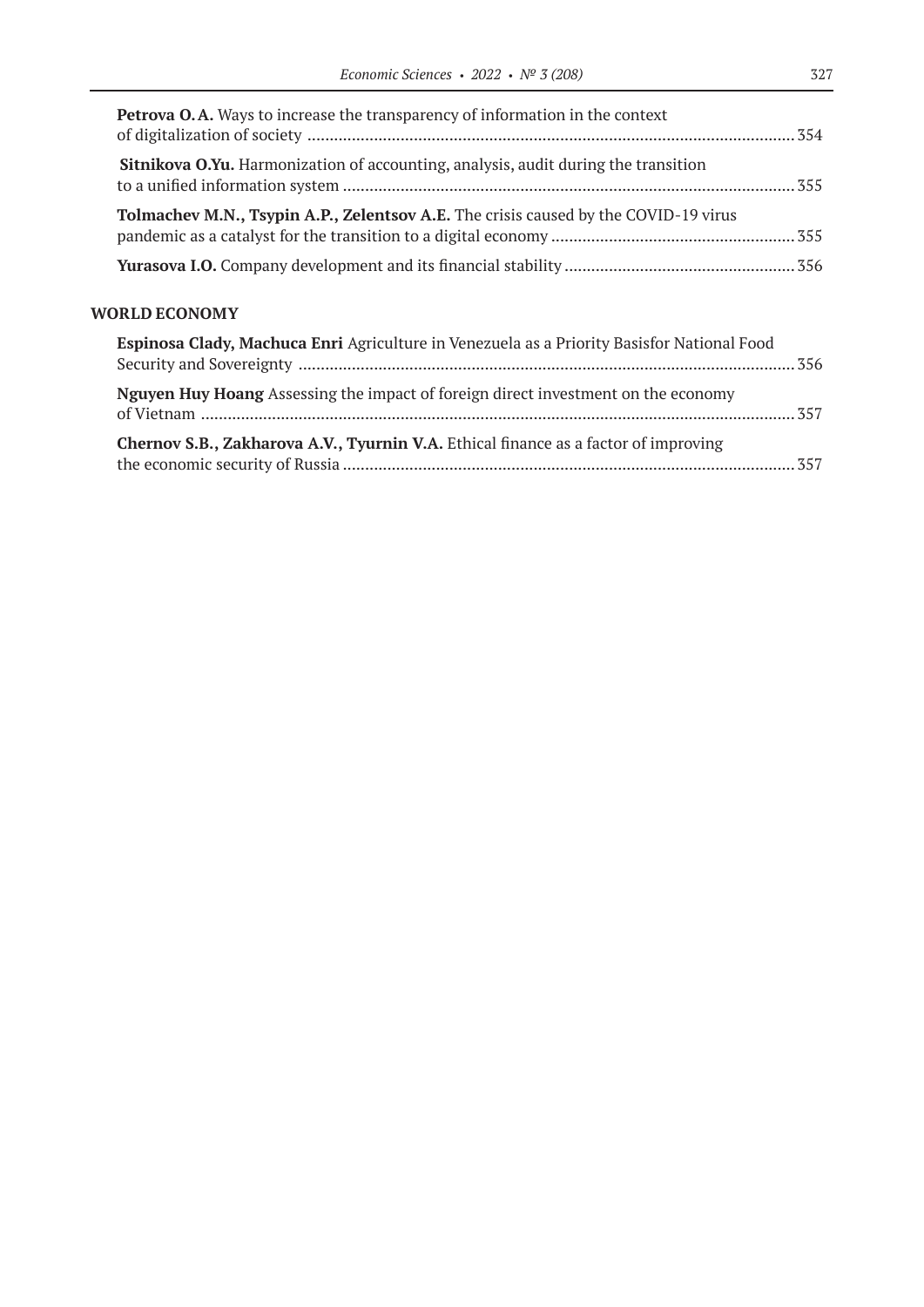### **ECONOMICS AND MANAGEMENT OF NATIONAL ECONOMY**

### **POSITIONING THE REGION AS A BASIS FOR STRATEGIC DEVELOPMENT**

#### © 2022 **Krasyuk Irina Anatolyevna**

Doctor of Economics, Professor of the Higher School of Service and Trade St.Petersburg Polytechnic University of Peter the Great, St.Petersburg, Russia E-mail: krasyuk\_ia.@spbstu.ru

#### © 2022 **Nazarova Elmira Alyarovna**

postgraduate student of the Higher School of Service and Trade St.Petersburg Polytechnic University of Peter the Great, St.Petersburg, Russia E-mail: nazarova\_ea@spbstu.ru

The article is devoted to regional positioning as a basis for strategic development. The main goals, tasks and levels of regional positioning are considered. The approach to the definition of the indicator "position of the region", on the basis of which it is possible to determine marketing positioning strategies, is proposed.

*Keywords: marketing, region, positioning, positioning strategies, regional marketing, territory, territorial marketing, strategic development.*

# **MODERN TECHNICAL FACILITIES CUSTOMS CONTROL — A TOOL TO COUNTER INTERNATIONAL EXTREMISM**

© 2022 **Abasheva Ekaterina Alexandrovna** PhD in Law, Associate Professor Belgorod, Russia E-mail: abasheva229@mail.ru

© 2022 **Malygina Victoria Viktorovna**

Leading Inspector of the Sheremetyevo Customs of the Federal Customs Service of Russia Moscow, Russia E-mail: malyqina.vika2016@yandex.ru

At present, international extremism, which has become a reality of modern life, is a global world problem, carrying in its actions a direct threat to the security of both entire states and peoples, and directly to specific individuals. The authors of the article, through the prism of the fundamental principles of the state policy of modern Russia in the field of combating extremist manifestations, made an attempt to investigate the counteraction of the customs authorities of the Russian state to international extremism, through the use of modern special technologies in the conduct of customs control to identify, identify, recognize and neutralize explosive devices, explosives. substances and explosive objects.

*Keywords: international extremism, customs service, customs control, technical means, explosive devices, explosives, explosive objects.*

#### **References**

1. *Abasheva E.A.*Legal foundations of Russian-Ukrainian relations in the field of customs: a brief historical and legal analysis (on the example of the Belgorod region) // Innovative development of science and education: Monograph / Ed. ed. G.Yu.Gulyaev. — Penza: ICNS «Science and Education», 2021. P. 178–188.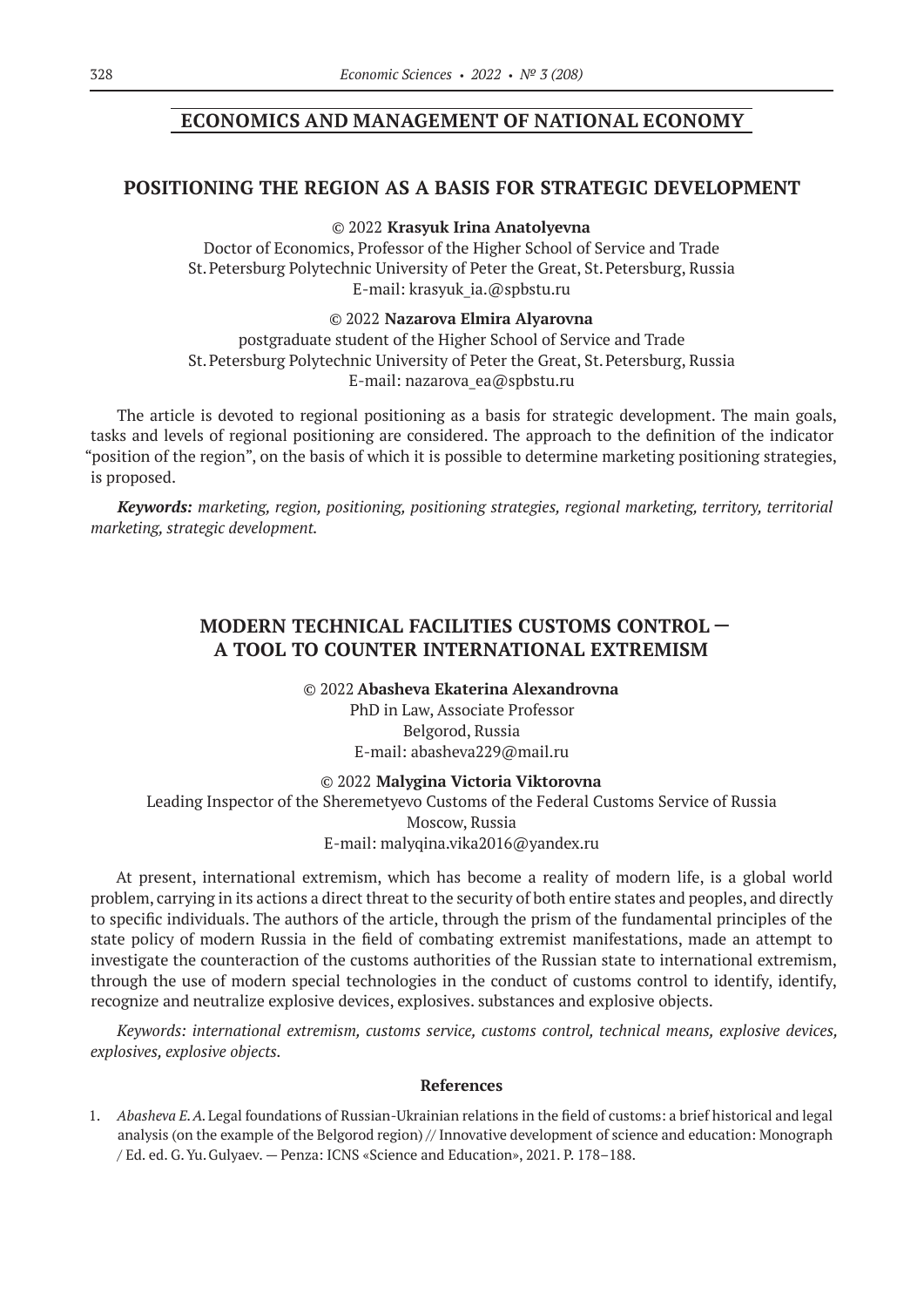- 2. *Abasheva E.A., Kolesnikova E.V.*Legislative regulation of the organization of customs activities on the border of neighboring states of Russia and Ukraine in the post-Soviet period // Issues of Economics and Law. 2021. No. 8 (158). pp. 41–44.
- 3. *Basharova E.I., Veselova M.P., Gaiko P.N., Zaitsev L.K.*Modern technical means of customs control // Economic sciences. 2018. No. 16. P. 117–124.
- 4. On the recognition of the Donetsk People's Republic: Decree of the President of the Russian Federation of February 21, 2022 No. 71 // Rossiyskaya Gazeta. — URL: https://rg.ru/2022/02/22/prezident-ukaz-donetsk-site-dok.html (accessed 03/28/2022)
- 5. On the recognition of the Lugansk People's Republic: Decree of the President of the Russian Federation of February 21, 2022 No. 71 // Rossiyskaya Gazeta. — URL: https://rg.ru/2022/02/22/prezident-ukaz-lugansk-site-dok.html (accessed 03/28/2022)
- 6. On counteracting extremist activity: *Federal Law No.* 114-FZ of July 25, 2002 (as amended on July 1, 2021) // Garant. — URL: https://base.garant.ru/12127578/ (accessed 03/28/2022)
- 7. On customs regulation in the Russian Federation and on amendments to certain legislative acts of the Russian Federation: *Federal Law No.* 289-FZ of 08/03/2018 (as amended on 07/02/2021) // Consultant Plus. — URL: http:// www.consultant.ru/document/cons\_doc\_LAW\_304093/ (accessed 28.03.2022)
- 8. On approval of the List of technical means of customs control used in the conduct of customs control: Order of the Ministry of Finance of the Russian Federation of 01.03.2019 No. 33n // Online directory "Customs documents".  $-$ URL: https://www.alta.ru/tamdoc/19b00033/ (accessed 28.03.2022)
- 9. On approval of the Procedure for the application of technical means of customs control used in the conduct of customs control: Order of the Ministry of Finance of Russia dated 01.03.2019 No. 34n // Garant. — URL: https:// base.garant.ru/72241520/ (accessed 03/28/2022)
- 10. On approval of the Strategy for countering extremism in the Russian Federation until 2025: Decree of the President of the Russian Federation of 05/29/2020 No. 344 // Consultant Plus. — URL: http://www.consultant.ru/document/ cons\_doc\_LAW\_353838/ (accessed 03/28/2022)

### **THE EFFECTIVENESS OF THE IMPORT SUBSTITUTION POLICY IN THE OIL AND GAS INDUSTRY OF THE RUSSIAN FEDERATION AT THE PRESENT STAGE**

#### © 2022 **Azieva Raisa Husainovna**

Associate Professor of the Department of Economic Theory and Public Administration Grozny State Petroleum Technical University named after M.D.Millionshchikov, Grozny, Russia E-mail: raisaazieva@list.ru

The article discusses the practical aspects of the effectiveness of the policy of import substitution in the oil and gas industry of Russia. Based on the analysis of statistical data during 2014–2020, the author showed that the import substitution policy is characterized by rather low efficiency, since the dependence on imports of the oil and gas industry has decreased by only 10 percentage points. Currently, industry enterprises continue to import 50% of equipment, that is, every second unit, which does not fully reduce the external risks of the industry. An effective policy of import substitution can contribute to the departure of the Russian economy from the raw material model of development, stimulating the development of knowledge-intensive non-resource industries, however, technological backwardness of industrial enterprises, insufficient level of investment, lack of a developed financial market are systemic factors that hinder the development of own production of products and equipment necessary for the normal functioning of the oil and gas industry. To increase the effectiveness of the import substitution policy, it is necessary to revise the model itself, shifting the focus from meeting the needs of the oil and gas industry to increasing the competitiveness of Russian industrial enterprises in world markets. In this case, import substitution will be a by-product of a competent policy, and the technological gap will be eliminated by increasing the investment attractiveness of industries.

**Keywords:** *import substitution; oil and gas industry; sanctions; oil market; industry; competitiveness.*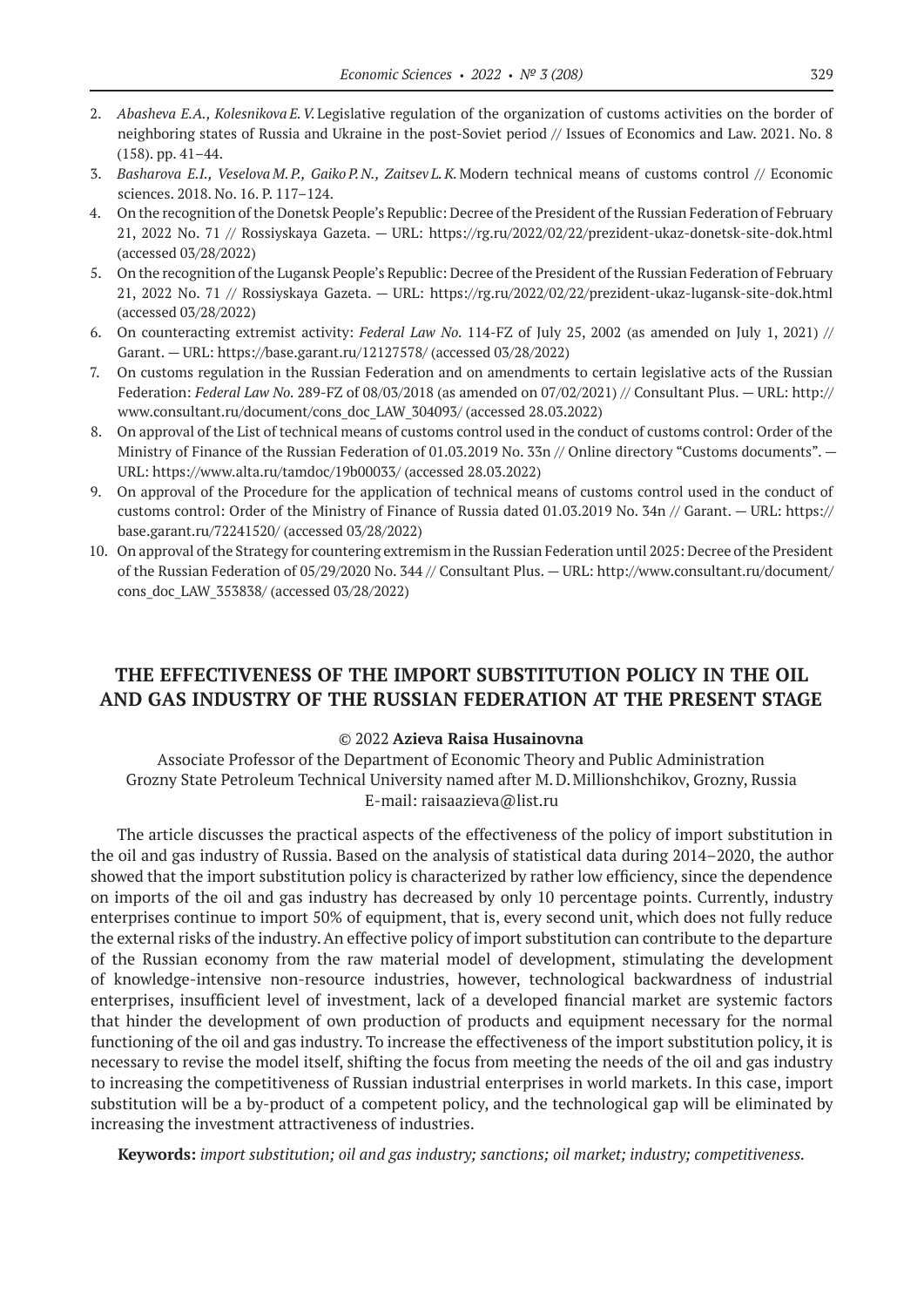# **INTRODUCTION OF INTELLIGENT TECHNOLOGIES IN THE PRODUCTION PROCESS OF THE OIL AND GAS INDUSTRY**

#### © 2022 **Azieva Raisa Khusainovna**

Candidate of Economic Sciences, Associate Professor of the Department of Economic Theory and Public Administration Grozny State Oil Technical University named after acad. M.D.Millionshchikov, Grozny, Russia E-mail: raisaazieva@list.ru

The use of intelligent technologies in the oil and gas industry comes down to automating the entire process of oil and gas production and processing, and is successfully integrated with digital control systems that are being developed to solve the problems of the oil and gas processing industry as a whole. The article explores the relationship between internal factors in the development of oil and gas enterprises and the degree to which they implement intelligent production technologies in the context of the digital transformation of the oil and gas industry. The information basis of the analysis was the financial statements of PJSC Lukoil, PJSC Gazprom Neft, PJSC Tatneft, PJSC NK Rosneft for 2010–2019. The corresponding multifactorial regression models for each of the companies under study were chosen as the research method. The factors influencing the amount of capital investments for the introduction of intelligent technologies in oil and gas production are the size of the company's net profit, the size of the assets of the oil and gas enterprise, the size of the company's revenue and the volume of oil production. As a result of the calculations, it was found that among the surveyed oil and gas companies there were different degrees and forms of influence of the indicated factors on the size of capital investments in the context of digitalization. It was found that the volume of oil production is the most positively influencing factor on the size of capital investments in intellectual technologies in all four companies under study. In addition, the financial factors of the activities of oil and gas enterprises have an ambiguous effect on capital investments in intellectual technologies. This situation is due to the fact that the sources of capital investments can be both own and borrowed funds of the enterprise. The practical application of the models developed by the author will allow companies in the oil and gas sector to predict the change in the volume of capital investments in intellectual technologies, depending on changes in the established factors.

**Keywords***: intelligent technologies; oil and gas industry; oil and gas field; regression model; business processes.*

# **FORECAST FOR THE DEVELOPMENT OF TRANSPORT INTEGRATION OF THE EAEU IN ORDER TO ENSURE ECONOMIC SECURITY**

#### © 2022 **Kapustina Nadezhda Valerievna**

Doctor of Economics, Associate Professor, Professor of the Department of Economic Security and Risk Management Financial University under the Government of the Russian Federation, Moscow, Russia E-mail: kuzminova\_n@mail.ru

#### © 2022 **Anichkina Olga Alexandrovna**

Candidate of Economic Sciences, Associate Professor of the Department of Finance, Accounting and Economic Security Moscow State University of Technology and Management named after K.G.Razumovsky (First Cossack University), Moscow, Russia E-mail: f‑1980@yandex.ru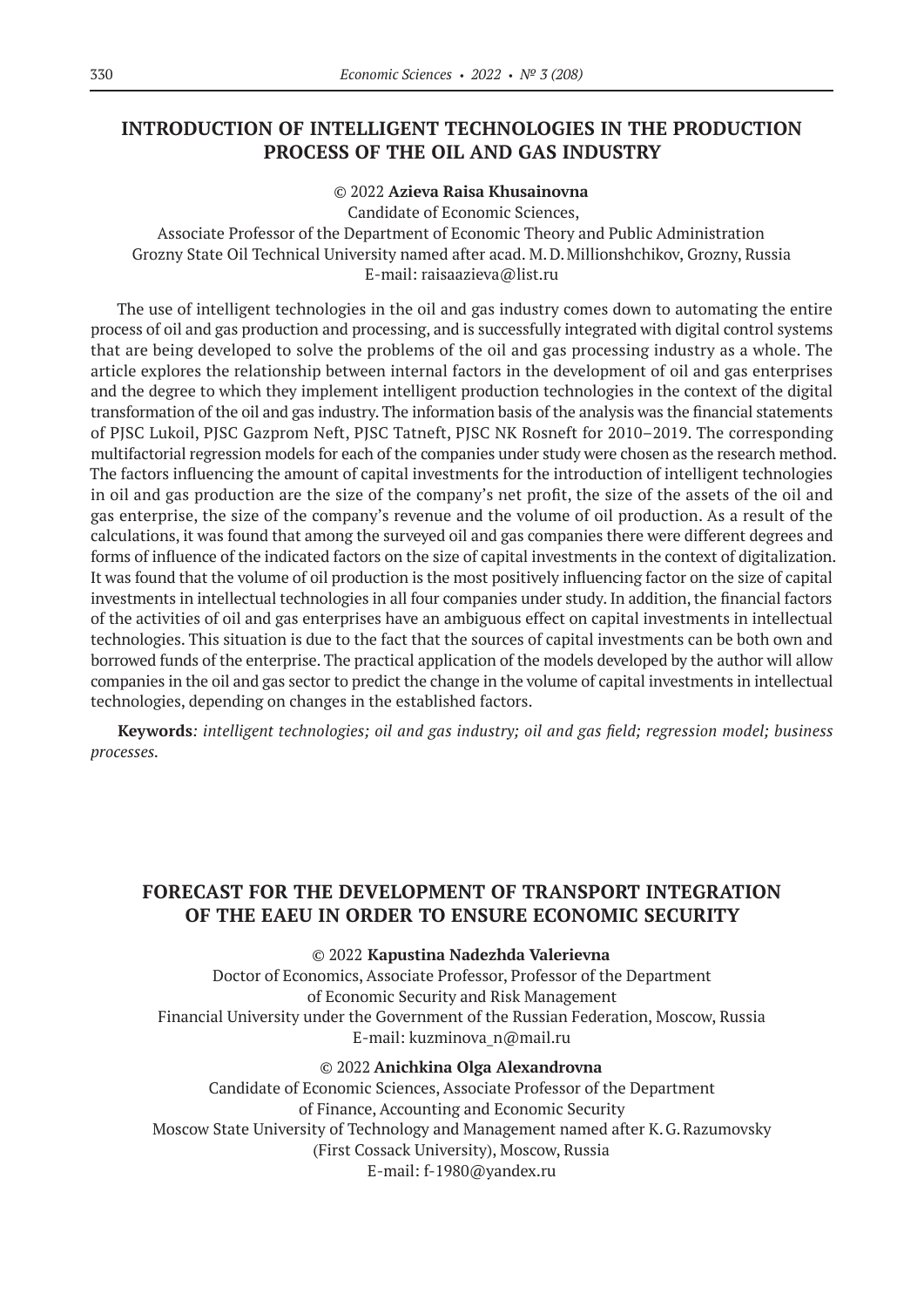#### © 2022 **Mirgorodskaya Marina Gennadievna**

Candidate of Economic Sciences, Associate Professor, Head of the Department of Accounting and Economic Security Moscow State University of Technology and Management named after K.G.Razumovsky (First Cossack University), Moscow, Russia E-mail: mgm2502@mail.ru

#### © 2022 **Gorbatko Elena Samratovna**

Candidate of Economic Sciences, Associate Professor of the Department of Finance, Accounting and Economic Security Moscow State University of Technology and Management named after K.G.Razumovsky (First Cossack University), Moscow, Russia Е-mail: f‑1980@yandex.ru

In the course of the study, an analysis was carried out of the level of development of the transport infrastructure of the EAEU member states individually and in the union as a whole, as one of the conditions for ensuring the economic security of the participating countries. Based on the analysis, the trends in the development of cargo turnover and passenger turnover of the EAEU were identified as a potential for the growth of the level of economic security.

**Keywords:** *development forecast, economic security, passenger turnover, EAEU, transport integration, external factors of development, cargo turnover.*

### **ANALYSIS OF HOUSING AFFORDABILITY FOR THE POPULATION IN THE REGIONS OF RUSSIA**

#### © 2022 **Volkova Natalya Vasilievna**

Candidate of Sociological Sciences, Associate Professor of Departments of State and Municipal Administration Kazan (Privolzhsky) Federal University, Kazan, Russia E-mail: volk.nata2@list.ru

#### © 2022 **Voronovich Anton Sergeevich**

Bachelor of the Department of State and Municipal Administration Kazan (Privolzhsky) Federal University, Kazan, Russia

The article contains an assessment of the dynamics of housing prices in the regions of Russia in the period from 2016 to 2021. The main objective of the study is to determine how much the growth of nominal incomes of the population corresponds to the indexation of prices in the housing market. In particular, it is necessary to determine how many years, on average, it takes an average Russian to buy an apartment in the primary housing market. At the end of the analysis, it was concluded that in which subjects of Russia it is most profitable to buy apartments, as well as invest in real estate as an investment asset.

*Keywords: housing construction, primary housing, average per capita income, purchasing power, consumer price index, inflation, regional statistics, rating of regions.*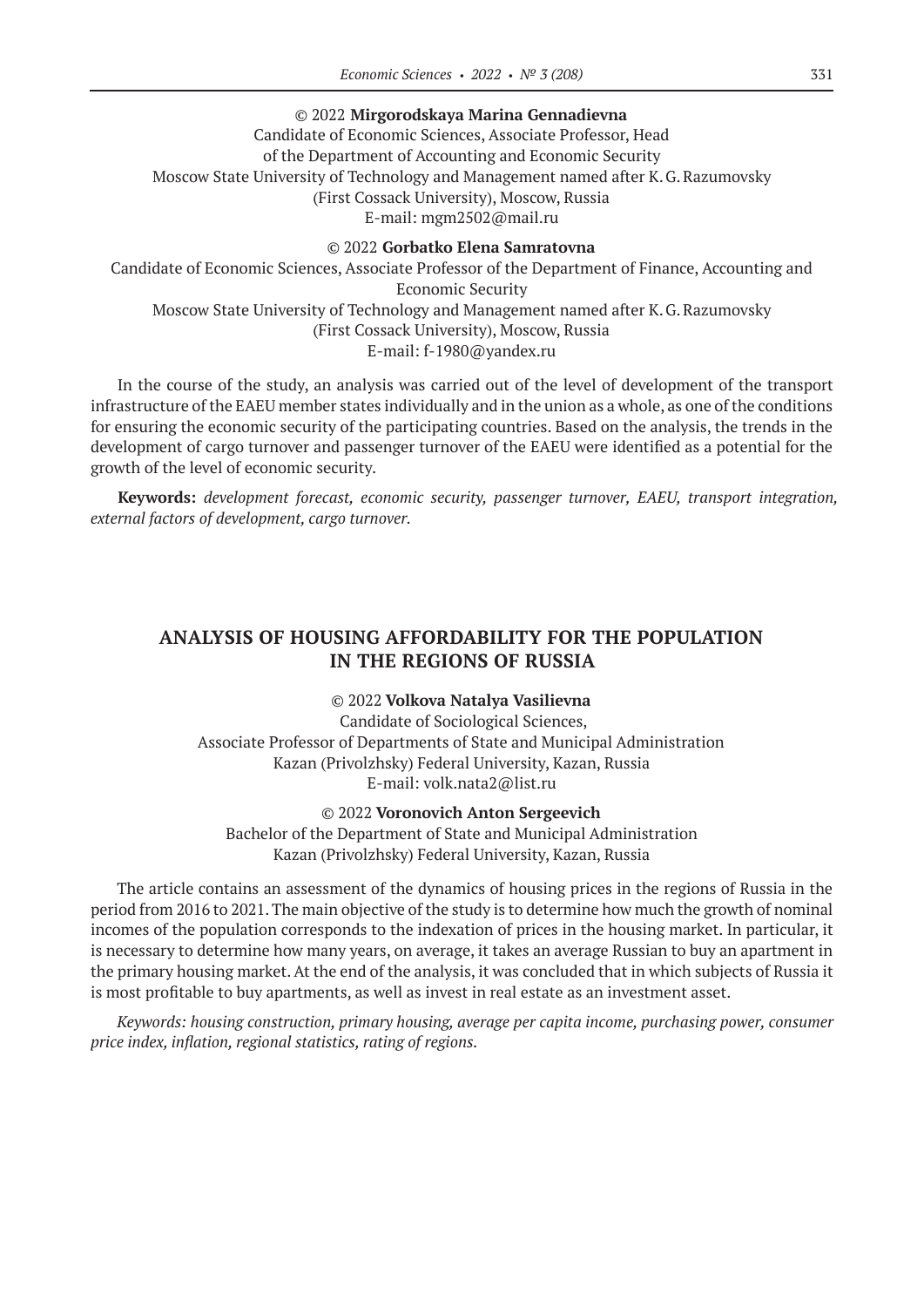# **FORECASTING THE VOLATILITY OF US STOCK MARKET INDEXES USING GARCH MODELS AND HIGH FREQUENCY VOLATILITY ESTIMATORS**

© 2022 **Guyomey John**

St.Petersburg Polytechnic University of Peter the Great, Russia, St.Petersburg E-mail: gayomey@hotmail.com

#### © 2022 **Zaitsev Andrey Alexandrovich**

St.Petersburg Polytechnic University of Peter the Great, Russia, St.Petersburg Е-mail: andrey\_z7@mail.ru

This article assesses the ability of GARCH models and high-frequency volatility estimators to predict conditional return volatility for the S&P500, Nasdaq composite index, and Dow Jones Industrial Average. For this purpose, the GARCH volatility forecasts for these indices and the implemented approaches to volatility were compared with the forecast of the CBOE volatility index. The data obtained led to the conclusion that GARCH models and high-frequency volatility estimates provide an accurate forecast of volatility for the US stock market, however, high-frequency volatility estimates are preferable for the Nasdaq Composite index and Dow Jones Industrial Average, while GARCH models are more suitable for the S&P500 index.

*Keywords: Conditional return volatility, realized volatility, realized measures, HAR-RV, GARCH*

# **FEATURES OF THE USING OF INTANGIBLE ASSETS IN RUSSIAN COMPANIES' PRACTICAL ACTIVITIES**

### © 2022 **Gvozdev Anatoly Vladimirovich**

graduate student St.Petersburg State University, St.Petersburg, Russia E-mail: anatolij.gvozdeff@yandex.ru

Using of intangible assets (IA) is an important aspect of companies' activities, including Russian. Russian economy differs from global economy, so Russian companies have their own features. In this article we consider features of using of IA by Russian companies in actual economic situation.

*Keywords: intangible assets (IA), company, trademark, patent, state support*

### **INSTITUTIONAL REGULATION OF THE ENERGY MARKET IN RUSSIA**

### © 2022 **Gilyazov Timur Rustemovich**

Head of the Department of Regional Development of the Federal State Autonomous Educational Institution DPO "Interregional CPPK", St.Petersburg, Russia E-mail: 7402640@mail.ru

The institutional regulation of the energy market in Russia is considered. Problems of regulation and ways of their solutions are analyzed.

*Keywords: energy market, institutional regulation.*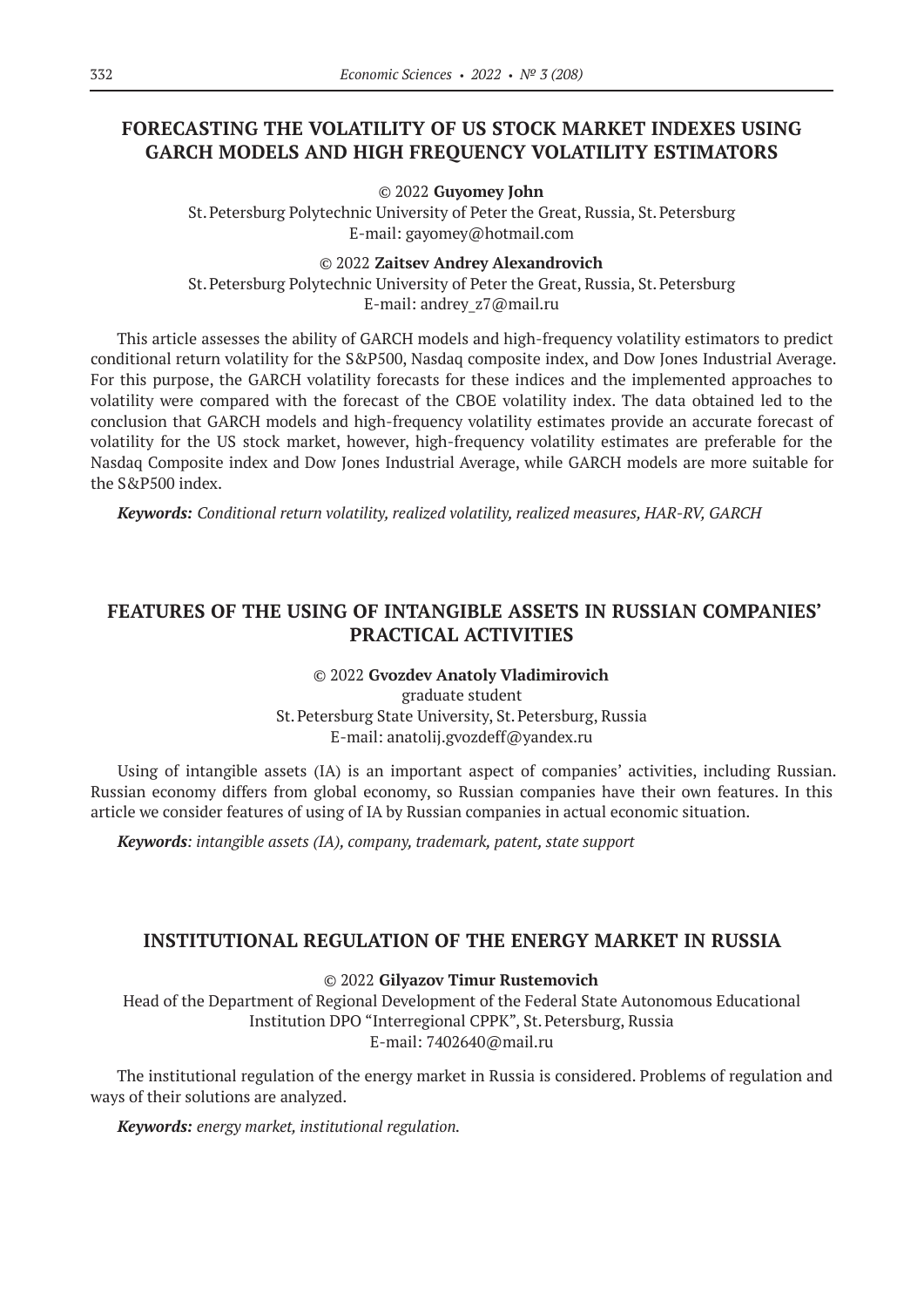# **OPPORTUNITIES AND DIRECTION OF THE IMPLEMENTATION OF THE INDUSTRIAL POLICY OF THE EAEU COUNTRIES IN THE SANCTIONS CONDITIONS**

### © 2022 **Karlik Alexander Evseevich**

Doctor of Economics, Professor,

Head of the Department of Economics and Management of Enterprises and Industrial Complexes St.Petersburg State University of Economics, St.Petersburg, Russia E-mail: Karlik1@mail.ru

### © 2022 **Danielyan Artur Haykazovich**

Competitor at the Department of Economics and Management of Enterprises and Industrial Complexes St.Petersburg State University of Economics, St.Petersburg, Russia E-mail: Arthur d@inbox.ru

The article discusses the issues of industrial development in the countries of the Eurasian Economic Union in the context of increasing sanctions pressure on Russia and Belarus. The main directions of compensation for a number of consequences of sanctions are shown, in particular, the fall in the ruble exchange rate, restrictions on the import of a number of goods from EU countries, the USA and a number of other countries to Russia. Possible options for maintaining the stability of the Republic of Kazakhstan and the Republic of Armenia in the conditions of anti-Russian sanctions are given.

*Keywords: industrial production, EAEU, anti-Russian sanctions, Republic of Armenia, Republic of Kazakhstan, import substitution.*

### **RESEARCH OF PRICING METHODS IN THE FIELD OF HEALTHCARE**

#### © 2022 **Dolgov Alexander Mikhailovich**

postgraduate student of the Higher School of Engineering and Economics St.Petersburg Polytechnic University of Peter the Great, St.Petersburg, Russia E-mail: dolgov1alexander@yandex.ru

#### © 2022 **Dolgova Daria Mikhailovna**

Bachelor student of the Higher School of Engineering and Economics, Peter the Great St. Petersburg Polytechnic University, St. Petersburg, Russia E-mail: daria.kuprina@gmail.com

#### © 2022 **Lukevich Igor Nikolaevich**

Doctor of Economics, Associate Professor of the Higher School of Engineering and Economics St.Petersburg Polytechnic University of Peter the Great, St.Petersburg, Russia E-mail: lin.stu@yandex.ru

The pricing of medicines and various methods of treatment is being investigated. The analysis of research in the medical field is carried out. Various approaches to solving the problem of pricing for lifesaving drugs are considered both from the practical side and from the ethical side. The main problems facing both researchers in this field and pharmaceutical companies are identified. It is shown how different approaches to pricing affect the price of treatment. In this paper, the most promising approaches to determining the price of treatment are considered and their analysis is presented.

*Keywords: Economics, pricing, healthcare, medicines, innovative pricing.*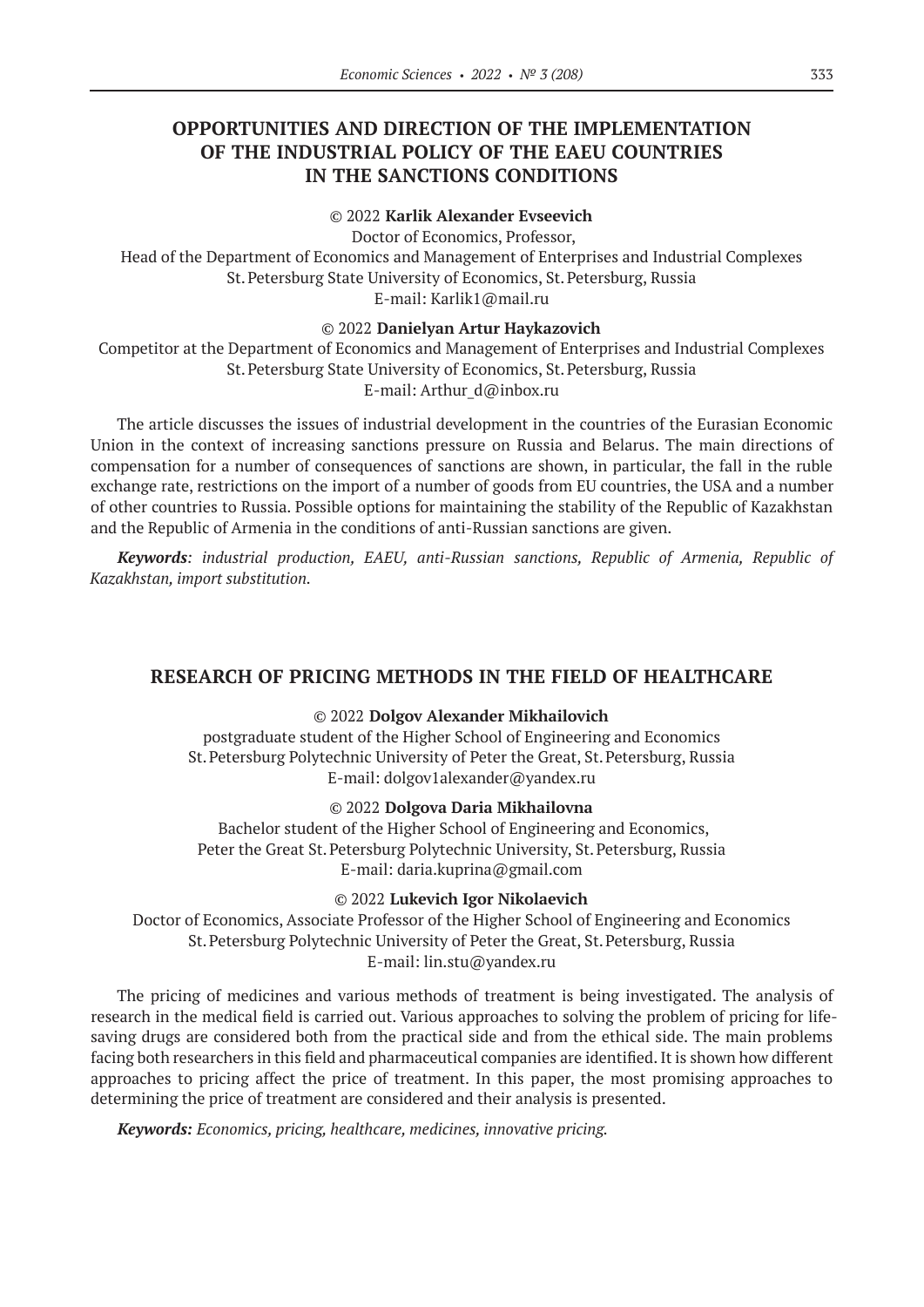# **EVALUATION OF THE LARGEST MARKETPLACES OF THE RUSSIAN FEDERATION BY ENTREPRENEURS**

© 2022 **Dudakov Georgy Sergeevich**

Master student of the Department of Research and Development Economics, Faculty of Economics St.Petersburg State University, St.Petersburg, Russia E-mail: dudakov.gs@mail.ru

© 2022 **Molchanov Nikolai Nikolaevich**

Doctor of Economics, Professor, Head of the Department of Research and Development Economics, Faculty of Economics St.Petersburg State University, St.Petersburg, Russia E-mail: n.molchanov@spbu.ru

The steady trend towards the development of the e-commerce market in the Russian Federation determines the relevance of the analysis of digital marketing channels. Within this space, there is a movement not only of goods, but also of information, the key task of which is to convey a particular offer to consumers. With this trend, the demand for such a kind of online store and digital marketing channel as a marketplace increases, which determines the relevance of the study conducted by the authors.

*Keywords: marketplaces, entrepreneurs, evaluation, analytics, functionality.*

### **STATE REGULATION OF MIGRATION POLICY IN THE REPUBLIC OF TAJIKISTAN**

© 2022 **Kashbraziev Rinas Vasimovich** Doctor of Economics, Associate Professor Kazan (Privolzhsky) Federal University, Kazan, Russia E-mail: rkashbra@gmail.com

© 2022 **Sarhatov Ramazon Ismatovich**

graduate student Kazan (Privolzhsky) Federal University, Kazan, Russia E-mail: sarkhatov93@mail.ru

Labor migration abroad is part of the foreign economic activity of Tajikistan. In the future, it will play a key role in the economic relations of the country with other countries, in particular with the Russian Federation, as well as the consequences of the impact on the labor market and society. Ensuring the access of Tajik workers to the international labor market and protecting their interests requires the provision of state policy. The work reveals trends and observations of an external study of labor observations on the distribution of most households in Tajikistan, the motivation of judicial statistics, and the identification of risks in the Tajik economy. The proposed and substantiated complex of the effectiveness of methodological supervision on the economic mechanism for managing the international labor inspectorate of the Republic of Tajikistan, the formation of a system for establishing partnerships with other foreign countries on labor safety issues.

**Keywords:** *labor inspection, labor market, Tajik economy, supervisory policy.*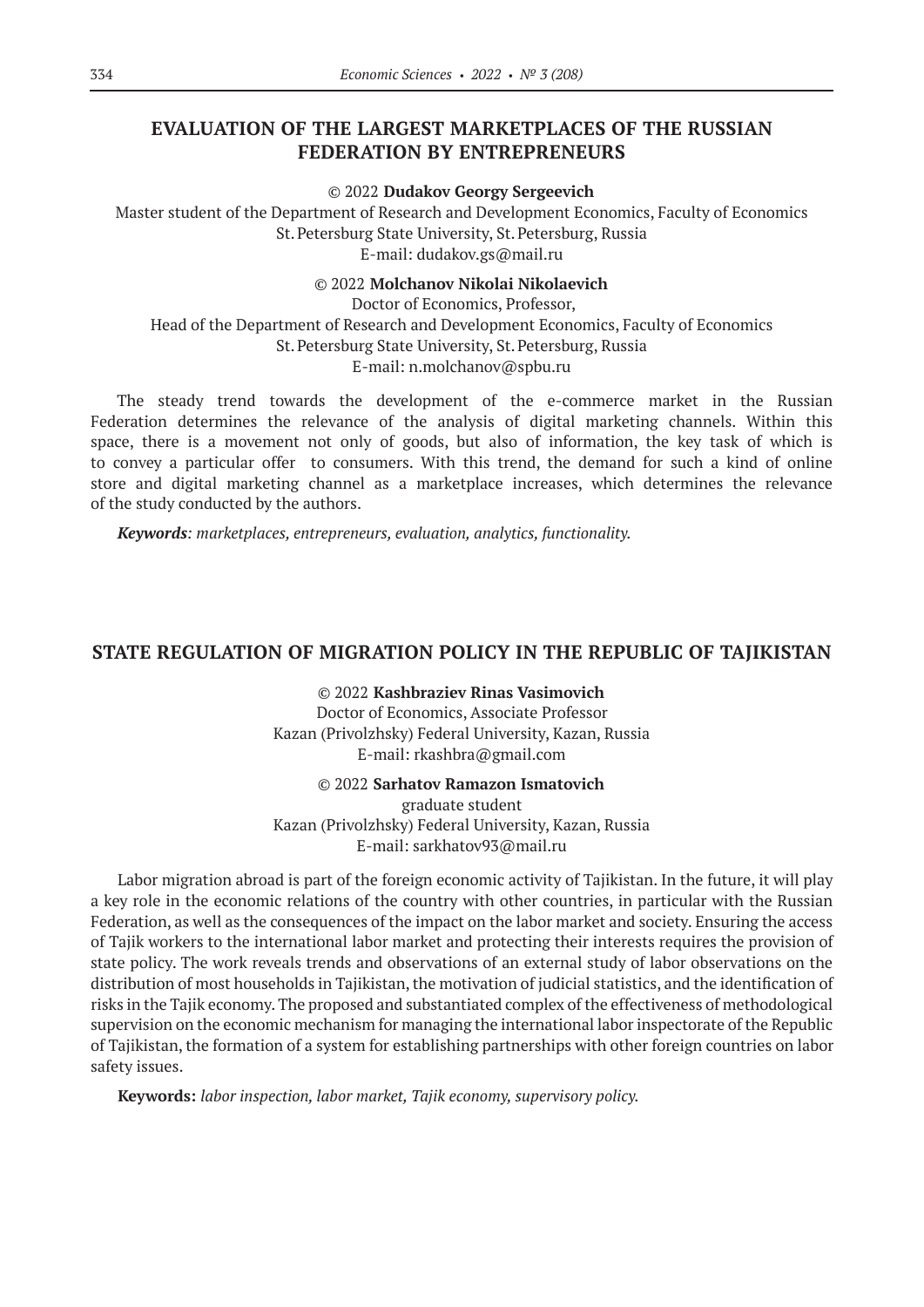# **DEVELOPMENT OF RAILWAY TRANSPORT INFRASTRUCTURE IN ORDER TO INCREASE THE ECONOMIC SECURITY OF THE REGIONS**

© 2022 **Klimochkin Alexander Vladimirovich**

postgraduate student Department of Transport Infrastructure Economics and Construction Business Management Russian University of Transport, Moscow, Russia E-mail: xanikkey@mail.ru

#### © 2022 **Kapustina Nadezhda Valerievna**

Doctor of Economics, Associate Professor, Professor of the Department of Economic Security and Risk Management Financial University under the Government of the Russian Federation, Moscow, Russia E-mail: kuzminova\_n@mail.ru

The article analyzes domestic and foreign experience in the reconstruction, modernization and construction of transport hubs and railway stations, and also determines their role and significance in the development of regions. Promising directions of railway transport development are considered, their effectiveness is determined, as well as their role in the development of the economy of the country and regions.

*Keywords: сonstruction, modernization, reconstruction of railway transport infrastructure, economic efficiency, costs.*

# **FINANCIAL SUPPORT AND MANAGEMENT OF ECONOMIC ENTITIES IN THE HEALTHCARE SECTOR IN THE CONTEXT OF THE COVID‑19 PANDEMIC**

© 2022 **Korobkova Oksana Konstantinovna**

Doctor of Economics, Associate Professor, Head of the Department of Accounting, Analysis and Economic Security Khabarovsk State Academy of Economics and Law, Khabarovsk, Russia Е-mail: korobkova.ok@yandex.ru

The scientific article is devoted to economics, financial support and management of an economic entity in the healthcare sector in conditions with COVID-19. The study is relevant because, in the conditions of the COVID‑19 pandemic, the economy of the healthcare services sector is characterized by insufficient financing of economic entities and a shortage of personnel, the re-profiling of healthcare institutions to provide services to consumers with COVID‑19, and in this regard, the suspension of planned surgical interventions, forced changes in the routing of consumers with other chronic pathologies. For the first time, a coronavirus infection was detected at the end of December 2019 in the city of Wuhan (People's Republic of China). 30.01.2020 The Director General of the World Health Organization has announced an outbreak of the disease caused by the new coronavirus 2019‑nCoV. In 2020, the COVID‑19 coronavirus had a great impact on the economic, social, cultural and political spheres of activity of countries. In 2020, more than 3159 million cases of coronavirus infection were detected in 85 subjects in the Russian Federation, and the incidence rate per 100,000 population was 2152.63. The dynamics of the number of people infected with COVID‑19 in 2020 was characterized by two increases in morbidity (April-May and November-December) and a decrease in the summer months. Mainly affected in the age structure of COVID-19 patients were persons aged 30 to 64 years, and severe forms of infection were noted in the age group over 55 years (77.6%) [7].

In accordance with the scientific problem, the purpose of the study was determined, which focuses on the study of the management of an economic entity in the healthcare sector and the development of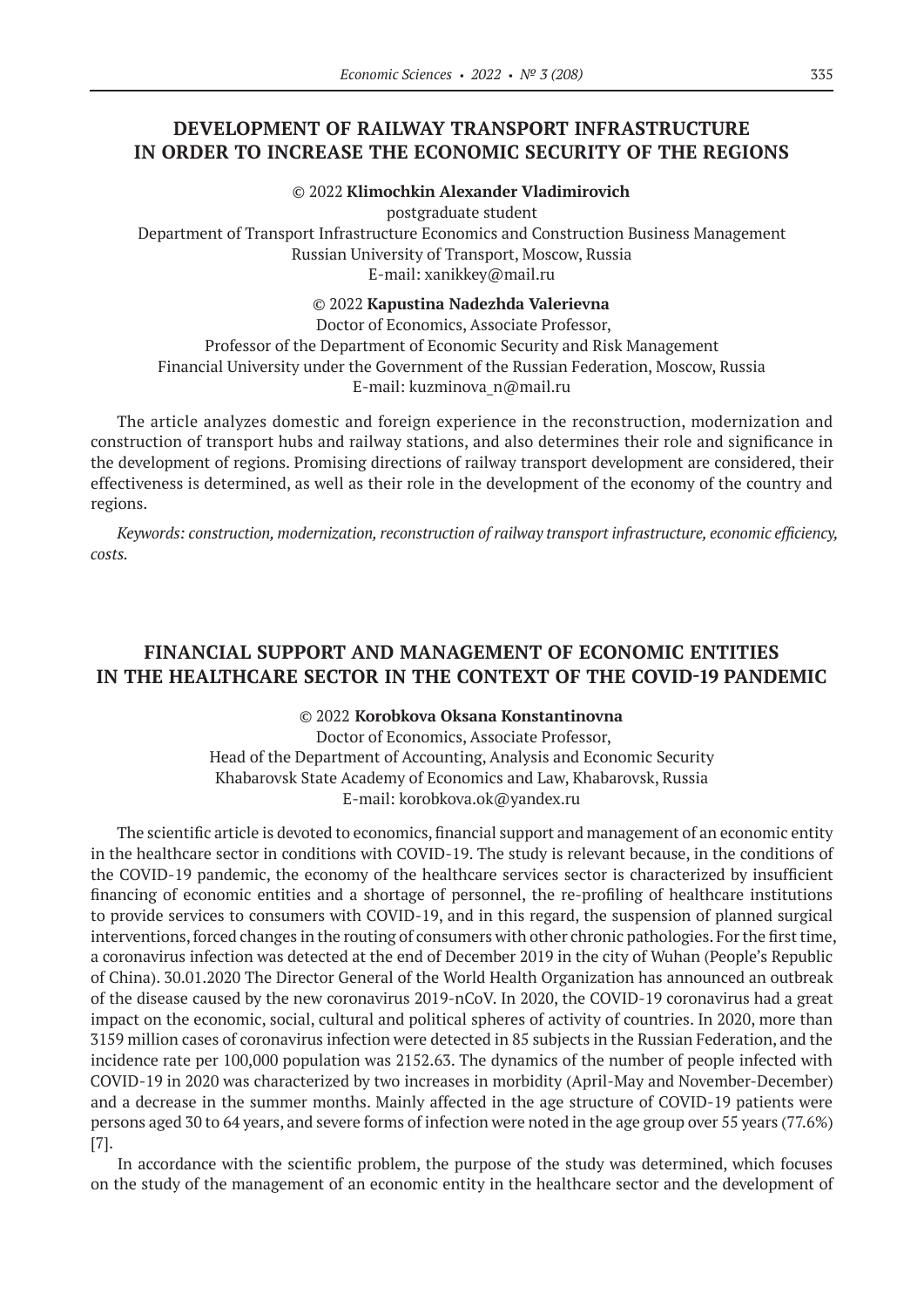directions for its improvement. The purpose of this work is to study the financial provision and management of health services in the context of the COVID‑19 pandemic. To achieve this goal, it is necessary to perform the following tasks: to investigate various aspects of financial provision of economic entities of health services in the conditions of the COVID-19 pandemic, to develop recommendations for improving financial provision and management of economic entities of the health sector in the conditions of the COVID-19 pandemic. The object of the study is the economic entities of the healthcare sector that provide services.

The methodological basis of the work was the synthesis and generalization of information, methods of economic and statistical analysis. The theoretical significance of the work consists in a comprehensive study of the theoretical aspects of financial support and management of an economic entity in the healthcare sector in the context of the COVID-19 pandemic. The obtained results complement the existing theoretical provisions in the field of research, contribute to the formation of scientific foundations for the development of an economic entity in the field of healthcare. The practical significance lies in the fact that the proposed recommendations on improving financial support and management of economic entities in the healthcare sector in the context of the COVID-19 pandemic will improve the efficiency of the industry.

*Keywords: service, healthcare, management, financing, budget, public sector expenditures, information technology, medical personnel, medical devices.*

#### **References**

- 1. *Gumerova, G.I.* Organizacionno-upravlencheskie polozheniya elektronnogo zdravoohraneniya na osnove industrii 4.0: razrabotka biznes-modeli dlya rossijskoj praktiki s uchyotom uslug telemediciny / G.I.Gumerova, E.SH. SHajmieva // Gosudarstvennoe upravlenie. Elektronnyj vestnik. — 2019. —№ 72. — S. 115–142.
- 2. *Ermakova S.E.*Effektivnaya korporativnaya kul'tura v organizaciyah zdravoohraneniya kak instrument antikrizisnogo upravleniya / S.E.Ermakova, N.I.Kozyreva // RISK: Resursy, Informaciya, Snabzhenie, Konkurenciya. — 2021. —№ 1. — S. 74–81.
- 3. *Ermakova S.E.* K voprosu modelirovaniya strategii razvitiya sluzhby rannego vyyavleniya onkologicheskih zabolevanij / S.E.Ermakova, N.A.Svirin // RISK: Resursy, Informaciya, Snabzhenie, Konkurenciya. — 2021. —  $N^{\circ}$  1. – S. 30–36.
- 4. *Korobkova, O.K.* Federal'naya celevaya programma «Razvitie zdravoohraneniya Rossijskoj Federacii» sistema gosudarstvennoj podderzhki producentov sfery uslug zdravoohraneniya / O.K.Korobkova // Ekonomicheskie nauki.  $-2017. - N^{\circ} 5 (150)$ .  $- S. 69 - 73$ .
- 5. *Korobkova O.K.*Upravlenie uslug sferoj zdravoohraneniya v usloviyah cifrovizacii ekonomiki: problemy i ih resheniya / O.K.Korobkova, A.D. CHudnovskij. — Habarovsk: Izd-vo Dal'nevostoch. gos. med. un-ta, 2021. = 356 s.
- 6. *Levkevich M.M.*Prakticheskie aspekty rejtingovoj ocenki zayavok producentov sanatorno-kurortnyh uslug dlya uchastiya v programmah FSS RF / M.M.Levkevich, E.P.Novikova // Rossijskij ekonomicheskij internet-zhurnal. 2017. № 3. URL: http://www.e-rej.ru/publications/170/%D0%9D data obrashcheniya 08.02.2022g.)
- 7. Operativnyj doklad za yanvar'-sentyabr' 2021 g.—Tekst: elektronnyj.—URL: https://ach.gov.ru/audit/9‑mon‑2021 (data obrashcheniya 02.03.2022g.)
- 8. Rossiya v cifrah. 2021: Krat.stat.sb./Rosstat- M., 2021–275 s.
- 9. *Simchenko, N.A*.Organizaciya predostavleniya medicinskih uslug v usloviyah cifrovizacii / N.A.Simchenko, S.S.Olefirenko, V.V.Safonov // LXXXII Mezhdunarodnye nauchnye chteniya (pamyati S.P.Kapicy) (Moskva, 02 avgusta 2020 g.): sb. statej mezhdunar. nauch.-prakt. konf. — Moskva: EFIR, 2020. — S. 48–50.
- 10. Schetnaya palata ukazala na trudnosti finansirovaniya OMS v regionah. Tekst: elektronnyj. URL: https:// rg.ru/2021/12/03/schetnaia-palata-ukazala-na-trudnosti-finansirovaniia-oms-v-regionah.html (data obrashcheniya 01.02.2022g.)
- 11. Habarovskij kraj v cifrah. 2021. Krat. stat. sb. / Habarovskstat g. Habarovsk, 2021. 98s.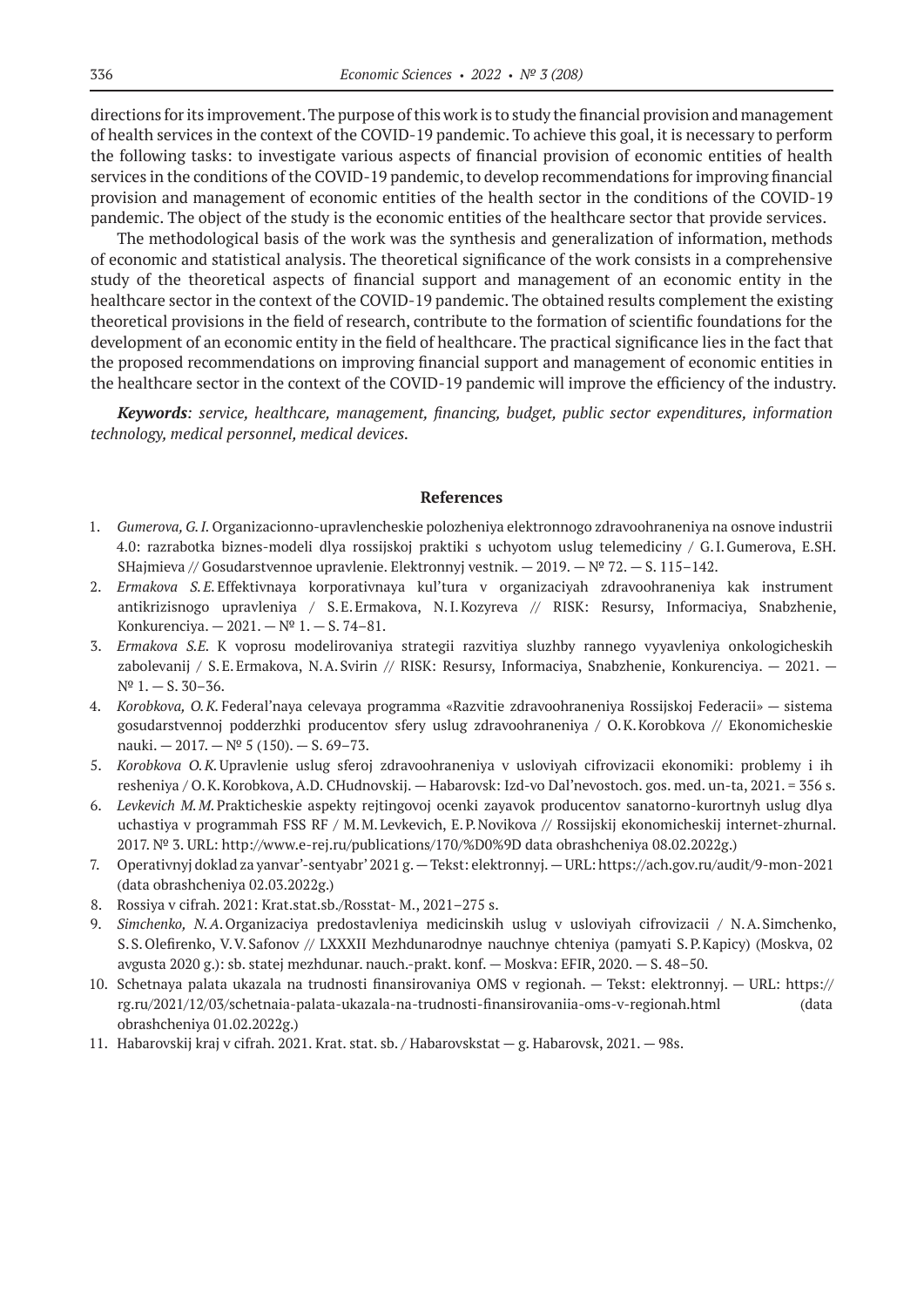# **ANALYSIS OF THE CURRENT STATE AND TRENDS IN THE DEVELOPMENT OF E-COMMERCE IN THE CONTEXT OF PANDEMIC RESTRICTIONS COVID‑19**

© 2022 **Kudinova Margarita Gennadievna** Candidate of Economic Sciences, Associate Professor, Head of the Department of Finance, Accounting and Audit Altai State Agrarian University, Barnaul, Russia E-mail: kudinova\_margarita@mail.ru

© 2022 **Surai Natalya Mikhailovna**

Candidate of Technical Sciences, Associate Professor, Associate Professor of the Department of Trade Policy Russian University of Economics named after G.V.Plekhanov, Moscow, Russia E-mail: natalya.mixajlovna.1979@mail.ru

#### © 2022 **Korneva Galina Viktorovna**

Candidate of Economic Sciences, Associate Professor, Associate Professor of the Department of Finance, Accounting and Economic Security Moscow State University of Technology and Management named after K.G.Razumovsky (PKU), Moscow, Russia

© 2022 **Gorbatko Elena Samratovna**

Candidate of Economic Sciences,

Associate Professor of the Department of Finance, Accounting and Economic Security Moscow State University of Technology and Management named after K.G.Razumovsky (PKU), Moscow, Russia

The new quarantine restrictions caused by the spread of the new COVID-19 coronavirus infection have negatively affected all spheres of activity, and the sphere of trade has not been left out. In this regard, e-commerce has the opportunity to become a catalyst for growth. The article presents an analysis of the development of e-commerce in foreign countries and the Russian Federation. The conducted research showed that as a result of the pandemic, Internet commerce is growing in the Russian Federation and foreign countries, while its geographical boundaries are expanding. It is noted that the domestic market is growing in Russia, while the cross-border market, on the contrary, is declining. Preferences in online consumer orders have also changed, the number of online stores has increased, but at the same time, the average check has decreased, and competition for consumers has appeared in the Internet space.

*Keywords: e-commerce, COVID-19 pandemic, coronavirus restrictions, cross-border market, domestic market, digital services, online consumers, sales, average check.*

# **APPLICATION OF THE THEORY OF FUZZY SETS IN ASSESSING THE RISKS OF ECONOMIC SECURITY IN THE CONTEXT OF DIGITAL TRANSFORMATION OF THE REGIONAL ECONOMY**

#### © 2022 **Lobkova Elena Valerievna**

Candidate of Economic Sciences, Associate Professor of the Department of Socio-Economic Planning Siberian Federal University, Krasnoyarsk, Russia E-mail: elenavalerin@yandex.ru

The study of the relevance of the digital transformation of the regional space has been carried out, the existing approaches to assessing the economic security of socio-economic systems have been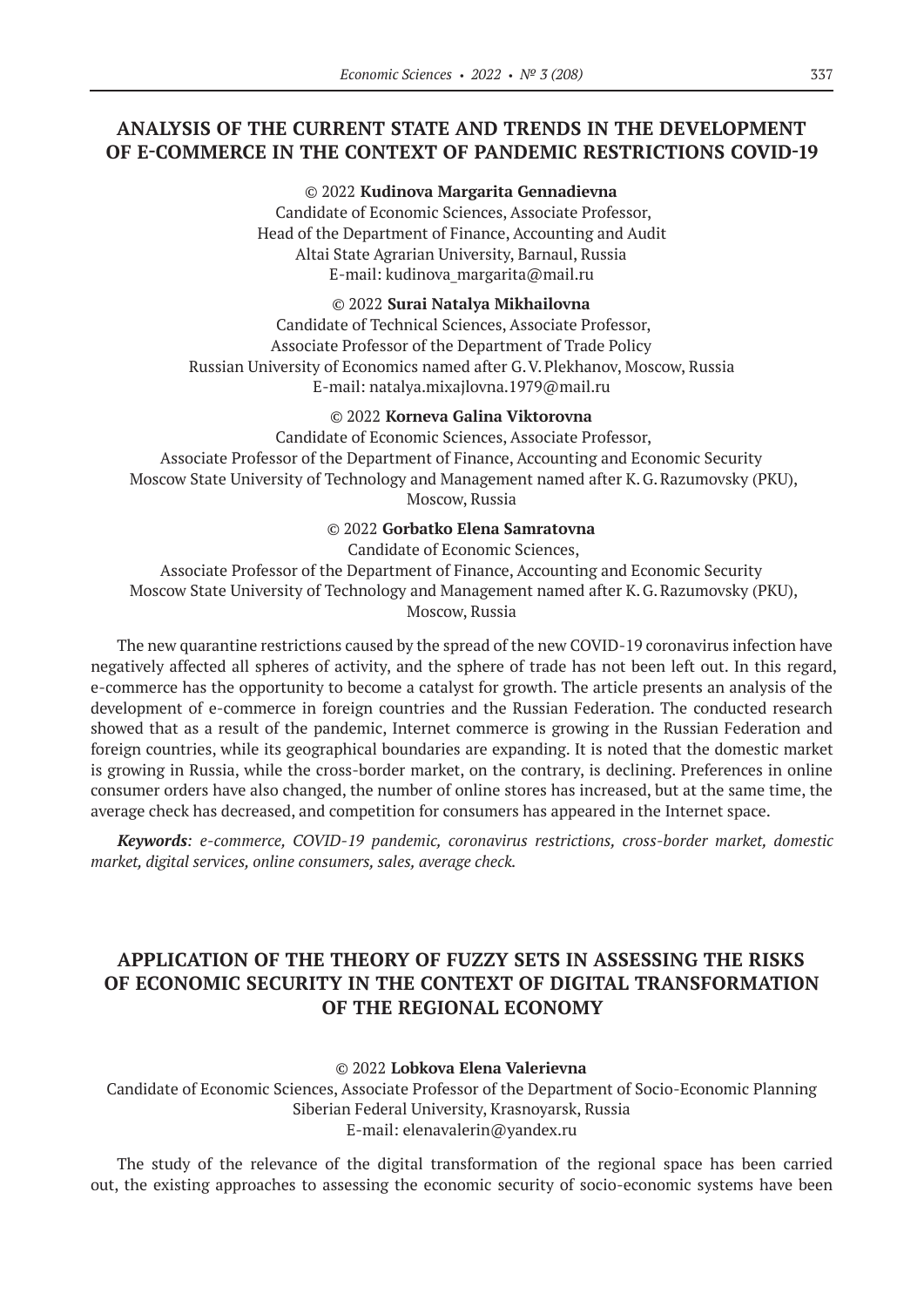systematized, the indicators of the digitalization of the region have been identified, and a methodology has been proposed for diagnosing the risks of the economic security of the territory, taking into account digital transformation processes based on the theory of fuzzy sets.

*Keywords: economic security of the territory, fuzzy set theory, membership function, risk management, digital transformation of the regional economy, social sphere and public administration.*

#### **References**

- 1. *Vlasov M. V.* Tsifrovaya ekonomika kak osnovnoye napravleniye povysheniya urovnya ekonomicheskoy bezopasnosti regiona (na primere sub"yektov Tsentral'nogo federal'nogo okruga RF) [Digital economy as the main direction of increasing the level of economic security of the region (on the example of the subjects of the Central Federal District of the Russian Federation)]. Sbornik materialov IV Rossiyskogo ekonomicheskogo kongressa «REK-2020». Tom XX. – M., 2020. P. 35–49.
- 2. *Ivanova A. A., Tufetulov A. M., Gazizullin R. I.* Kontseptual'nyye aspekty obespecheniya ekonomicheskoy bezopasnosti. [Conceptual aspects of ensuring economic security]. Modern Economy Success. 2020. 6. P. 16–20.
- 3. *Kopyrina T. O., Kurzaeva L.V.* K voprosu o realizatsii algoritma Mamdani v MATHCAD [To the question of the implementation of the Mamdani algorithm in MATHCAD]. Mezhdunarodnyy studencheskiy nauchnyy vestnik International. 2017. 6. URL: https://eduherald.ru/ru/article/view?id=17924.
- 4. *Lobkova E. V.* Otsenka vliyaniya sotsial'no-ekonomicheskikh kriteriyev na ustoychivost' razvitiya territorii metodom TOPSIS [Assessment of the impact of socio-economic criteria on the sustainability of the development of the territory using the TOPSIS method]. Regional'naya ekonomika: teoriya i praktika. 2020. 18 (1). 472. P.84–107.
- 5. Razvitiye otdel'nykh vysokotekhnologichnykh napravleniy [Development of individual high-tech areas] / ed. M.Yu. Sokolova, L.D. Eidelkind. - NIU «Vysshaya shkola ekonomiki», Moskva, 2022. – 187 p.
- 6. *Khasanov R., Korableva A.* Indeks ekonomicheskoy bezopasnosti kak instrument otsenki razvitiya agropromyshlennykh regionov [Index of economic security as a tool for assessing the development of agroindustrial regions]. Ekonomicheskaya politika. 2019. V. 14 (6). P. 82–101. DOI: 10.18288/1994-5124-2019-6-82- 101.
- 7. *Dudin M. N., Fedorova I. J., Ploticina L. A., Tokmurzin T. M., Belyaeva M. V., Ilyin A. B.* International Practices to Improve Economic Security. European Research Studies Journal. 2018. XXI (1). P. 459–467.
- 8. *Khairullov D. S., Saipullaev U. A.* Management of Social and Economic Security of the Region. Mediterranean Journal of Social Sciences. 2014.15 (12), P. 177–182. DOI: 10.5901/mjss.2014.v5n12p177
- 9. *Kolesnikov S. I., Dolzhenko L. M.* Methodology for Assessing the Level of the Territory's Economic Security. Mathematical Analysis With Applications. Springer International Publishing, 2020. 318. DOI: 10.1007/978-3-030- 42176-2\_35
- 10. *Kozachenko A., Bukolova V.* Socioeconomic Security Of A Region As An Object In Economic Security Studies At The Mesolevel. Baltic Journal of Economic Studies. 2017. 3 (5). P. 188–195. DOI: http://dx.doi.org/10.30525/2256- 0742/2017-3-5-188-195
- 11. *Lobkova E.V., Ferova I.S., Tanenkova E.N., Kozlova S.A.* Tools for Assessing Sustainable Development of Territories Taking into Account Cluster Effects. Journal of Siberian Federal University. Humanities and Social Sciences. 2019. 12 (4). P. 600–626.
- 12. *Nam Y., Lee Y., McMahon S.,* & *Sherraden M.* New measures of economic security and development: Savings goals for short- and long-term economic needs. Journal of Consumer Affairs. 2015. 50(3). P. 611–637. DOI:10.1111/ joca.12078
- 13. *Stankevičienė J., Miečinskienė А., Sviderskė Т.* Relationship between Economic Security and Country Risk Indicators in EU Baltic Sea Region Countries. Entrepreneurial Business and Economics Review. 2013. 3. P. 21–33.
- 14. *Volkova T. A., Volkova S. A., Sysoev A. M., Serebryakova N. A., Knyazeva I. Yu., Grishchenko N.V.* Methodological Assessment Aspects of Region Economic Security. Advances in Economics. Business and Management Research. Proceedings of the Russian Conference on Digital Economy and Knowledge Management. 2020. 148. P.713–717.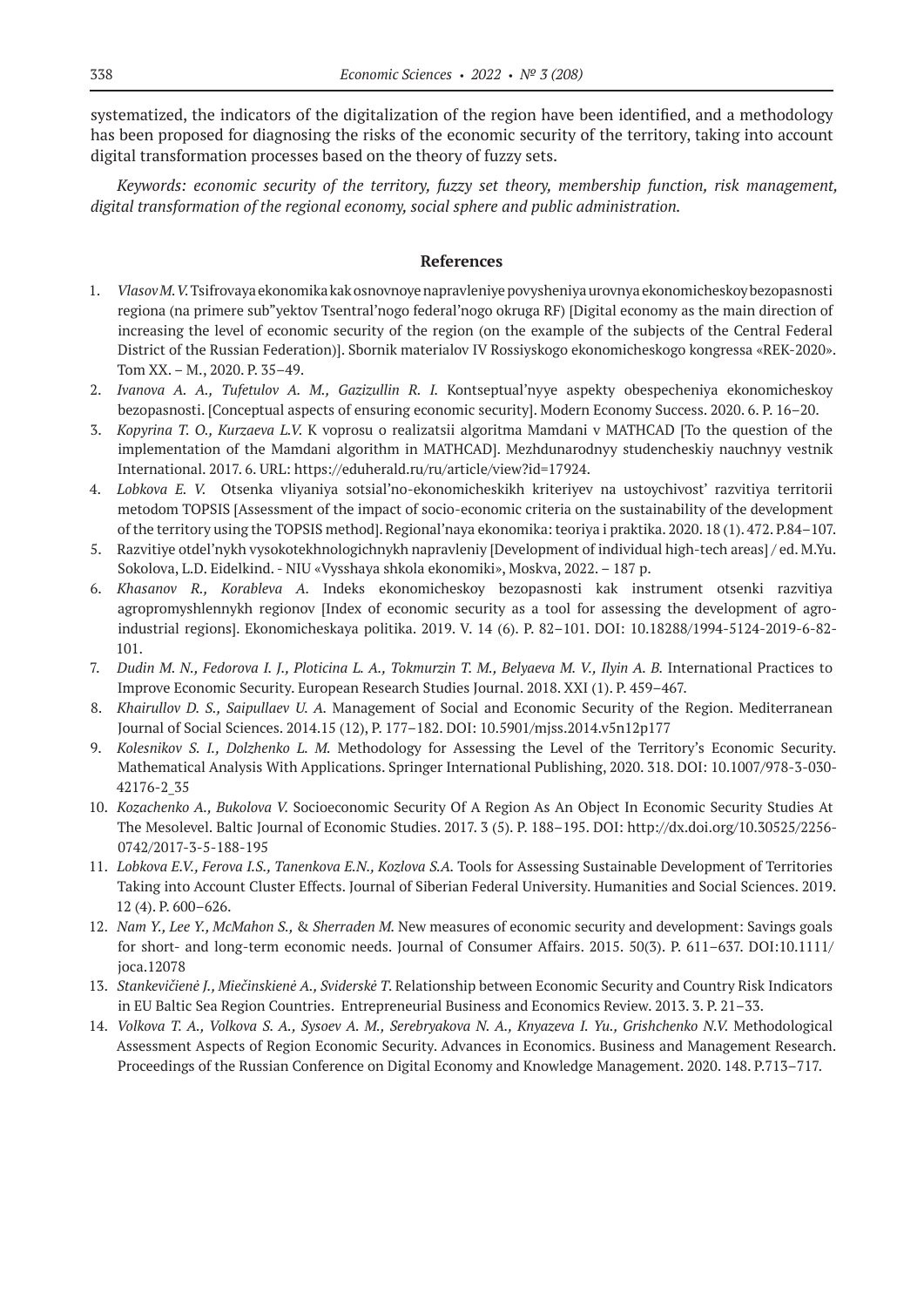### **THE IMPACT OF THE DIGITAL ECONOMY ON THE DIFFUSION OF INNOVATIONS**

© 2022 **Mikhailov Fedor Borisovich**

PhD in Economics Associate Professor, Department of Human Resources Management, Institute of Management, Economics and Finance Kazan (Privolzhsky) Federal University, Kazan, Russia E-mail: mifb@rambler.ru

© 2022 **Myasnikov Dmitry Alekseevich**

Candidate of Economic Sciences, Associate Professor, Department of Human Resources Management, Institute of Management, Economics and Finance Kazan (Privolzhsky) Federal University, Kazan, Russia E-mail: dmitriymyasnikov@mail.ru

© 2022 **Fakhrutdinov Bulat Ildarovich**

postgraduate student of the State Budgetary Institution Center for Advanced Economic Research of the Academy of Sciences of the Republic of Tatarstan, Kazan, Russia E-mail: fbi.bulat@gmail.ru

The digital economy has a significant impact on accelerating the diffusion of innovations. At the same time, there is a conjugation of innovations, both technical and managerial, which necessitates a sharp increase in investment. Very often the choice is made in favor of technical innovation. Investments in personnel development are carried out on a residual basis, which ultimately negatively affects the effectiveness of the introduction of new technologies.

*Keywords: digital economy, innovation, diffusion, knowledge, efficiency, development, hybrid technologies, fixed capital, human capital*

# **FEATURES OF FORMATION OF MULTILEVEL SYSTEMS OF PROVIDING EDUCATIONAL SERVICES**

### © 2022 **Morozova Olga Vladimirovna**

graduate student Vladivostok State University of Economics and Service, Vladivostok, Russia E-mail: morozzzova.ov@gmail.com

The issues of formation of multi-level systems for the provision of educational services are considered. The key factors that are prerequisites for the formation of a multi-level system for the provision of educational services are identified. Using a systematic approach to assess the current state of the market for the provision of educational services, the author identifies groups of factors that affect the effectiveness of managing multi-level systems for the provision of educational services.

*Keywords: educational service, multi-level system for the provision of educational services, educational institution, competitiveness, effective management.*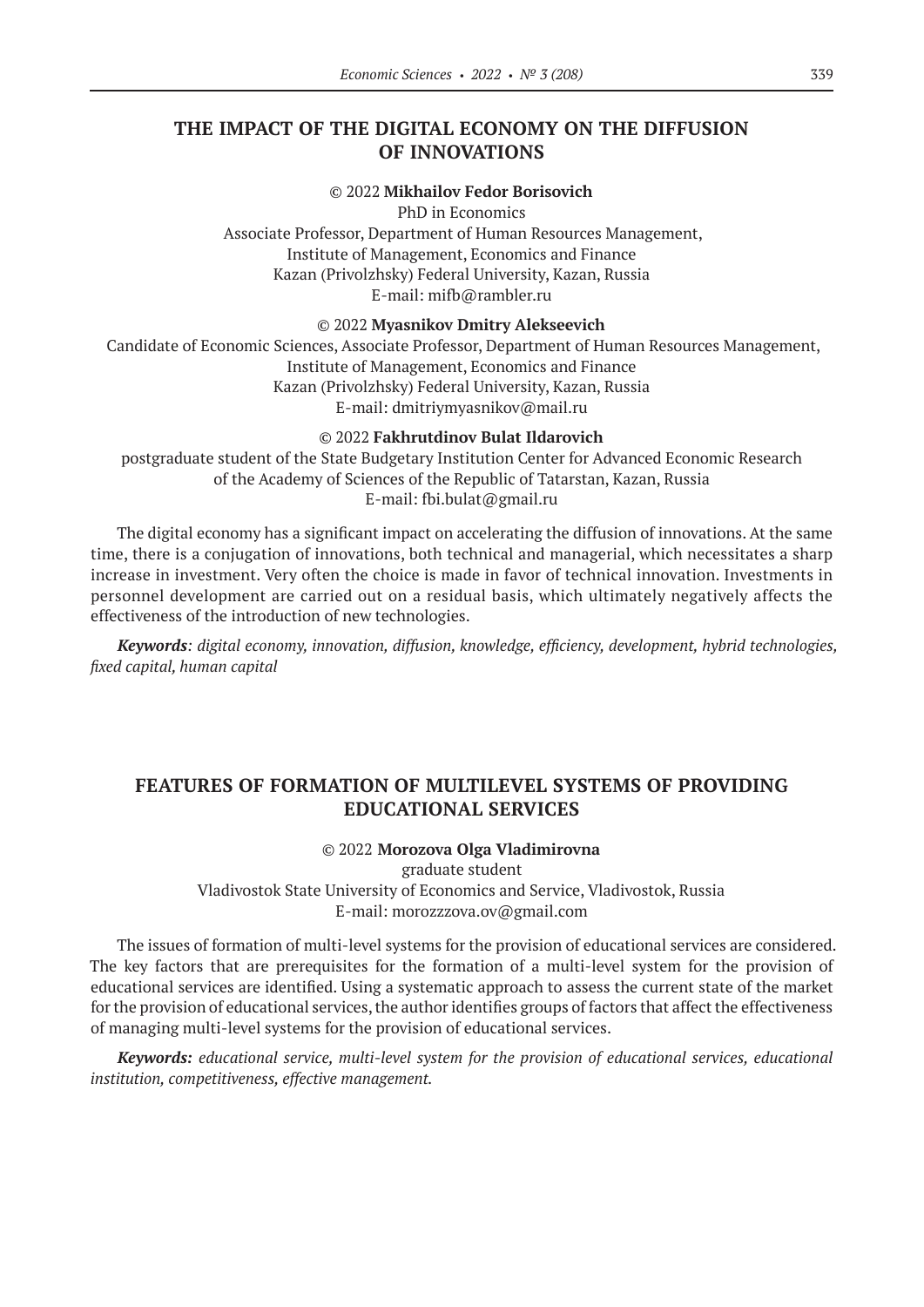### **ENTREPRENEURSHIP IN RUSSIA: RESULTS OF AN EMPIRICAL ANALYSIS**

### © 2022 **Nalbandyan Hayk Gevorgovich**

Senior Lecturer, Department of Management and Innovation, Faculty of Higher School of Management Financial University under the Government of the Russian Federation, Moscow, Russia E-mail: ggnalbandyan@fa.ru

#### © 2022 **Khovalova Tatyana Vladimirovna**

Senior Lecturer, Department of Management and Innovation, Faculty of Higher School of Management Financial University under the Government of the Russian Federation, Moscow, Russia E-mail: tvkhovalova@fa.ru

Small and medium-sized enterprises (SMEs) play an important role in most economies, SMEs make up the majority of enterprises worldwide and make an important contribution to job creation and global economic developmentIn this article, in the course of empirical analysis, entrepreneurial intentions are analyzed, as well as drivers and barriers to the creation and development of SMEs are identified, recommendations are given for overcoming barriers to the development of small and medium-sized businesses.

**Keywords:** *small and medium-sized businesses, entrepreneurship, small business support mechanisms, SMEs, entrepreneurial intentions*

### **NEW APPROACHES TO PAYMENT AT ENGINEERING ENTERPRISES**

#### © 2022 **Nikishin Vadim Mikhailovich**

Candidate of Economic Sciences, Associate Professor St.Petersburg State Electrotechnical University "LETI" V.I.Ulyanova (Lenin), St.Petersburg, Russia

#### © 2022 **Moshnov Alexander Nikolaevich**

Candidate of Economic Sciences, Associate Professor St.Petersburg State Electrotechnical University "LETI" V.I.Ulyanova (Lenin), St.Petersburg, Russia E-mail: amoshnov@mail.ru

### © 2022 **Zabelin Boris Fedorovich**

St.Petersburg State Electrotechnical University "LETI" V.I.Ulyanova (Lenin), St.Petersburg, Russia E-mail: zabelinbf@mail.ru

The article considers the grading system as a new system of remuneration, notes the advantages and disadvantages of the new system, the features of practical implementation at a machine-building enterprise.

*Keywords: wages, tariff wage system, grade system, labor motivation.*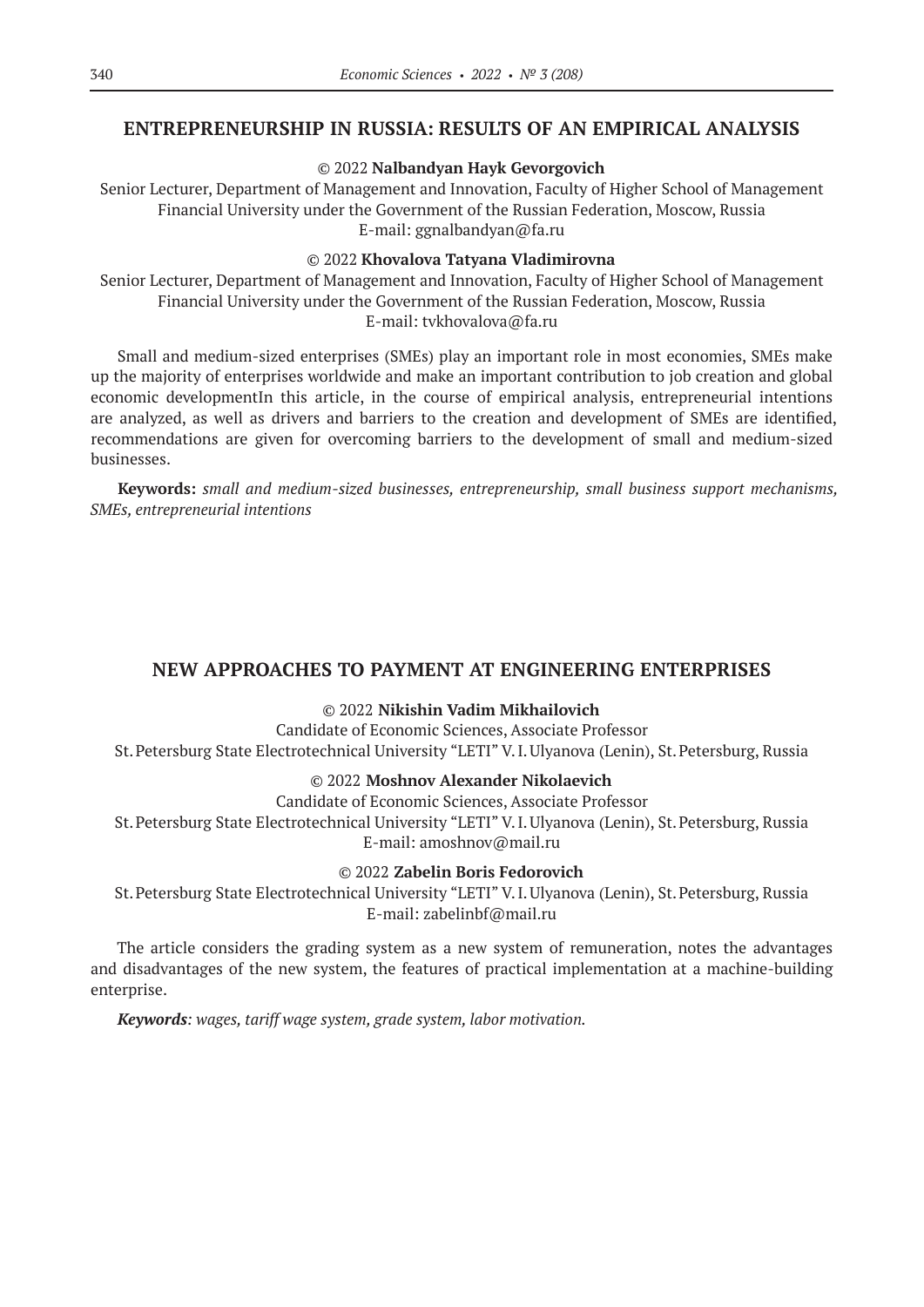# **MODEL OF MONITORING THE LEVEL OF ECONOMIC SECURITY OF THE REGION IN CONDITIONS OF DIGITAL TRANSFORMATION**

#### © 2022 **Noskin Sergey Anatolievich**

Competitor of the Higher School of Engineering and Economics Peter the Great St. Petersburg Polytechnic University (SPbPU), Russia, St. Petersburg

#### © 2022 **Nadezhina Olga Sergeevna**

Candidate of Economic Sciences, Associate Professor of the Higher School of Engineering and Economics Peter the Great St. Petersburg Polytechnic University (SPbPU), Russia, St. Petersburg

The issues of ensuring the economic security of the region are multifaceted, since the development trends of modern regions of Russia are determined by various specific development factors, the efficiency of the resource potential, the possibility of using innovative tools, and a number of others. The economic security of the regional economic system is a complex system that is being transformed into a different qualitative state due to the emergence of destabilizing factors, as well as due to the emergence of new strategic opportunities. In particular, the use of modern digital technologies and services has a different effect on the indicators characterizing the level of economic security of the region, as it affects all aspects of life, therefore, the conditions and factors of digital transformation should be promptly taken into account when developing a list of preventive measures.

*Keywords: economic security, digital transformation, monitoring, region.*

# **DEVELOPMENT OF REGIONAL ECONOMIC SYSTEMS IN THE FACE OF MODERN CHALLENGES: STATE, TRENDS**

#### © 2022 **Noskin Sergey Anatolievich**

Competitor of the Higher School of Engineering and Economics, Institute of Industrial Management, Economics and Trade St.Petersburg Polytechnic University of Peter the Great, St.Petersburg, Russia E-mail: noskin@ttp89.org

#### © 2022 **Nadezhina Olga Sergeevna**

Candidate of Economic Sciences, Associate Professor of the Higher School of Engineering and Economics of the Institute of Industrial Management of Economics and Trade St.Petersburg Polytechnic University of Peter the Great, St.Petersburg, Russia E-mail: nadezhina\_os@spbstu.ru

The article gives an assessment of the state of Russian regions in the face of increasing internal and external challenges and threats, identifies the most significant trends in the field of economic security of the regions. A toolkit for diagnosing problems of economic security of economic systems has been developed and tested as an element of the preparatory stage for the development and improvement of the Strategy for the socio-economic development of regions.

*Keywords: challenges, threats, trends, regional economy, economic security, diagnostics*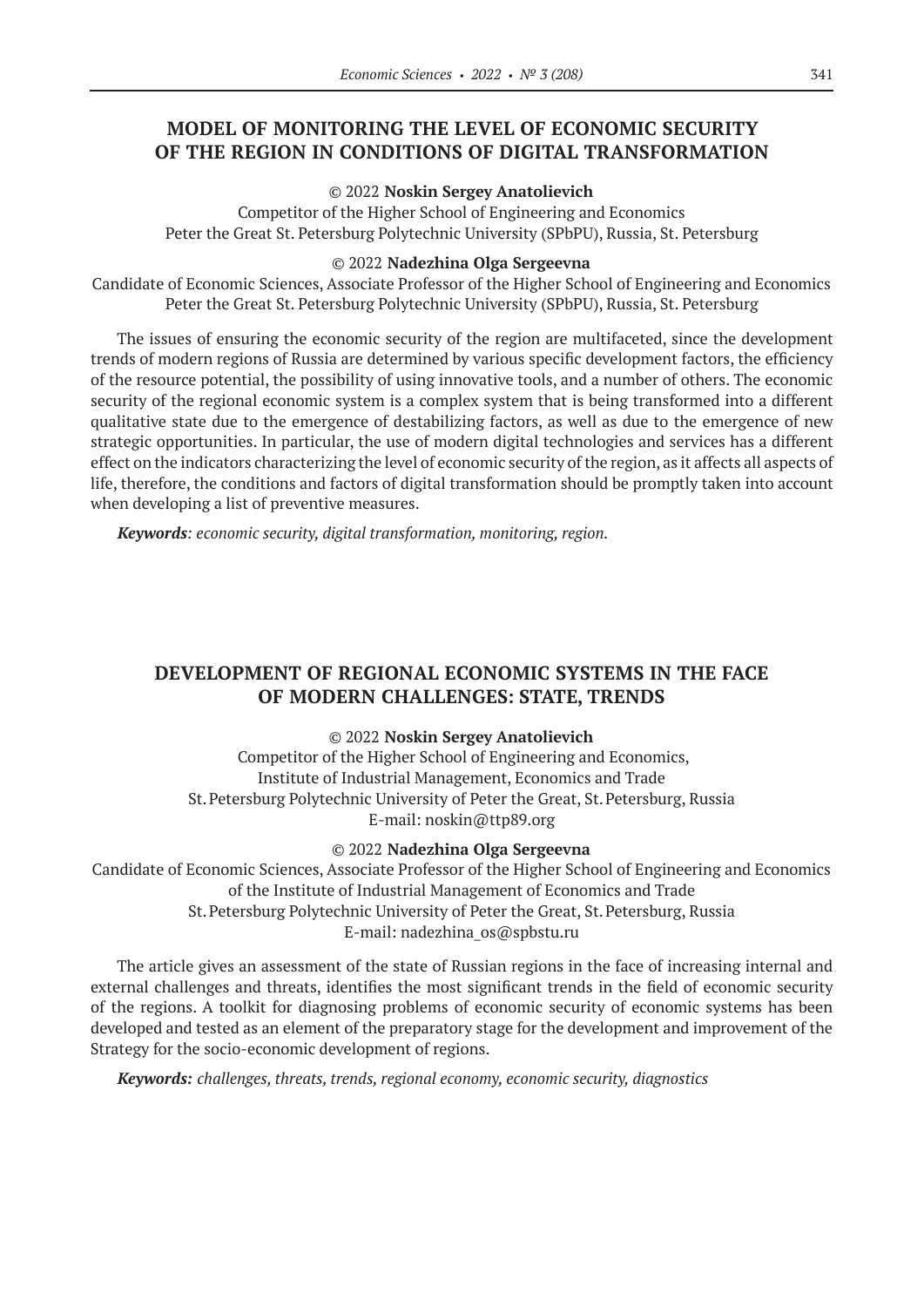# **ORGANIZATIONAL MECHANISM FOR MONITORING THE FUNCTIONING OF SOCIALLY-ORIENTED NON-PROFIT ORGANIZATIONS**

### © 2022 **Mikhail Borisovich Polyakov**

Senior Lecturer of the Department of State and Municipal Administration and Law Moscow Pedagogical State University, Moscow, Russia E-mail: polyakov-mb@mail.ru

### © 2022 **Vyacheslav Mikhailovich Orobets**

Doctor of Law, Professor, Head of the Department of State and Municipal Administration and Law Moscow Pedagogical State University, Moscow, Russia E-mail: constitutio@mail.ru

The article presents an organizational mechanism for monitoring the functioning of SONPO using digital technologies, including the procedure, principles and indicators, which, supplementing the quantitative assessment of effectiveness, allows us to assess qualitative indicators and create a comparable amount of information about the activities of SONPO in priority sectors throughout the country as a whole and in individual regions, in particular, to calculate integral indicators for subjects, private indicators for industries, to establish barriers and trends in the development of SONCO.

*Keywords: SONPO, NPO, monitoring of organizations' activities, state policy of support for SONPO.*

### **References**

- 1. *Pazdnikova, N.P.* Sistematizaciya nauchnyh koncepcij monitoringa gosudarstvennyh programm / N.P.Pazdnikova // Ekonomika i predprinimatel'stvo. [Systematization of scientific concepts of monitoring state programs] — 2015. —  $N^{\circ}$  6–1(59). – S. 131–137.
- 2. *Dvoryadkina, E.B.* Regional'nye strategicheskie prioritety razvitiya i social'no orientirovannye nekommercheskie organizacii [Regional strategic development priorities and socially oriented non-profit organizations] / E.B. Dvoryadkina, D. M. Prostova // Upravlenec. — 2021. — T. 12. — № 4. — S. 106–119. — DOI 10.29141/2218– 5003–2021–12–4–8.
- 3. Prikaz Rosstata ot 30.07.2021 N 460 "Ob utverzhdenii form federal'nogo statisticheskogo nablyudeniya dlya organizacii federal'nogo statisticheskogo nablyudeniya za cenami i finansami" / Konsul'tantplyus. URL: https://www.consultant.ru/cons/cgi/online.cgi?req=doc&base=LAW&n=403201&dst=101729#sbkae1TpuCpM4 8L9 (data obrashcheniya: 30.03.2022)

# **ANALYTICAL ASPECT OF THE FINANCIAL RESEARCH CHECKLIST WITHIN THE FRAMEWORK OF CRISIS MANAGEMENT CULTURE**

### © 2022 **Popova Elena Alexandrovna**

Doctor of Economics, Associate Professor South Ural State University (National Research University), Chelyabinsk, Russia E-mail: 73519045153@yandex.ru

### © 2022 **Demina Nadezhda Konstantinovna**

PhD in Economics South Ural State University (National Research University), Chelyabinsk, Russia E-mail: deminank@susu.ru

A checklist of financial research within the framework of the culture of crisis management of an industrial enterprise is presented. The algorithm of analytical activity for the construction of this list in solving financial problems is substantiated. Special attention is paid to the main operational, tactical and strategic tasks.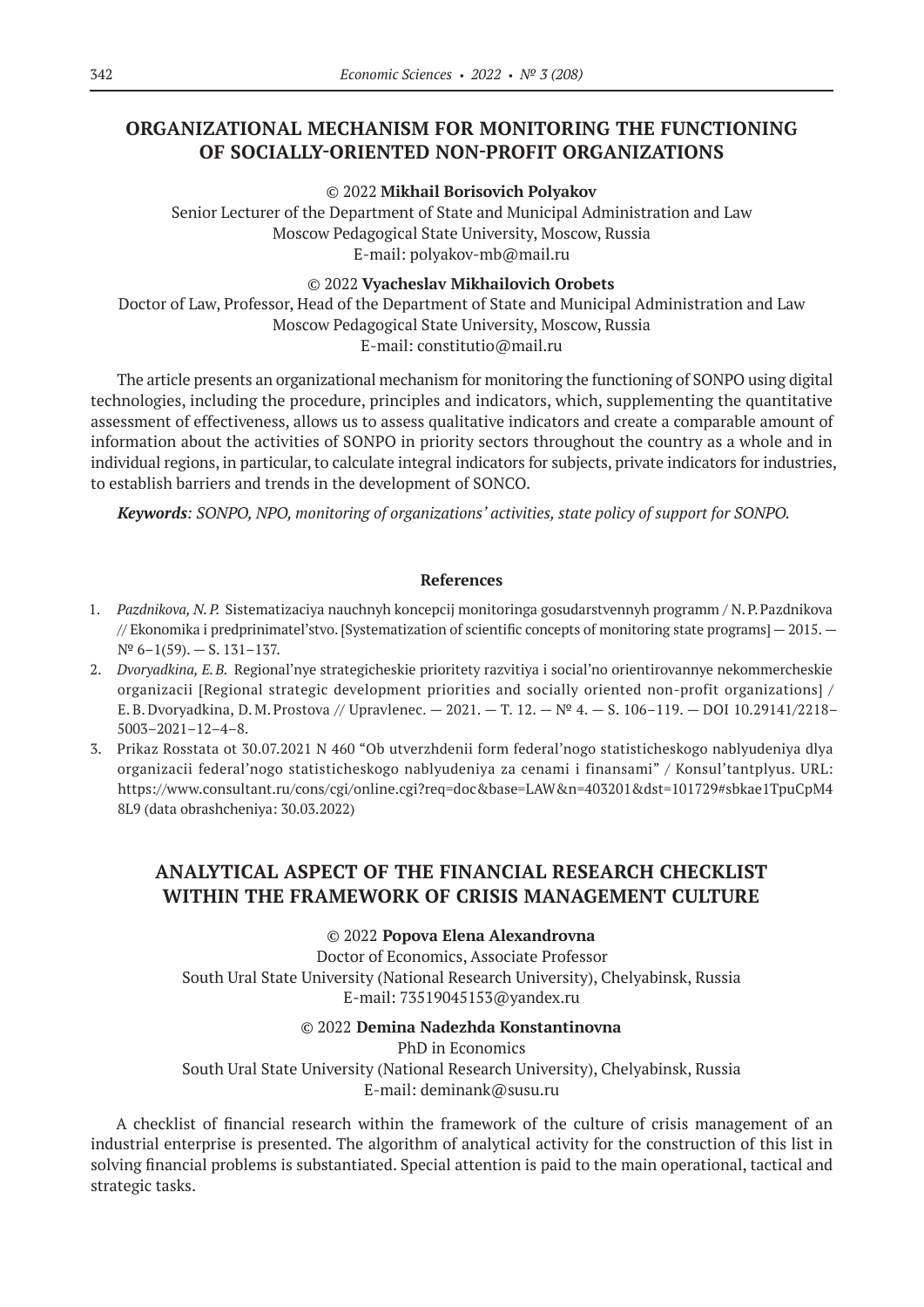*Keywords: finance, culture, management, efficiency, crisis management.*

#### **References**

- 1. The main categories and functions of the economic way of thinking of a financial top manager / N.S.Moshchenko, T.V.Mikhailenko. — Kostanay: KSTU, 2009. — 86 p.
- 2. Organization of intra-company planning of business success / Comp. E.A.Popova. Chelyabinsk: UralGUFK,  $2010 - 112$  p.
- 3. *Smagin, V.N.* Financial management / V.N.Smagin. Chelyabinsk: SUSU, 1999. 124 p.

## **THE SPECIFICS OF THE STUDY OF THE ENVIRONMENT FOR THE ACTIVITIES OF FAST FOOD COMPANIES**

#### © 2022 **Rodionov Dmitry Grigorievich**

Doctor of Economics, Professor of the Higher School of Engineering and Economics St.Petersburg Polytechnic University of Peter the Great, St.Petersburg, Russia E-mail: drodionov@spbstu.ru

© 2022 **Ananko Elizaveta Andreevna**

bachelor of the Higher School of Engineering and Economics St.Petersburg Polytechnic University of Peter the Great, St.Petersburg, Russia E-mail: liza.ananko.00@mail.ru

### © 2022 **Konnikov Evgeny Alexandrovich**

Candidate of Economic Sciences, Associate Professor of the Higher School of Engineering and Economics St.Petersburg Polytechnic University of Peter the Great, St.Petersburg, Russia E-mail: konnikov\_ea@spbstu.ru)

#### © 2022 **Kryzhko Daria Alexandrovna**

PhD student, Higher School of Engineering and Economics St.Petersburg Polytechnic University of Peter the Great, St.Petersburg, Russia E-mail: kryzhko\_da@spbstu.ru

The relevance of this study lies in the fact that the information environment is subject to daily growth, and its influence extends to an increasing number of areas of our life. This work explores the impact of the development of the information capital of a corporation on its activities (revenue). To identify the relationship, two conceptual models were created related to the economic factors influencing the corporation's revenue and the information environment of the corporation. Paired regression analysis revealed the impact of a number of variables on revenue, and also studied the impact of a group of factors on revenue indicators based on multiple regression. As a result of the study, the authors give recommendations on management activities in the field of fast food companies. The materials presented in this article can be used when organizing interaction with information environment factors in terms of obtaining the greatest benefits.

*Keywords: McDonald's, information capital, company revenue, fast food industry, online fast food*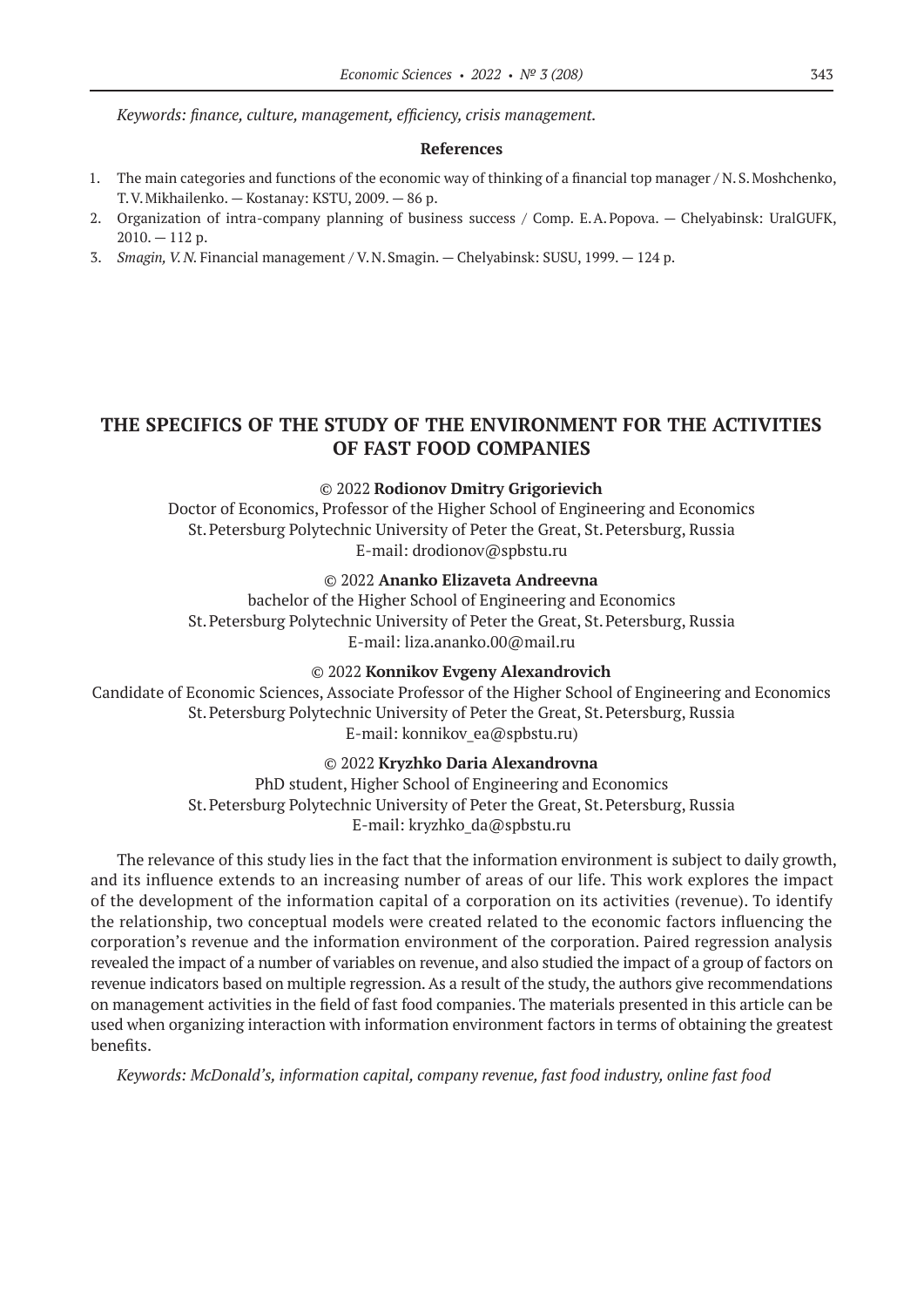# **CONTRADICTIONS IN THE SYSTEMS OF CORPORATE AND STATE SECTORAL MANAGEMENT OF OIL COMPANIES IN RUSSIA**

© 2022 **Rodnyansky Dmitry Vladimirovich** Associate Professor of the Department of State and Municipal Administration Kazan Federal University, Kazan, Russia E-mail: drodnyansky@gmail.com

### © 2022 **Gilyazov Timur Rustemovich**

Head of the Regional Development Department of the Federal State Autonomous Educational Institution DPO «Interregional CPPK», St.Petersburg, Russia E-mail: 7402640@mail.ru

Currently, the key and budget-forming sector of the Russian economy is still the oil industry, which includes the extraction, processing, transportation and sale of oil and oil products. The share of the oil industry in the country's GDP was over 40%, and, taking into account the petrochemical and manufacturing industries, it exceeds 50%. In this aspect, an important task is to study the institutional environment for the functioning of oil companies, as well as the mechanisms and tools of state sectoral management in this area. There are a number of contradictions between the state, oil companies and public expert organizations, which are expressed in different interpretations of short-term and long-term goals, the presence of not always consistent concepts and strategies for the development of individual industries and areas, the inconsistency of a number of state programs, projects, etc. These contradictions lead to reducing the efficiency of the system of state regulation of strategic sectors of the economy, which is reflected in a significant lag in labor productivity.

*Keywords: оil companies, industry management, energy policy.*

### **MODERN TRENDS IN THE DEVELOPMENT OF THE WORLD LABOR MARKET**

© 2022 **Sarhatov Ramazon Ismatovich** graduate student Kazan (Privolzhsky) Federal University, Kazan, Russia

E-mail: sarkhatov93@mail.ru

Labor migration plays a crucial role in supporting the economies of the Central Asian countries. The economic crisis, as well as the resulting contraction of the Russian labor market, which employs the majority of Tajik migrants, creates new difficulties for both migrants and the population of the countries of which they are citizens. A significant reduction in the amount of funds transferred by migrants to their homeland, as well as the likelihood of migrants returning to local labor markets, the capacity of which is limited, can lead to an even wider social and humanitarian crisis. The paper reveals trends and patterns in the development of the global labor market to achieve the goals of sustainable development and human development and, in accordance with the specific priorities of various countries and integration entities, the impact of migration on stimulating innovation and economic growth, while focusing on the theoretical justification for the formation of a system management of migration processes, the essence is also clarified and a methodological approach to the problem of professional heterogeneity of labor resources and the growth of their mobility in the framework of the intensification of world integration processes and the formation of institutions of international labor mediation is presented, which allows finding a balance of interests of both the host country and the totality of states with excess labor power.

*Keywords: migration, labor market, labor force export-import, migration policy.*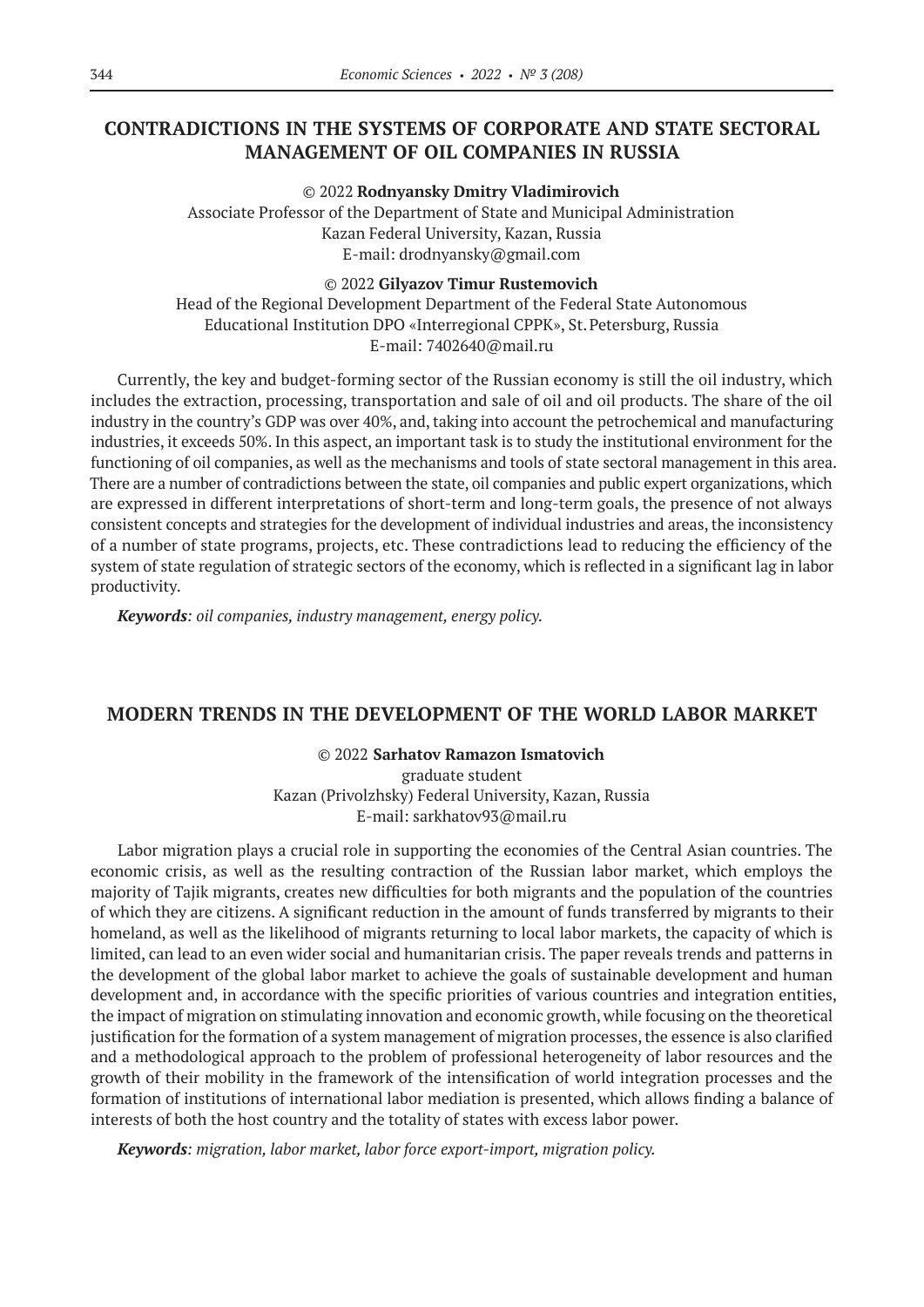# **IT-TECHNOLOGIES AS A TOOLKIT FOR IMPROVING THE SYSTEM OF ECONOMIC SECURITY OF A CREDIT INSTITUTION**

© 2022 **Sidorenko Grigory Georgievich**

Candidate of Technical Sciences, Associate Professor of the Department of Economic Security and Risk Management Financial University under the Government of the Russian Federation, Moscow, Russia E-mail: ggsidorenko@fa.ru

© 2022 **Babayorov Rustambek Alisherovich**

Bachelor in Economic Security of Business Entities Financial University under the Government of the Russian Federation, Moscow, Russia E-mail: rbabaerov00@mail.ru

The scientific article discusses the possibility of applying IT-technologies to improve the system of ensuring the economic security of a credit organization, as well as the role and place of information technologies in its maintenance. The advantages and disadvantages of using information technology as a tool in ensuring the bank's economic security were analyzed, as well as its condition with the aim of improving it. In particular, the impact of banking risks on the financial health of the credit organization was assessed, and the possibility of forecasting the level of its financial stability in the conditions of the health of banking risks was considered.

**Keywords:** *economic security; credit organization; financial stability of the bank; IT-technologies; automation; improvement.*

# **METHODOLOGY FOR ASSESSING THE LEVEL OF ECONOMIC SECURITY OF THE INNOVATION SPHERE**

### © 2022 **Udaltsova Natalya Leonidovna**

Candidate of Economic Sciences, Associate Professor of the Department of Management and Innovations of the Graduate School of Management Financial University under the Government of the Russian Federation, Moscow, Russia E-mail: Udaltsova.nl@yandex.ru

The purpose of this study is to study the evaluation methodology and build a system of indicators that allow analyzing the level of economic security of the innovation component. The author analyzes direct and indirect indicators of the economic security of the innovation sphere in terms of reducing economic, social and educational threats.

*Keywords: efficiency assessment, innovation sphere, economic security*

### **INNOVATIONS AND THEIR IMPACT ON ECONOMIC GROWTH**

© 2022 **Fedulov Dmitry Vladimirovich** Candidate of Economic Sciences, Associate Professor South Ural State University (National Research University), Chelyabinsk, Russia E-mail: d373@rambler.ru;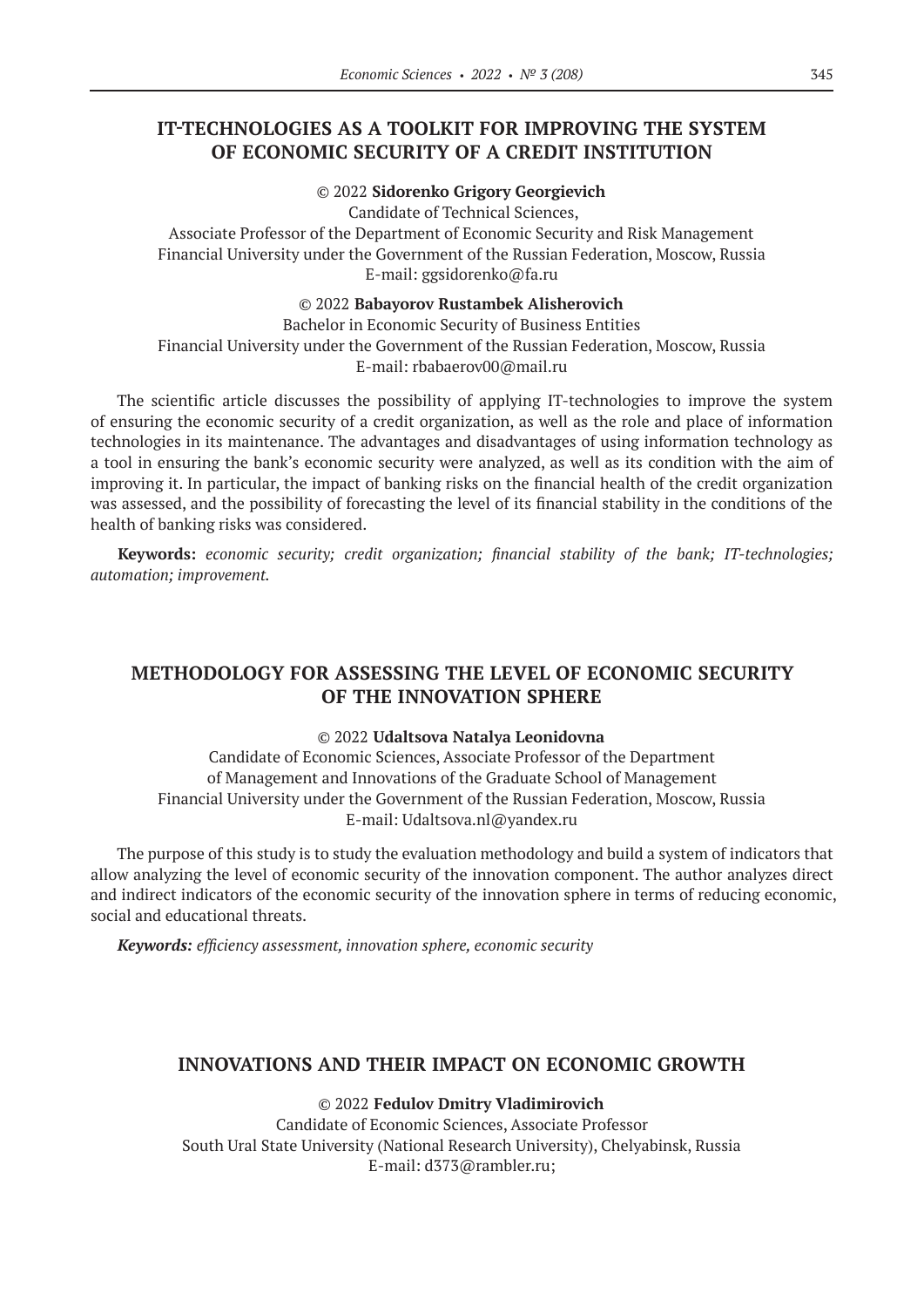#### © 2022 **Pobedin Alexander Alexandrovich**

Candidate of Economic Sciences, Associate Professor Ural Institute of Management – branch of the Russian Academy of National Economy and Public Administration under the President of the Russian Federation, Yekaterinburg, Russia E-mail: alexandr.pobedin@uapa.ru

The process of introducing innovation mechanisms differs from company to company. Businesses and innovation theory experts do not yet agree on the methodology for implementing innovation effectively. The increasingly competitive environment of the world encouraged many companies to move towards innovative development. Innovation became an important tool for sustainable development for many companies in an unstable and rapidly changing external environment. Innovation is used to create a new product or develop a process to increase a company's profits and strengthen its market position. The term "innovation" has a different understanding today, depending on the area of application: firms or sectors. The article examines the theoretical concepts of innovation.

*Keywords: innovation, innovation mechanisms, innovative development, sustainable development.*

#### **References**

- 1. *D. Arias-Aranda* et al. Innovation and firm size: Spanish engineering consulting companies. European Journal of Innovation Management., 4(3) (2001)
- 2. *M. Bogers, J.West* Managing Distributed Innovation Strategic Utilization of Open and User Innovation. Creativity and Innovation Management., 21(1) (2012)
- 3. *S. Conway, F.Steward* Managing and shaping innovation. Oxford university Press, USA, 1:8–30. (2009)
- 4. *F. Damanpour* Combinative Effects of Innovation Types and organizational Performance: A Longitudinal Study of Service Organizations. Journal of Management Studies., 46(4) (2009)
- 5. *P. Ganotakis, J.H.Love* The Innovation Value Chain in New Technology-Based Firms: Evidence from the U.K.Journal of Product Innovation Management, 29(5) (2012)
- 6. *S. Hong,* et al. A survey of the innovation surveys. Journal of Economic Surveys., 26(3) (2012)
- 7. *G.A.Knight, S.T.Cavusgil* Innovation, Organizational Capabilities, and the Born-Global Firm. Journal of International Business Studies., 35(2) (2004)
- 8. *K. Laursen, A.Salter* Open for innovation: the role of openness in explaining innovation performance among U.K. manufacturing firms. Strategic Management Journal., 27 (2006)
- 9. *J.H.Love, S.Roper* Organizing the Innovation Process: Complementarities in Innovation Networking. Industry and Innovation.,16(3) (2009)
- 10. *G. T.Lumpkin, D.Dess*, Clarifying the entrepreneurial orientation construct and linking it to performance. Academy of Management Review 21(1) (1996)
- 11. *Prajogo D.I.* The Relationship between Innovation and Business Performance A Comparative Study between Manufacturing and Service Firms. Knowledge and Process Management, 13(3) (2006)
- 12. *H. K.Steensma*, et al. The influence of national culture on the formation of technology alliances by entrepreneurial firms. The Academy of Management Journal., 43(5) (2000)
- 13. *O. Stripeikis, J.Ramanauskas*, Inovacijoms palankios organizacinės kultūros veiksniai. Management theory and studies for rural business and infrastructure development, 1(25) (2011)
- 14. *E. Webster* Firms' decisions to innovate and innovation routines. Economics of Innovatin and New Technology, 13(8) (2004)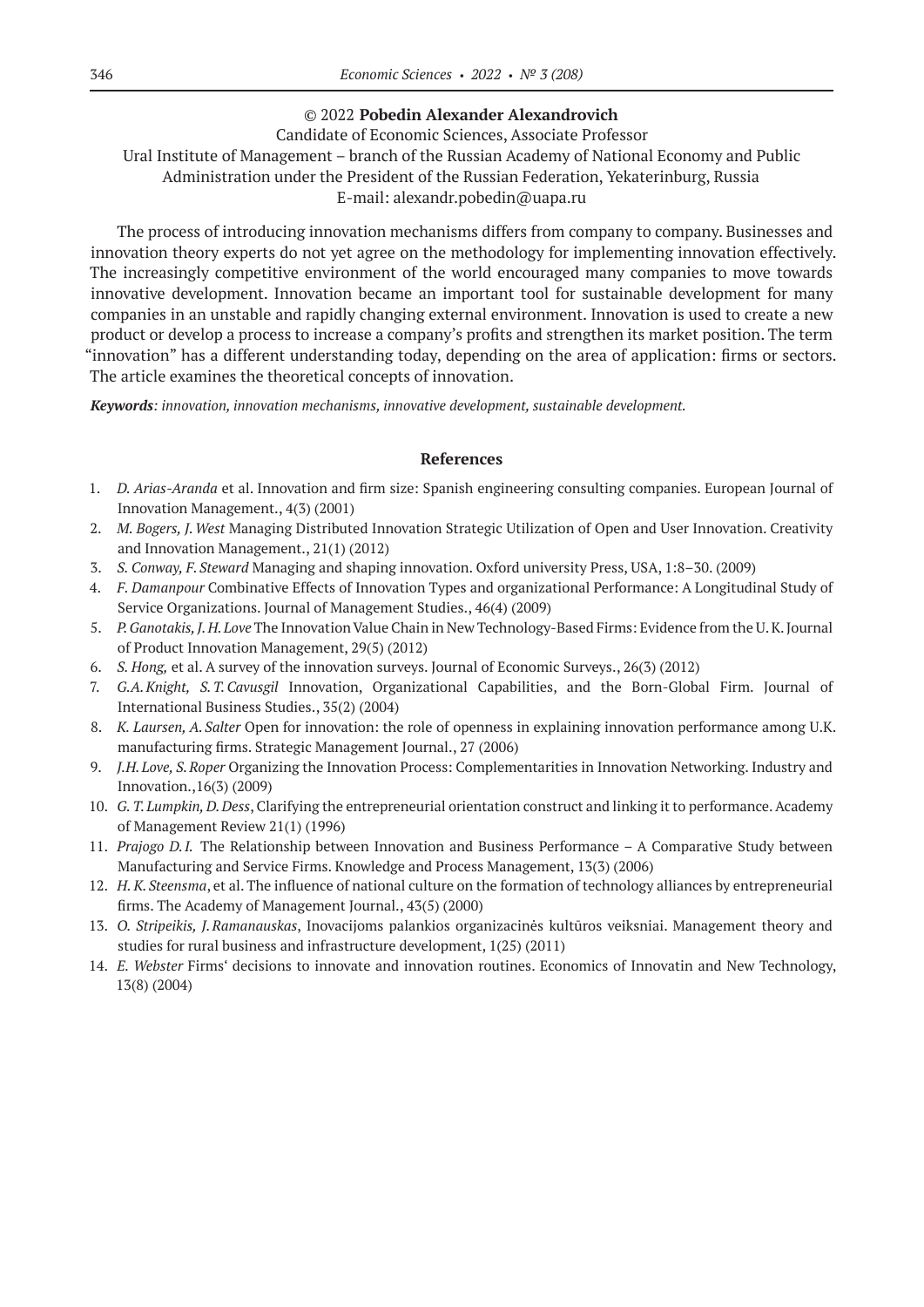# **EXPERIENCE IN OVERCOMING SOCIO-ECONOMIC ASYMMETRY AND REDUCING ECONOMIC AND TERRITORIAL IMBALANCES IN FOREIGN COUNTRIES**

### © 2022 **Khubaev Tamerlan Alekseevich**

doctor of economic sciences, professor Financial University under the Government of the Russian Federation (Vladikavkaz branch of the Financial University), Vladikavkaz, Russia E-mail: tahubaev@fa.ru

#### © 2022 **Betanov Viktor Torisovich**

Candidate of Historical Sciences, Associate Professor Financial University under the Government of the Russian Federation (Vladikavkaz branch of the Financial University), Vladikavkaz, Russia E-mail: vtbetanov@fa.ru

#### © 2022 **Dzilikhova Ludmila Feliksovna**

Candidate of Pedagogical Sciences, Associate Professor Financial University under the Government of the Russian Federation (Vladikavkaz branch of the Financial University), Vladikavkaz, Russia E-mail: lfdzilihova@fa.ru

The issues of overcoming the socio-economic asymmetry of regions and reducing imbalances in the development of their economies are of interest to researchers and actively discussed in domestic and foreign scientific literature. The research is based on the methods of comparative analysis and systematization. The analysis allows us to note a very diverse set of tools of legal, administrative and fiscal regulation. The experience of the active state participation in solving territorial socio-economic problems is striking and various forms of public-private partnership are widely used as an important tool of regional policy.

**Keywords:** *inequality, region, regional policy, sustainable development, welfare, globalization, regional asymmetry.*

### **ACTUAL PROBLEMS OF ECONOMIC DEVELOPMENT OF NATIONAL OIL AND GAS CONSTRUCTION**

### © 2022 **Karlik Alexander Evseevich**

Doctor of Economics, Professor, Head of the Department of Economics and Management of Enterprises and Industrial Complexes St.Petersburg State University of Economics, St.Petersburg, Russia E-mail: Karlik1@mail.ru

© 2022 **Shapiro Daniil Vulfovich**

post-graduate student St.Petersburg State University of Economics, St.Petersburg, Russia E-mail: shapirodaniil@yandex.ru

In this publication, the authors present an assessment and analysis of the efficiency of the economic activity of oil and gas construction entities and a comparison of indicators with the national segment. This made it possible to discover the strengths and obstacles of economic growth, to expand the range of tasks of scientific research into the economics of oil and gas construction. The identified key problem of the economic development of oil and gas construction is a low level of productivity, which made it possible to formulate the appropriate focus of research.

*Keywords: economy, industry, construction, oil and gas complex.*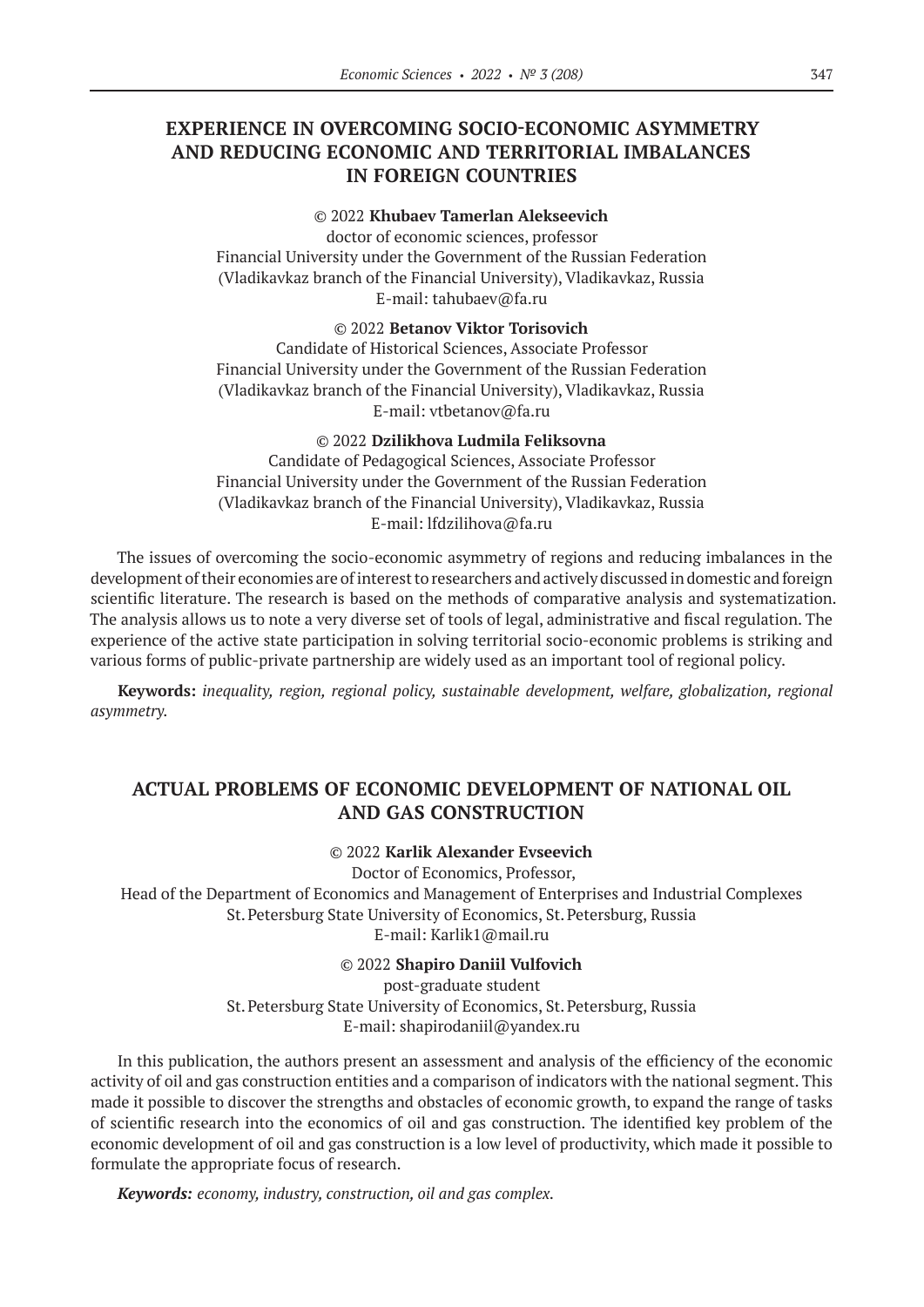#### **References**

- 1. *Sachs J. D., WarnerA.M.*The curse of natural resources. European economic review, vol. 45, iss. 4–6, 2011, pp. 827–838.
- 2. *Gylfason T.*Natural resources, education, and economic development. Europe-an economic review, vol. 45, iss. 4–6, 2001, pp. 847–859.
- 3. *Brunnschweiler C.N.*Cursing the blessings? Natural resource abundance, institutions, and economic growth. World development, vol. 36, iss. 3, 2008, pp. 399–419.
- 4. *Stijns J. P.C.*Natural resource abundance and economic growth revisited. Resources policy, vol. 30, iss. 2, 2005, pp. 107–130.
- 5. *Miller C.*Putinomics: Power and Money in Resurgent Russia. UNC Press Books. 2018, 240 p.
- 6. *Browning J., Aitken G., Plante L., Nace T.*Pipeline Bubble. Tracking global oil and gas pipelines. Report, 2021. Electronic document. Access mode: https://globalenergymonitor.org/wp-content/uploads/2021/02/Pipeline-Bubble‑2021.pdf 7.1.2022.
- 7. *Tukhareli V.D., TukhareliA.V., Ochirov N.D.*Features of the organization of construction of oil and gas industry facilities. Don Engineering Gazette, No3, 2018.
- 8. *Vorontsova N.V., Mulyakaeva L.A.*The construction of oil and gas facilities is one of the types of industrial construction. In the collection: Science today: theory, practice, innovation. collection of the XI International Scientific and Practical Conference. 2016, pp. 207–209.
- 9. *Chochiev V.Yu.*Russian oil and gas industry in the context of decarbonization of the world economy. Eurasian Scientific Association. 2021. No. 10–3 (80). pp. 190–192.
- 10. *Glazkova V.V., BelokonovA.V.*Analysis of methodological approaches to the calculation of the cost of construction of oil and gas facilities and the direction of their improvement. Management Accounting. 2021. No. 5–1. pp. 23–28.
- 11. *Altemirova, A.S., Burenina, I.V*.Contract modeling of investment projects in the field of oil and gas construction. E3S Web of Conferences, 266, article #06001, 2021.
- 12. *Huomo, L., Wilby, C.*Gas transit development in europe and beyond: In an era of geopolitical influence and climate change pressures. European Energy and Environmental Law Review, 30 (2), 2021, pp. 42–50.
- 13. *Kees B.,* Engineering and construction projects for oil and gas processing facili-ties: Contracting, uncertainty and the economics of information, Energy Policy, Volume 35, Issue 8, 2007, Pages 4260–4270.
- 14. *Kassem A.,* Khoiry, M.A., Hamzah, N.Risk factors in oil and gas construction projects in developing countries: a case study. International Journal of Energy Sector Management, 13 (4), 2019, pp. 846–861.
- 15. *Gorodisky I.M.*Analysis of management business processes in the enterprises of the construction of the oil and gas complex. In the collection: Digital transformation of accounting, control and analytical business processes. Materials of research work of teachers and students of the Financial University under the Government of the Russian Federation. XII International Scientific and Practical Conference. Moscow, 2021, pp. 73–76.
- 16. *Erkhova Yu.*Some issues of logistics and logistics in the construction of capital facilities in the oil and gas industry. Young scientist. 2016. No. 13–1 (117). pp. 40–42.
- 17. *Glazkova V.V., BelokonovA.V.*Analysis of methodological approaches to the calculation of the cost of construction of oil and gas facilities and the direction of their improvement. Management Accounting. 2021. No. 5–1. pp. 23–28.
- 18. *Kolesnik A.E., Belova E.O.*Project management of the oil and gas complex based on BIM technologies. In the collection: Structural and technological transformation of Russia: problems and prospects. From the GOELRO plan to the present day. Materials of the international scientific-practical conference (dedicated to the centenary of the GOELRO plan). 2021. S. 235–241.
- 19. *Lekan, A., Aigbavboa, C., Babatunde, O., Olabosipo, F., Christiana, A*.Disruptive technological innovations in construction field and fourth industrial revolu-tion intervention in the achievement of the sustainable development goal, International Journal of Construction Management, N9, 2020.
- 20. *Kempf K.V., Shkarin D.V., Akhmetov M.F., ErokhinA.M., Kudryavtseva U.D.*Sustainable development of the domestic oil and gas sector in the concept of digitalization. Oil. Gas. Innovations. 2021. No. 8 (249). pp. 57–61.
- 21. *Jergeas, G*.Improving Construction Productivity on Alberta Oil and Gas Capital Projects, Report to Alberta Finance and Enterprise Project Report, Alberta, 2009.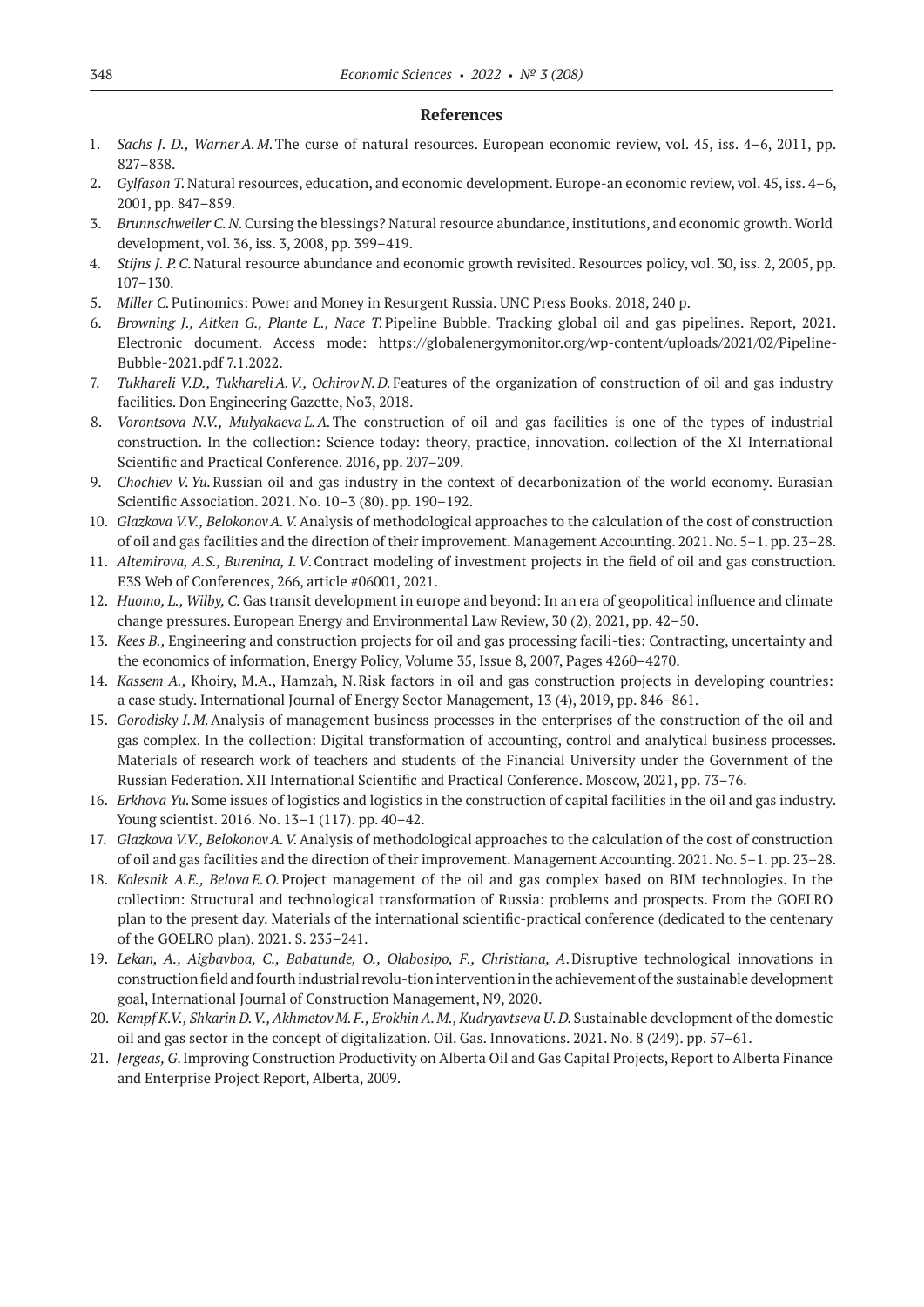### **ECONOMIC THEORY**

# **INSTITUTIONS OF OUTSTAFFING, OUTSOURCING AND REMOTE WORK IN THE MIRROR OF THE GLOBAL TRANSFORMATION OF LABOR RELATIONS**

#### © 2022 **Afanaskina Ekaterina Mikhailovna**

graduate student of the Department of economic theory Financial University under the Government of the Russian Federation, Moscow, Russia E-mail: ekaterina.afanaskina@yandex.ru

For a long time, in providing the economy with the resource "labor", there has been a tendency to displace labor as a labor function transferred to the employer, paid at the level of the subsistence minimum, with labor as a product transferred to the employer, paid at the price of the product. It finds expression both in the form of the transition of employees, registered in the company's staff, to cooperation with employers on the basis of civil contracts, and in the transformation of the traditional employment contract, when it increasingly provides for the rights and obligations corresponding to independent work, and an equivalent increase in wages. From the point of view of the above trend, the article examines the emergence and evolution of such institutions of a traditional labor contract as outstaffing, outsourcing and remote labor.

*Keywords: labor liberation, outstaffing, outsourcing, remote labor.*

### **THE ROLE OF PUBLIC-PRIVATE PARTNERSHIP IN CREATING AN INCLUSIVE SOCIAL ENVIRONMENT**

#### © 2022 **Vaslavsky Yan Ilyich**

Candidate of Political Sciences, Associate Professor of the Department of Political Theory Moscow State Institute of International Relations (University) of the Ministry of Foreign Affairs of the Russian Federation, Moscow, Russia E-mail: vaslavsky@yandex.ru

The inability of the states of the world to withstand emergencies that threaten the lives of millions of citizens in the context of the COVID Pandemic has led to the introduction of social and economic quarantine regimes in the fight against coronavirus. The consequences of the social crisis cannot be overestimated, especially in connection with the need to restore the economy. The growth of citizens' distrust of the state was caused by the violation of their habitual way of life, the growth of unemployment and the deterioration of their well-being. Significant differences were revealed between individual values and preferences that are institutionalized by the state. Therefore, the priority for the state should be to restore the trust of citizens by creating a more inclusive social environment, minimizing the negative consequences of the socio-economic crisis.

**Keywords:** *Inclusive social environment, public-private partnership, future uncertainty, formal institutions, individual values.*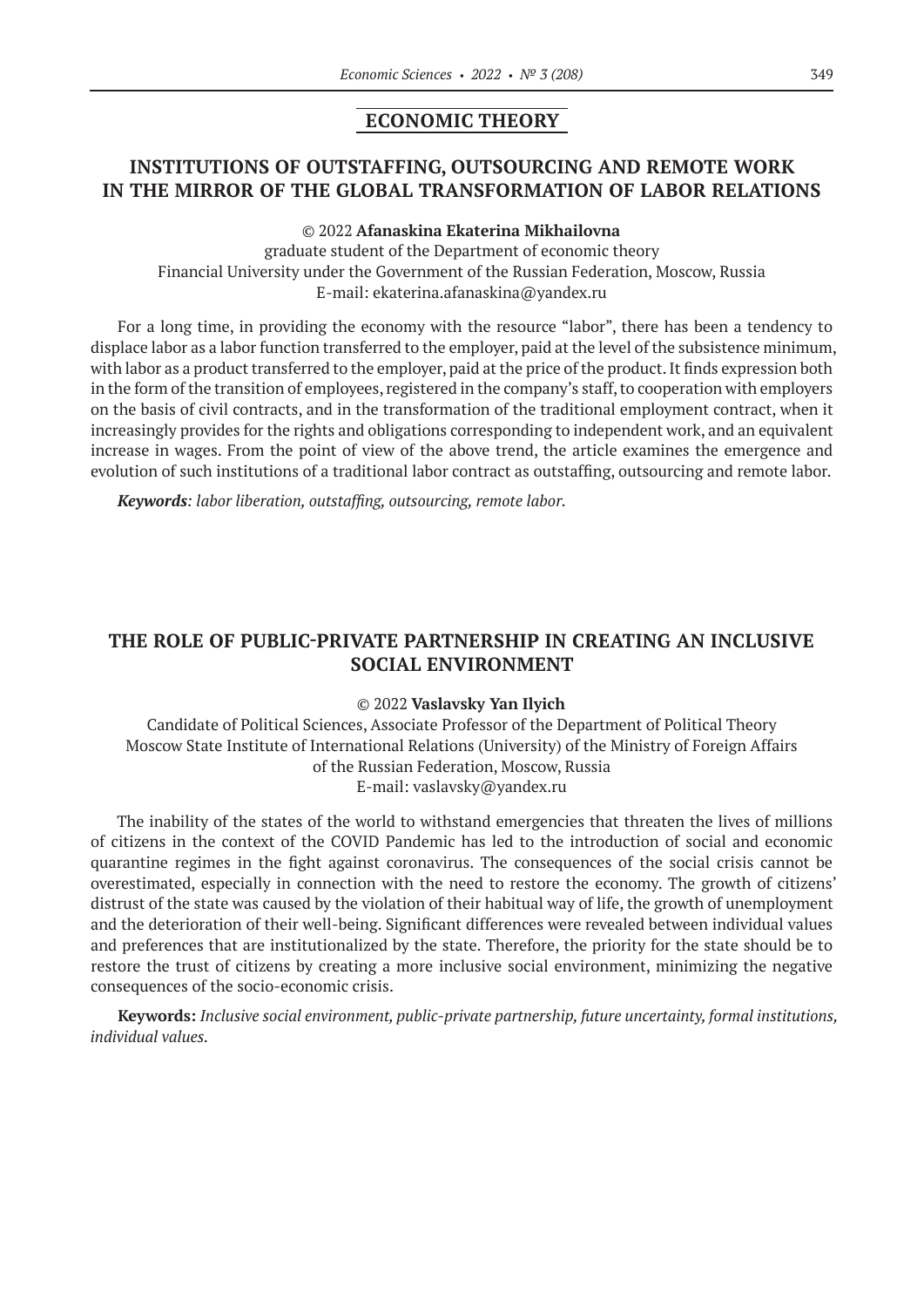# **TO THE QUESTION OF THE THEORY OF SOCIAL MANAGEMENT (ECONOMIC THEORY OR THEORETICAL ECONOMICS)**

### © 2022 **Guskova Marina Fedorovna**

 Doctor of Economics, Professor, Professor of the Department of Quality Management Russian University of Transport, Moscow, Russia

#### © 2022 **Zubkov Alexander Danilovich**

 Associate Professor of the Department of Analysis and Forecasting MGMSU them. A.I. Evdokimova, Moscow, Russia

### © 2022 **Sterlikov Pavel Fedorovich**

Doctor of Economics, Professor, Head of the Department of Economic Theory Moscow State University of Medicine and Dentistry named after A.I. Evdokimova, Moscow, Russia

### © 2022 **Sterlikov Fedor Pavlovich**

Head of the Department of Planning and Standardization of the Department for the Organization of Support for the Activities of Medical Organizations Research Institute for Health Organization and Medical Management of the Moscow City Health Department, Moscow, Russia

### © 2022 **Sterlikov Fedor Fedorovich**

 Doctor of Economic Sciences, Professor, Laureate of the Prize of the Government of the Russian Federation in the field of science and technology Humanitarian and Social Institute, Moscow, Russia

The article presents the beginning of a detailed analysis of the research of world and domestic scientists aimed at finding their own ways of developing national economies, different from forcibly imposed and generously stimulated market methods of production. This article is devoted to the formation of the method of economic research. The following articles will address the following issues: the object of economic theory, general, special and specific laws of economic life.

*Keywords: method and object of economic life, dialectical-materialistic method, social management, competition, market pricing, methodology.*

### **TOPICAL ISSUES OF DIGITIZATION OF THE DOMESTIC ECONOMY**

© 2022 **Kozina E.V.** Candidate of Economic Sciences, Docent, Associate Professor at the Department of «Economics and Management» Penza State Technological University, Penza, Russia

This article reveals the essence of the digital economy, examines its impact on the spheres of society, provides a number of initiatives for the development of digital business in modern conditions, presents some results of the implementation of the national project "Digital Economy".

**Keywords***: digital economy, digitalization, business, national project.*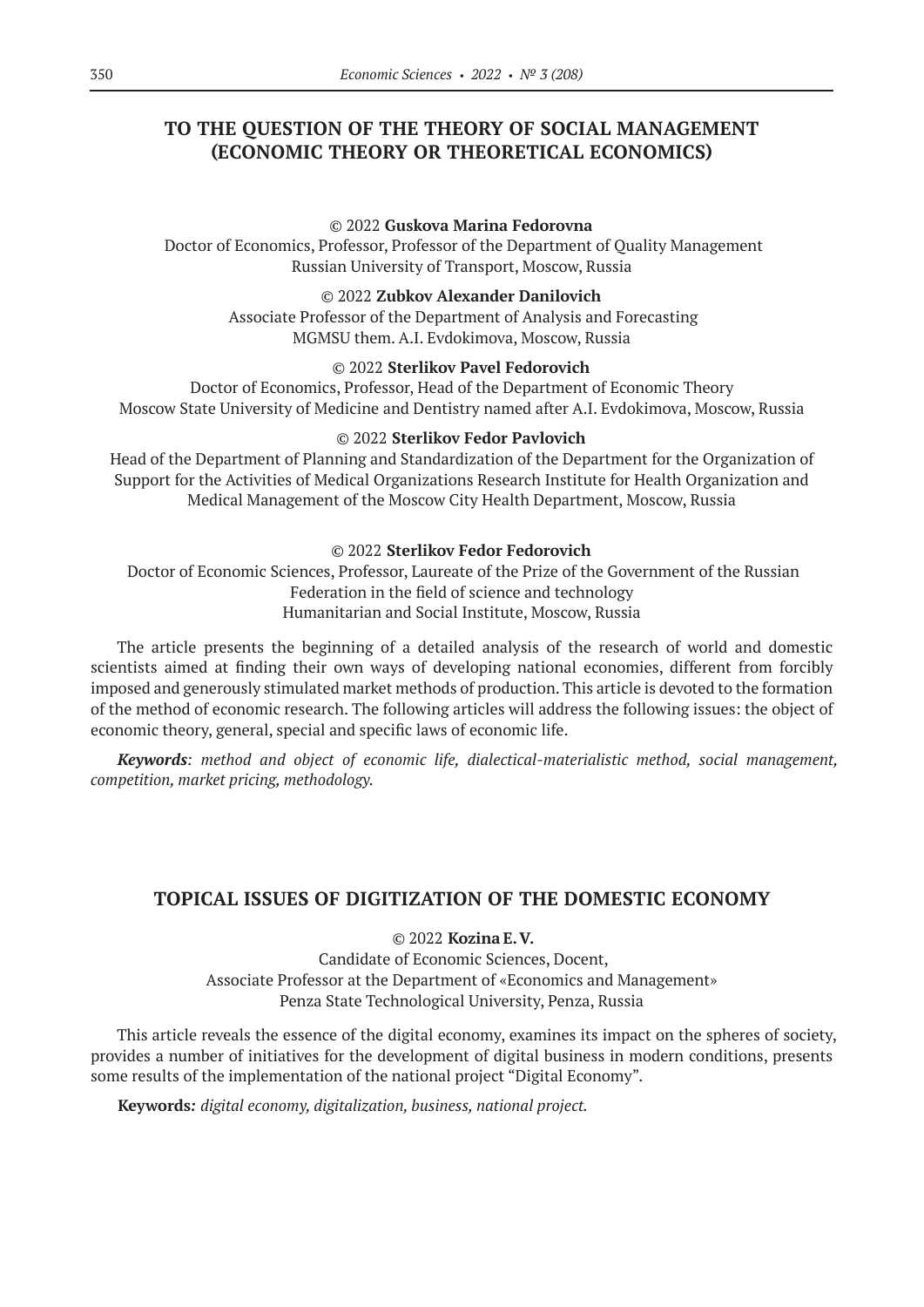### **BOOK KEEPING, STATISTICS**

# **THE PROCEDURE FOR ELIMINATING LEASE TRANSACTIONS IN THE PROCESS OF CONSOLIDATING ACCOUNTING (FINANCIAL) STATEMENTS**

© 2022 **Alekseeva G.I.**

PhD in Economics, Associate Professor of the Department of Audit and Corporate Reporting of the Faculty of Taxes, Audit and Business Analysis Financial University under the Government of the Russian Federation, Moscow, Russia

### © 2022 **Antonov I.I.**

Master's student of the Faculty of Taxes, Audit and Business Analysis Financial University under the Government of the Russian Federation, Moscow, Russia

### © 2022 **Chubur K.M.**

accountant

Joint Accounting Center JSC International Tobacco Marketing Services, Moscow, Russia

Recently, there has been a growing trend towards an increase in the number of holdings in the Russian Federation, caused by the attempt of companies to create ecosystems, not limited only to their original field of activity. At the same time, the interactions of landlords and tenants are also increasing, since they can be part of a group of enterprises that prepares consolidated accounting (financial) statements. As a result, there is a need for proper accounting of the income of the companies that are part of the group and have concluded a lease agreement with each other, and their mutual obligations, a reliable reflection of this transaction in the consolidated financial statements and an assessment of the impact of these transactions on the group statements.

*Keywords: lease, consolidated financial statements, elimination, IFRS (IFRS) 16, IFRS (IFRS) 10*

#### **References**

- 1. Federal Law «On Consolidated Financial Statements», approved by Order of the Ministry of Finance of Russia No. 208 dated July 27, 2010;
- 2. Federal Accounting Standard FSBU 25/2018 «Lease Accounting», approved by Order of the Ministry of Finance of Russia No. 208n dated October 16, 2018;
- 3. International Financial Reporting Standard (IFRS) 10 «Consolidated Financial Statements» (introduced in the Russian Federation by Order of the Russian Ministry of Finance No. 217n dated December 28, 2015);
- 4. International Financial Reporting Standard (IFRS) 16 «Lease» (put into effect in the Russian Federation by Order of the Ministry of Finance of Russia dated June 11, 2016 No. 111n);
- 5. *Alekseeva G.I.* «Accounting for rent in the conditions of standardization of accounting and financial reporting» // International Accounting. 2018. No. 39;
- 6. *Bezhan M.V.MelnikovaV.I.* «Conceptual basis of consolidated financial statements» // International Accounting. 2015. No. 21;
- 7. *Burakova A.V.* «Principles and methods of consolidating financial statements in accordance with IFRS» // Symbol of science. 2016. No. 3–1. Pp. 41–45;
- 8. *Bortsova D.B.* «Theoretical aspects of the international financial reporting standard IFRS (IFRS) 16 «Lease»» // Bulletin of the Mari State University. Series «Agricultural sciences. Economic 227 sciences». 2019. V. 5. No. 2. P. 219;
- 9. *Kuter M.I., Olomskaya E.V., TantsuraA.A.* «Accounting and audit of financial lease» // Bulletin of ASU. 2018. No. 4;
- 10. *Plotnikov V.S., Plotnikova O.V.* «Analysis of the theoretical foundations of the concept of consolidated financial statements» // International Accounting. 2018. No. 21–22;
- 11. *Plotnikov V.S., Plotnikova O.V.* «Business Combinations and Consolidated Financial Statements»: Monograph. Moscow: INFRA-M. 2018. 278 p.;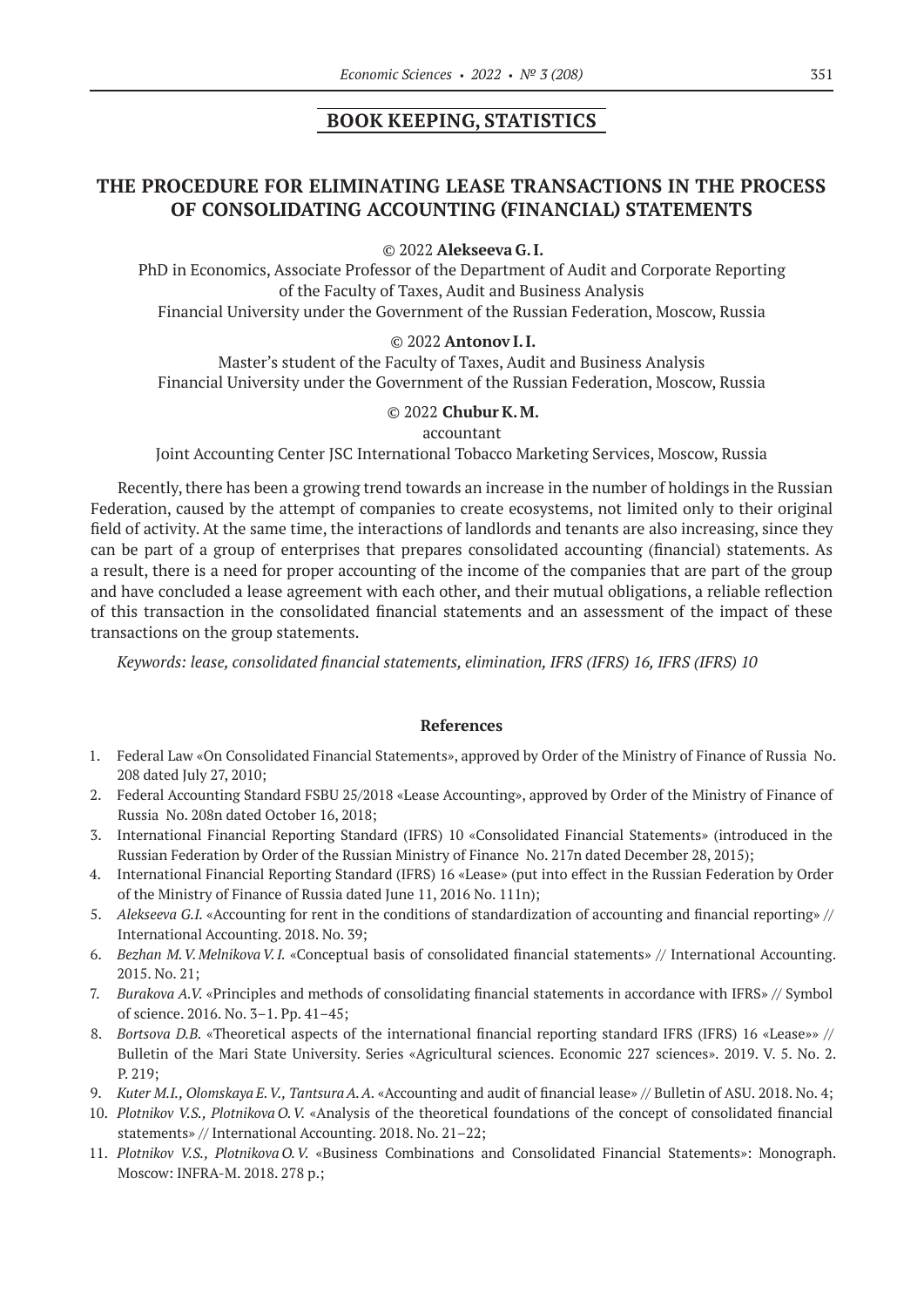- 12. *Rabadanova Zh.B.* «Consolidated reporting under IFRS» // Topical issues of modern economics. 2018. No. 2. Pp. 70–72;
- 13. *Sapenko S.N., Khryapina S.A.* «On the issue of the features of accounting for rent in modern conditions» // Petersburg Economic Journal. 2018. No. 3;
- 14. *Trofimova L.B.* «Methodology for assessing control in the formation of consolidated financial statements, taking into account the requirements of the International Standard IFRS 10» // International Accounting. 2017. No. 4;
- 15. *Shiryaeva G.F., ZiminaG.A.* «International standard IFRS 16 «Lease»: changes in accounting, impact on the financial statements and key financial indicators of the lessee» [Electronic resource] // Bulletin of Eurasian Science. 2019 (Accessed 10.12.2021).

# **PROBLEMS OF COMMERCIALIZATION OF ACCOUNTING OF FIXED ASSETS IN PUBLIC SECTOR ORGANIZATIONS**

#### © 2022 **Demina Irina Dmitrievna**

Doctor of Economics, Professor of the Department of Audit and Corporate Reporting Financial University under the Government of the Russian Federation, Moscow, Russia E-mail: iddemina@fa.ru

#### © 2022 **Kachkova Olga Evgenievna**

Candidate of Economic Sciences, Associate Professor, Deputy Head of the Department of Accounting, Analysis and Audit Financial University under the Government of the Russian Federation, Moscow, Russia

In the article, on the basis of a comparison of the main provisions of the standards of accounting of fixed assets for organizations of the budgetary and commercial spheres of the economy, a large degree of "commercialization" of accounting for fixed assets in the budgetary sphere is revealed, which affects the formation of accounting (financial) reporting of state (municipal) institutions. The application of the conceptual apparatus of the commercial sphere of the economy for the social state, which is the Russian Federation, does not allow to form the most objective information on the use of assets to perform state tasks and functions of the state.

**Keywords***: social state; Constitution of the Russian Federation; organization of the public sector; commercial sphere of economy; fixed assets; Federal Accounting Standards; similarities and differences.*

### **PRODUCTION COSTS IN THE SYSTEM OF CONTROLLING BUSINESS PROCESSES: PLANNING, ACCOUNTING AND ANALYSIS**

#### © 2022 **Kreneva Svetlana Gennadievna**

Candidate of Economic Sciences, Associate Professor, Head of the Department of Economics and Marketing Mari State University, Yoshkar-Ola, Russia

#### © 2022 **Tereshina Vlada Valerievna**

Candidate of Economic Sciences, Associate Professor, Associate Professor of the Department of "Accounting, Taxes and Economic Security" Volga State Technological University, Yoshkar-Ola, Russia E-mail: vlada0108@mail.ru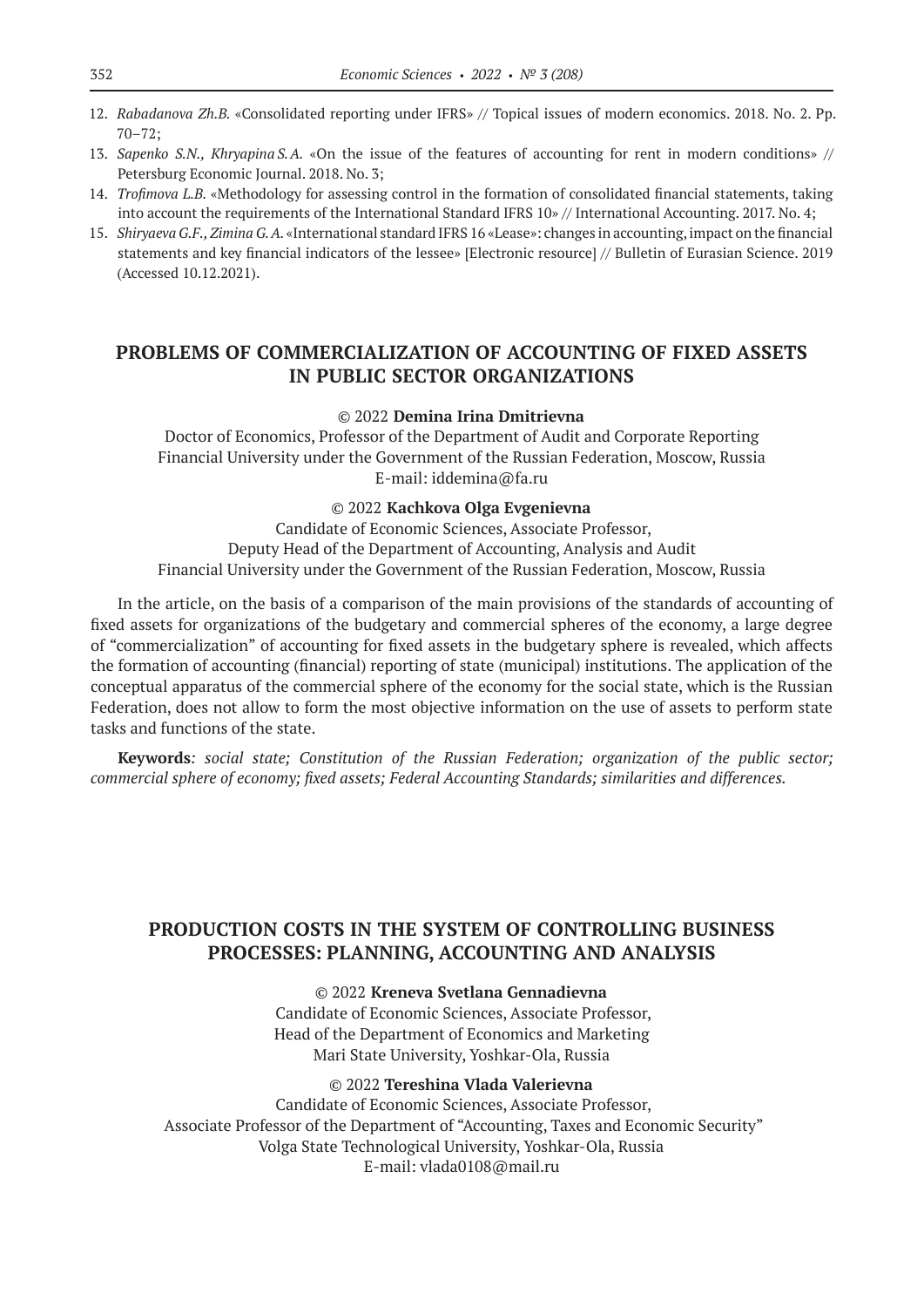### © 2022 **Shlychkov Dmitry Sergeevich**

Candidate of Economic Sciences, Associate Professor, Associate Professor of the Department of "Audit and Corporate Reporting" Financial University under the Government of the Russian Federation, Moscow, Russia E-mail: dsshlychkov@fa.ru

In the modern developing digital world, the management of an economic entity needs more detailed and broad data on the financial and economic activities of the organization. Detailed and broad data should be understood as information, both financial and non-financial, in which it will be possible to see data from planning to analysis of production and non-production costs of an economic entity. The focus on combining financial and non-financial information in the system of financial and economic activities of an economic entity makes it possible to organize the digitalization of business processes through IT technologies, which are based on accounting data systems such as controlling business processes. The article covers issues ranging from the transformation of traditional accounting into a data digitalization system, the transformation of the classical costing system into costing controlling business processes and the subsequent analysis of production data indicators.

*Keywords: accounting, production costs, controlling, planning, automated control systems, data analysis.*

#### **References**

- 1. *Nikiforova, E.V.* Modern technologies in 2020: impact on various areas / E.V.Nikiforova, S.S.Davydov // Russia, Europe, Asia: digitalization of the global space: Collection of scientific papers of the III International Scientific and Practical Forum, Nevinnomyssk, November 16–21, 2020 / Edited by I.V.Penkova. — Nevinnomyssk: SEKVOIA Limited Liability Company, 2020. — P. 506–509.
- 2. *PetrovA.M.* Basic principles, methods and methods of internal financial control // Economic sciences.  $-2021$ .  $-$ No. 1 (194). — S. 131–135.
- 3. *Slobodnyak I.A., Piskunov I.V.* Actual problems of accounting automation / I.A.Slobodnyak, I.V.Piskunov // Accounting in budgetary and non-profit organizations.  $-2014$ .  $-$  No. 7.  $-$  S. 29–34.
- 4. *Sorokina L.N.* Problems of implementation of accounting automation and reporting preparation in the conditions of transition to the international financial reporting system / L.N.Sorokina // Financial analytics: problems and solutions. — 2014. — No. 3. — P. 13–17.
- 5. Management accounting: official terminology CIMA / Per. from English. O.E.Nikolaeva, T.V.Shishkova. M.: ID FBK-PRESS, 2004.
- 6. *Shitova T.F.* Using modern information technologies to improve the efficiency of corporate management / T.F. Shitova // International accounting.  $-2012$ .  $-$  No.  $42$ .  $-$  S.  $18-30$ .
- 7. *Shuklov L.V.* Accounting automation according to IFRS: how to choose the right information system and audit the effectiveness of its implementation / L.V. Shuklov // International accounting.  $-2013$ .  $-$  No. 30.  $-$  P. 35–43.

# **DEVELOPMENT OF INFORMATION AND CONTROL FUNCTIONS OF ACCOUNTING OF PUBLIC SECTOR ORGANIZATIONS**

### © 2022 **Krishtaleva Taisiya Ivanovna**

Doctor of Economics, Professor of the Department of Audit and Corporate Reporting Financial University under the Government of the Russian Federation, Moscow, Russia E-mail: TIKrishtaleva@fa.ru

#### © 2022 **Kachkova Olga Evgenievna**

Associate Professor, Candidate of Economic Sciences, Associate Professor of the Department of Audit and Corporate Reporting Financial University under the Government of the Russian Federation, Moscow, Russia E-mail: OEKachkova@fa.ru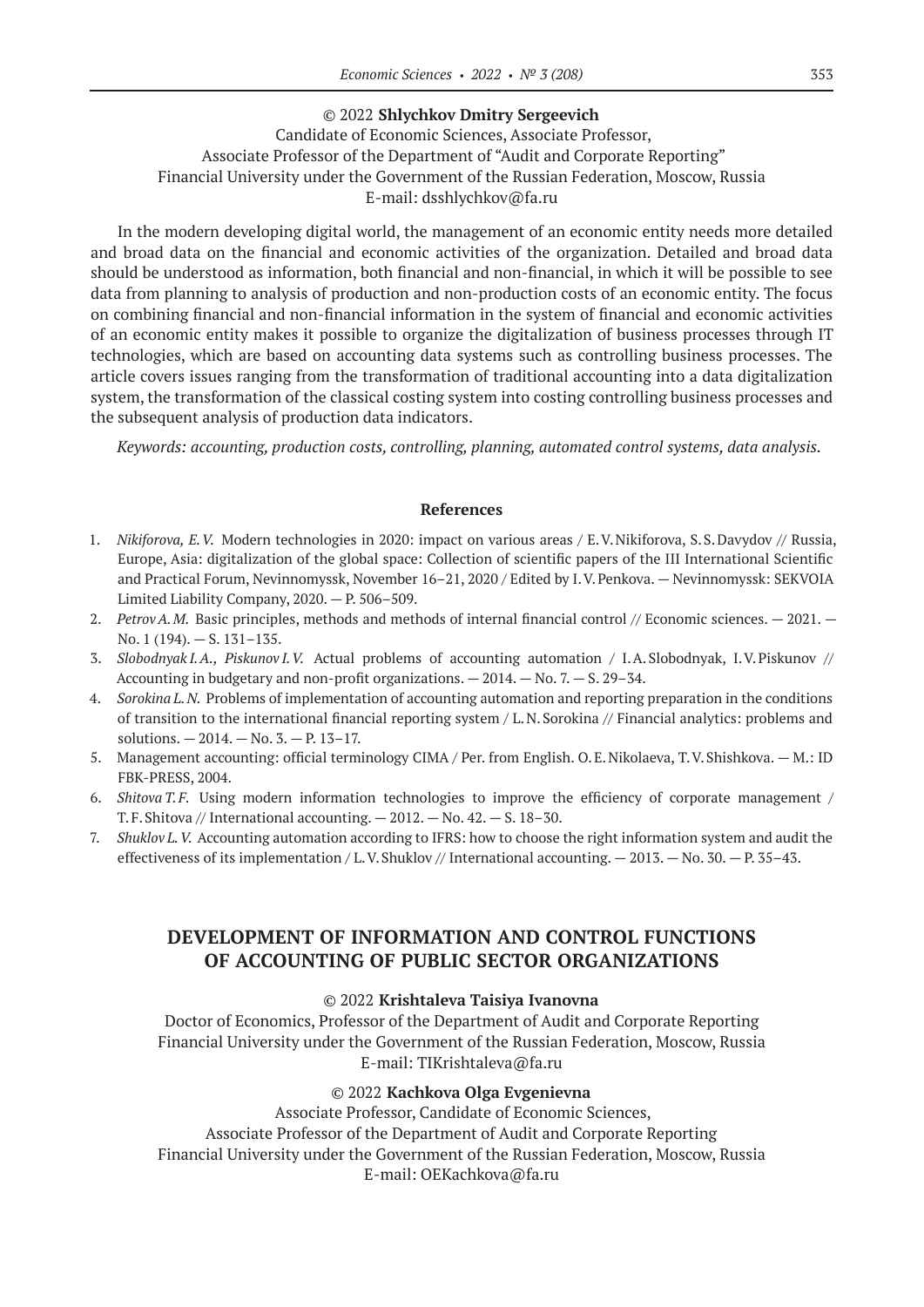The article substantiates the need for continuous improvement and development of information and control functions of accounting in organizations of the budgetary sphere. Currently, institutions are provided with more and more economic independence in the provision of paid services, in the disposal of property (except for real estate and especially valuable) and the use of additional income received from income-generating activities for the needs of the institution [4]. All this forces us to apply other methodological approaches to obtaining information for the effective management of public sector organizations. Consequently, the requirements for information generated in the accounting system of public sector organizations for external and internal users are also changing.

A necessary condition for the targeted and effective use of budget funds is the existence of an internal control system that requires further development in terms of risk management. Methods and techniques of risk management are the main tool for achieving the goals set by the institution.

*Keywords: information; management; External and internal users internal control; accounting (financial) reporting; reporting standards; international experience; accounting policy.*

### **FORMATION OF A STRATEGIC VISION FROM THE STANDPOINT OF CONTROL AND AUDIT**

### © 2022 **Petrov Alexander Mikhailovich**

Doctor of Economics, Professor of the Department of Business Analytics Financial University under the Government of the Russian Federation, Moscow, Russia Professor of the Department of Accounting and Taxation Russian Economic University. G.V.Plekhanov, Moscow, Russia E-mail: palmi@inbox.ru

The core of digitalization in modern society is the emphasis on strategic management. The digitalization of society, in fact, is a digital transformation that entails a change in the forms of economic processes, ways of organizing business, collecting and processing information and data for compiling a report. At the same time, information becomes more transparent, analytical and operational.

*Keywords: strategic vision, transparency, analyticity, efficiency, digital economy, accounting and statistical information*

# **WAYS TO INCREASE THE TRANSPARENCY OF INFORMATION IN THE CONTEXT OF DIGITALIZATION OF SOCIETY**

#### © 2022 **Petrova O.A.**

Senior Lecturer professor of Business Analysis Department Financial University under the Government of the Russian Federation, Moscow, Russia E-mail: OAPetrova@fa.ru

The promising tasks of expanding the range of accounting, analytical and control information of accounting in the context of the digitalization of society must begin with clarifying the very concept of "digitalization" in its practical application to the field of accounting, analysis and audit and identifying modern trends in the development of digital technologies, which, on the one hand, make it possible to expand the volume of accounting, statistical and control information, but leave out the question of the advisability of such an expansion.

*Keywords: transparency, analyticity, efficiency, digital economy, accounting and statistical information*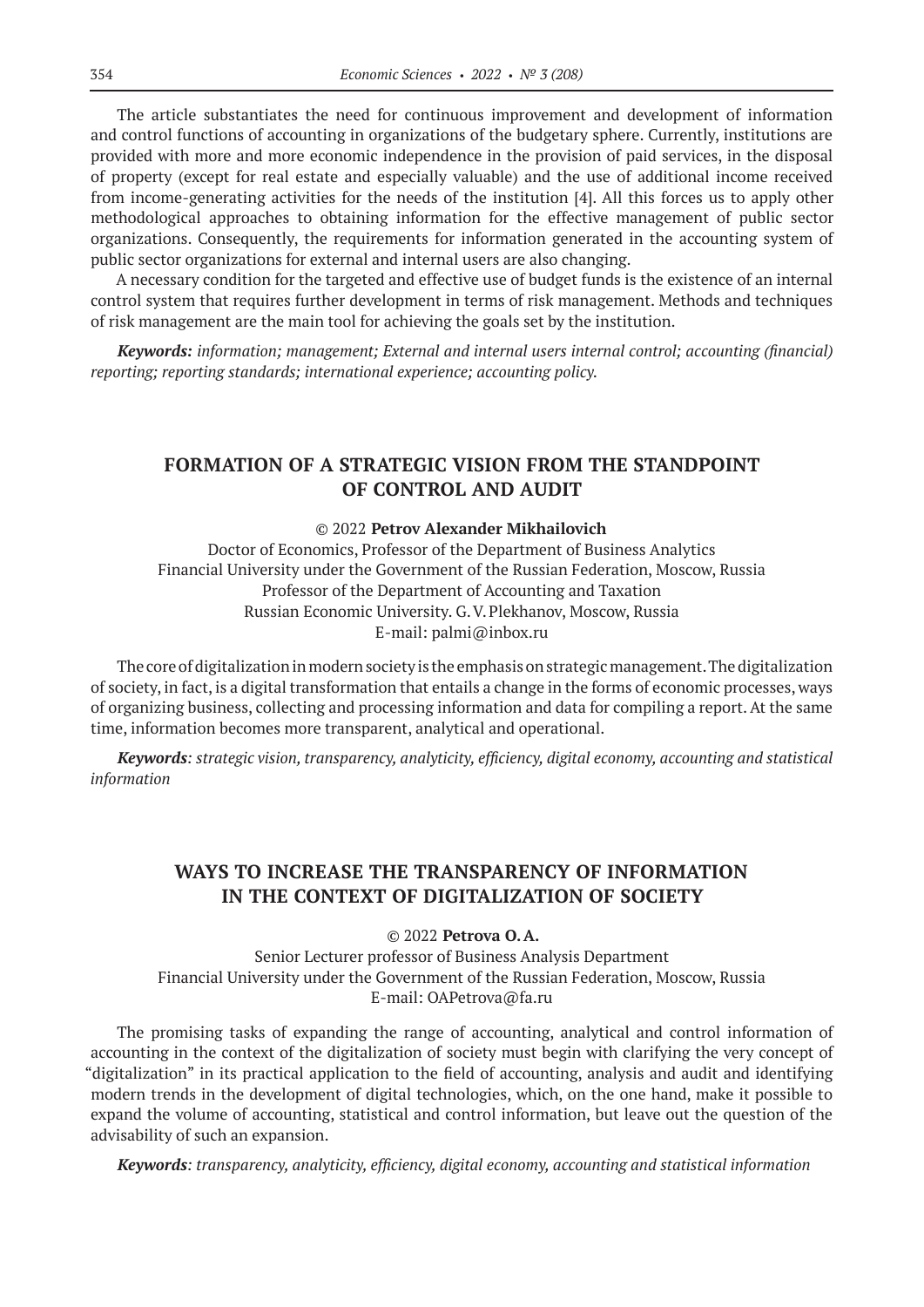# **HARMONIZATION OF ACCOUNTING, ANALYSIS, AUDIT DURING THE TRANSITION TO A UNIFIED INFORMATION SYSTEM**

#### © 2022 **Sitnikova O.Yu.**

 Candidate of Economic Sciences, assistant professor of Business Analysis Department Financial University under the Government of the Russian Federation, Moscow, Russia E-mail: ositnikova@fa.ru

In the present reality, it is no longer enough to be limited only by the presence of accounting, analysis, and audit systems at the enterprise. That is why the harmonization of accounting, analysis, and audit in the transition to a unified information system is of great importance.

**Keywords***: harmonization, human capital, culture, professional judgment, alternative.*

# **THE CRISIS CAUSED BY THE COVID‑19 VIRUS PANDEMIC AS A CATALYST FOR THE TRANSITION TO A DIGITAL ECONOMY**

### © 2022 **Tolmachev Mikhail Nikolaevich**

Doctor of Economic, Professor of Business Analysis Department Financial University under the Government of the Russian Federation, Moscow, Russia E-mail: MNTolmachev@fa.ru

© 2022 **Tsypin Alexander Pavlovich**

Ph.D., Associate Professor of Department of Business Statistics Financial and Industrial University «Synergy», Moscow, Russia E-mail: zipin@yandex.ru

© 2022 **Zelentsov Alexander Evgenievich** Associate Professor of Business Analysis Department Financial University under the Government of the Russian Federation, Moscow, Russia E-mail: AEZelentsov@fa.ru

The Russian economy has repeatedly undergone stress over the years of transformation, which manifested itself in the form of financial crises. Some of them were echoes of world crises, some were internal in nature. But at the end of 2019, a crisis arose that our country has not yet encountered, since biological factors are the reason for its formation. Accordingly, the economic system was not ready for confrontation, which resulted in a lockdown and closure of service enterprises. All these processes are developing against the background of the transition to a digital economy, hence the need to assess the impact of the crisis caused by the pandemic virus COVID-19 on this transition. The purpose of the study is a qualitative assessment of the inhibition or acceleration of the transition to a digital economy as a result of the COVID‑19 crisis. Within the framework of the allocated goal, the specific task of considering the possible acceleration of the transition to a digital economy under the influence of the COVID-19 crisis was solved. To achieve the goal, such general scientific methods as comparisons, historical, analysis and synthesis were used. The main results of the study include the formulation at the theoretical and methodological level of the directions of further applied research, namely the formulation of the concept of "digital economy," the identification of its subjects and economic agents, the identification of catalyst factors for the transition to a figure, the problem of quantitative measurement of the parameters of the digital economy.

**Keywords:** *crisis, economy, pandemic, digitalization, digital economy, information technology.*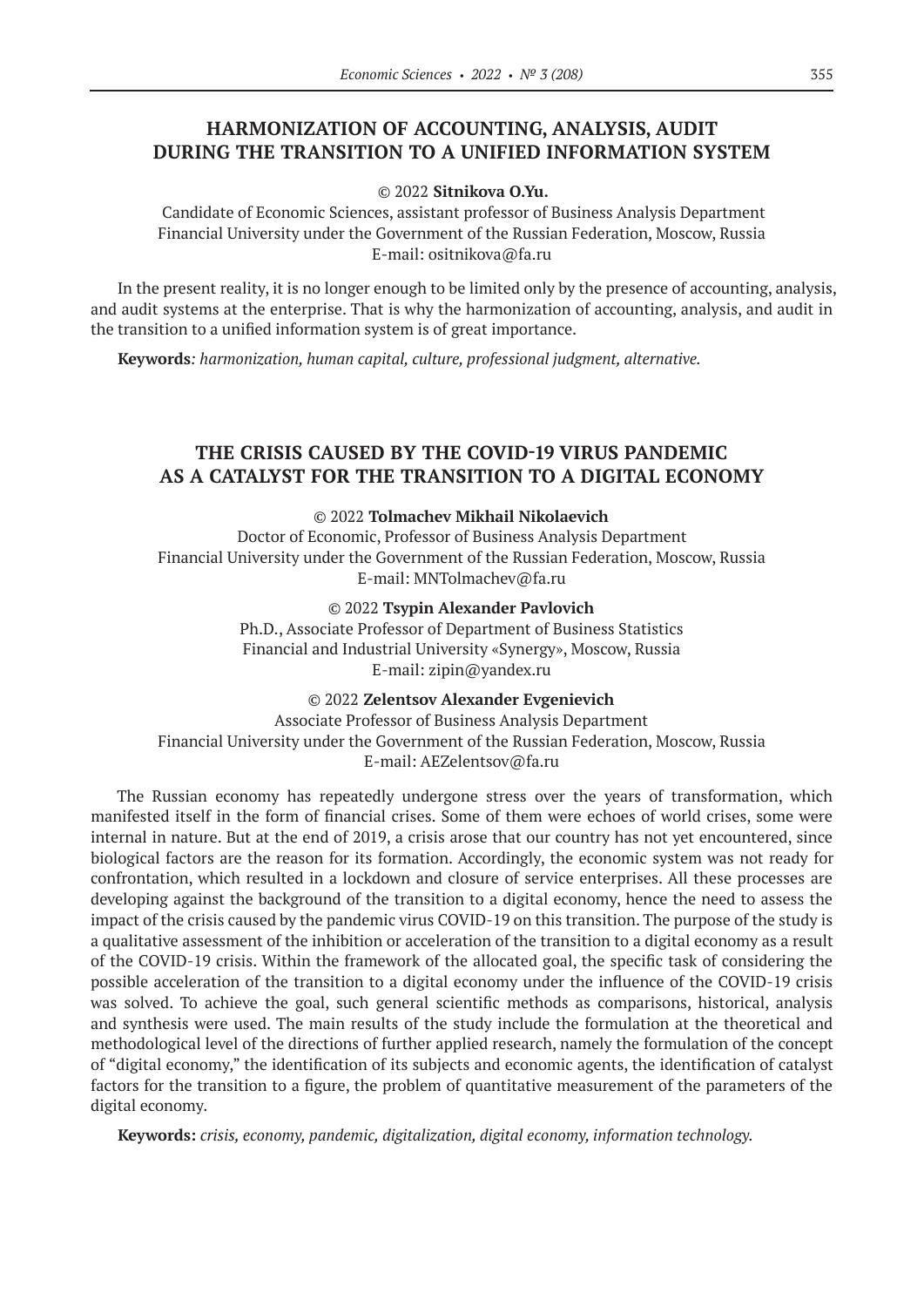### **COMPANY DEVELOPMENT AND ITS FINANCIAL STABILITY**

© 2022 **Yurasova Irina Olegovna**

PhD in Economics, Associate Professor of the Department of Audit and Corporate Reporting Financial University under the Government of the Russian Federation, Moscow, Russia E-mail: iyurasova@fa.ru

In this paper, the author defines the concept of financial stability, develops a classification of approaches to its analysis, and determines their advantages and disadvantages as tools for implementing the company's strategy. As a result of the analysis, the author highlights the key characteristics of financial stability analysis methods, the use of which would contribute to the development of an economic entity

*Keywords: accounting, analysis, audit, taxation, management accounting, transport system, financial stability*

### **WORLD ECONOMY**

# **AGRICULTURE IN VENEZUELA AS A PRIORITY BASIS FOR NATIONAL FOOD SECURITY AND SOVEREIGNTY**

### © 2022 **Espinosa Clady**

postgraduate student of the Faculty of International Economic Relations Financial University under the Government of the Russian Federation, Moscow, Russia E-mail: kleidyes@gmail.com

#### © 2022 **Machuca Enri**

Master of Economics, Development Coordinator of the Chamber of Economic Cooperation Venezuela-Russia (CAVERUS) E-mail: henry.machuca@caverus.org

The article analyzes aspects of the economic model that has prevailed in Venezuela since the 20th century, as well as some factors of the economic crisis that the country is going through due to external and internal factors, whose most important indicator is the 80% drop in GDP. A brief analysis of the political commitment that the government has had in the last two decades for the development of agriculture through financing is made, highlighting the fall in imports of food, raw materials for production, among others, and its consequences in the food security of the population. As a proposal, the reactivation of agricultural production is prioritized, which is quantified not only by economic indices but as the fundamental means to effectively and sufficiently meet the demand for food required by the Venezuelan population.

*Keywords: аgriculture, imports, Venezuela, single export, national production.*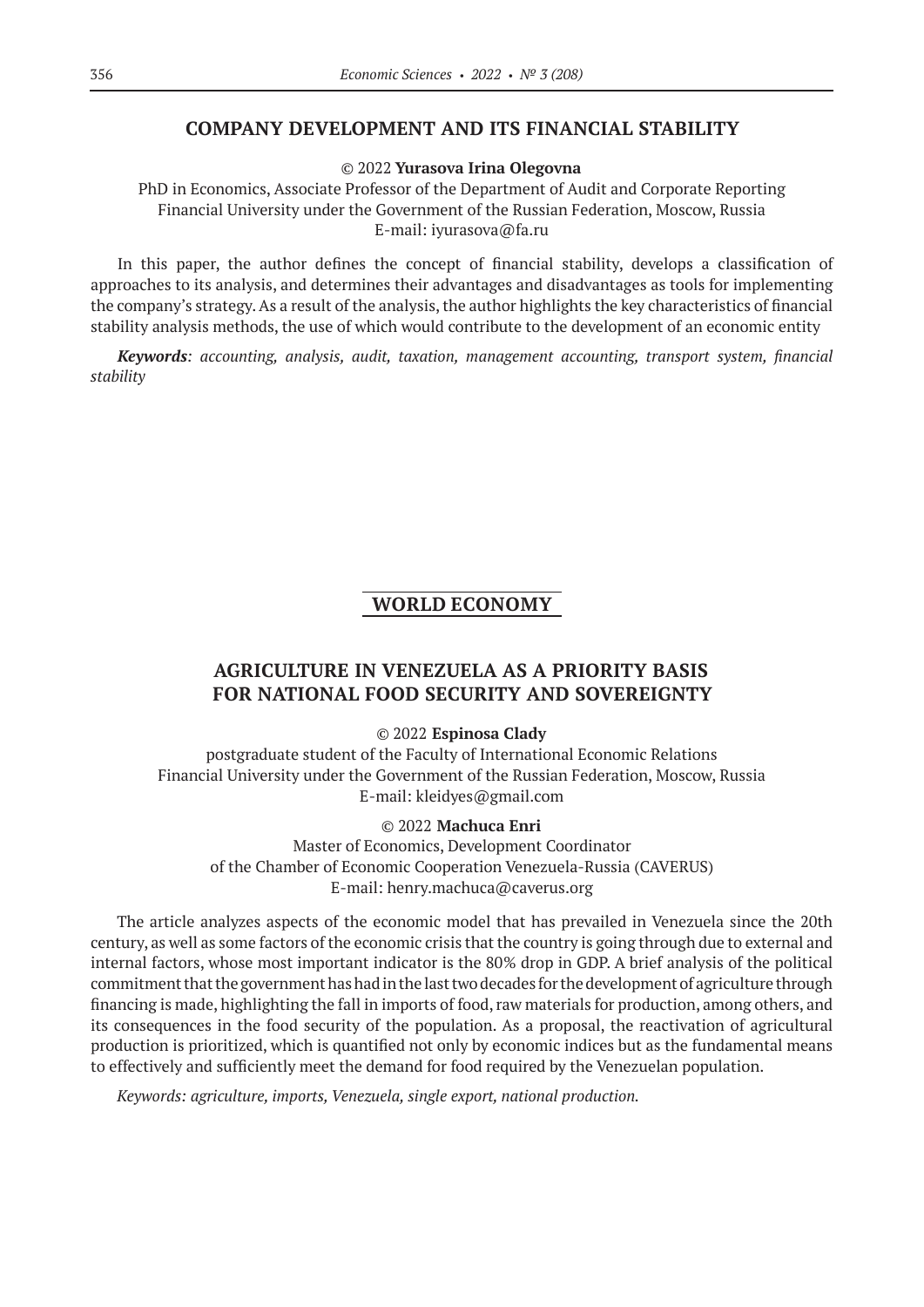### **ASSESSING THE IMPACT OF FOREIGN DIRECT INVESTMENT ON THE ECONOMY OF VIETNAM**

#### © 2022 **Nguyen Huy Hoang**

Graduate student

Financial University under the Government of the Russian Federation, Moscow, Russia E-mail: hoangg@mail.ru

Since Vietnam joined the World Trade Organization (WTO) in 2007, foreign direct investment (FDI) into Vietnam has increased sharply and has become one of the important sources of capital for country's economic development. However, besides the positive aspects that FDI brings, there are also many negative aspects affecting the economic, political, social and environmental fields. Through analyzing the current situation, role and limitations of FDI in Vietnam's economic development, the study shows that FDI inflows into Vietnam have positive changes in the period 2010–2020.

*Keywords: economic development, investment, foreign direct investment, FDI.*

# **ETHICAL FINANCE AS A FACTOR OF IMPROVING THE ECONOMIC SECURITY OF RUSSIA**

© 2022 **Chernov Sergey Borisovich**

Candidate of Economic Sciences, Associate Professor, Associate Professor of the Department of World Economy and International Economic Relations State University of Management, Moscow, Russia E-mail: sb\_chernov@guu.ru

> © 2022 **Zakharova Alexandra Vyacheslavovna** Candidate of Economic Sciences, Associate Professor, Associate Professor of the Department of Accounting, Audit and Taxation State University of Management, Moscow, Russia E-mail: av\_zakharova@guu.ru

> > © 2022 **Tyurnin Vladimir Alexandrovich**

Candidate of Economic Sciences, Associate Professor, Associate Professor of the Department of Economics and Customs Russian University of Cooperation, Moscow, Russia E-mail: vtyurnin@mail.ru

Ethical finance is considered from the point of view of normative economic theory as a factor in improving the economic security of the state. The article uses the economic-institutional method and the method of analysis and synthesis. It is stated that distrust in the existing financial system is growing in the world, and anti-Russian economic sanctions are intensifying. The coordination of financial flows at the international level is becoming increasingly problematic. It is proposed to carry out all calculations for exports to unfriendly countries only in rubles. Attention is drawn to the relationship between the introduction of the digital ruble and the improvement of ethics, professional responsibility in the banking and financial sectors. There is a need for targeted investment programs for import substitution and the use of tax instruments. The development of ethical finance will contribute to the implementation of a policy to counter the shadow economy and strengthen economic security.

*Keywords: ethical finance, digital ruble, taxes, shadow economy, economic security.*